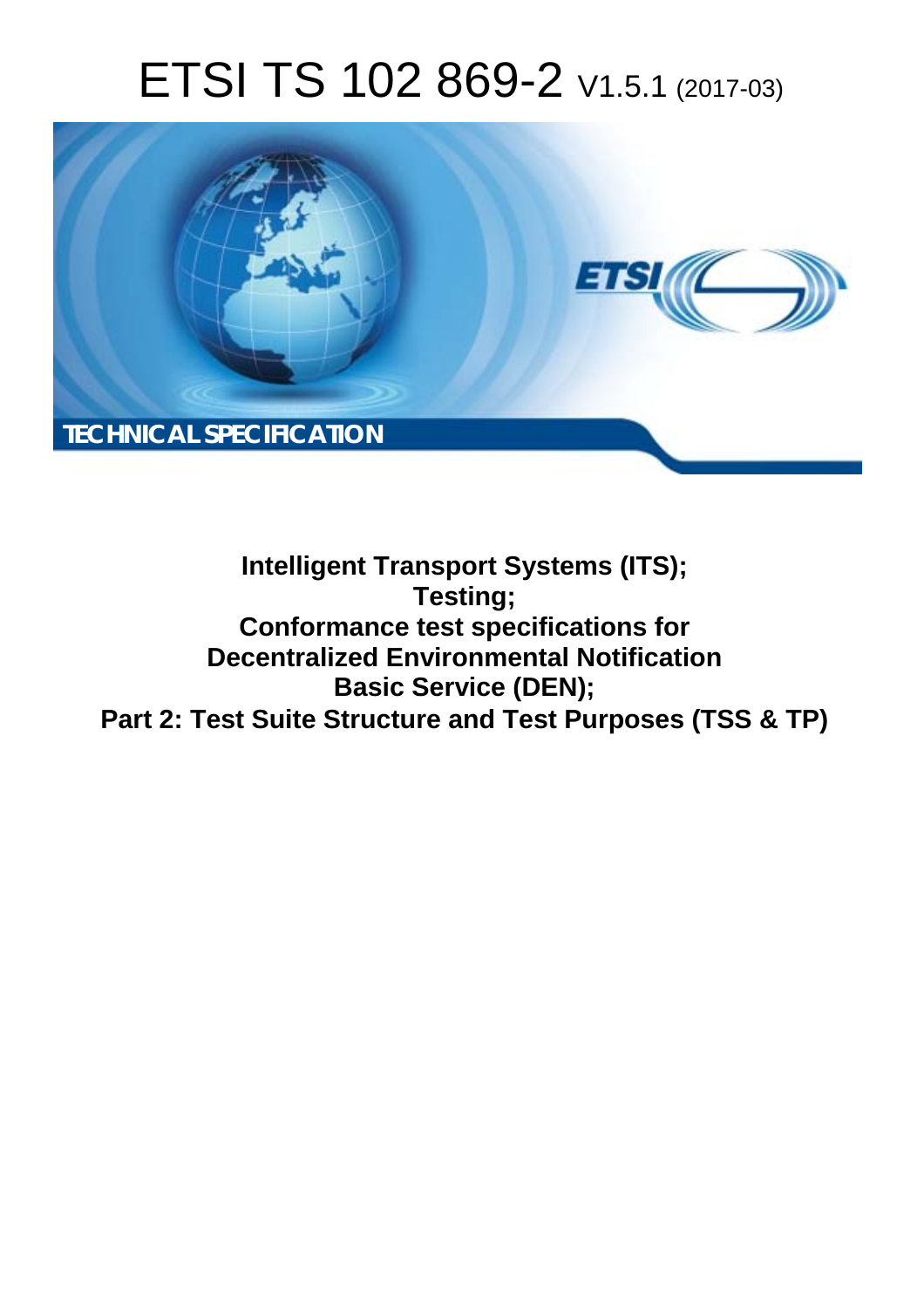Reference

RTS/ITS-00173

Keywords

ITS, testing, TSS&TP

#### *ETSI*

#### 650 Route des Lucioles F-06921 Sophia Antipolis Cedex - FRANCE

Tel.: +33 4 92 94 42 00 Fax: +33 4 93 65 47 16

Siret N° 348 623 562 00017 - NAF 742 C Association à but non lucratif enregistrée à la Sous-Préfecture de Grasse (06) N° 7803/88

#### *Important notice*

The present document can be downloaded from: <http://www.etsi.org/standards-search>

The present document may be made available in electronic versions and/or in print. The content of any electronic and/or print versions of the present document shall not be modified without the prior written authorization of ETSI. In case of any existing or perceived difference in contents between such versions and/or in print, the only prevailing document is the print of the Portable Document Format (PDF) version kept on a specific network drive within ETSI Secretariat.

Users of the present document should be aware that the document may be subject to revision or change of status. Information on the current status of this and other ETSI documents is available at <https://portal.etsi.org/TB/ETSIDeliverableStatus.aspx>

If you find errors in the present document, please send your comment to one of the following services: <https://portal.etsi.org/People/CommiteeSupportStaff.aspx>

#### *Copyright Notification*

No part may be reproduced or utilized in any form or by any means, electronic or mechanical, including photocopying and microfilm except as authorized by written permission of ETSI.

The content of the PDF version shall not be modified without the written authorization of ETSI. The copyright and the foregoing restriction extend to reproduction in all media.

> © European Telecommunications Standards Institute 2017. All rights reserved.

**DECT**TM, **PLUGTESTS**TM, **UMTS**TM and the ETSI logo are Trade Marks of ETSI registered for the benefit of its Members. **3GPP**TM and **LTE**™ are Trade Marks of ETSI registered for the benefit of its Members and of the 3GPP Organizational Partners.

**GSM**® and the GSM logo are Trade Marks registered and owned by the GSM Association.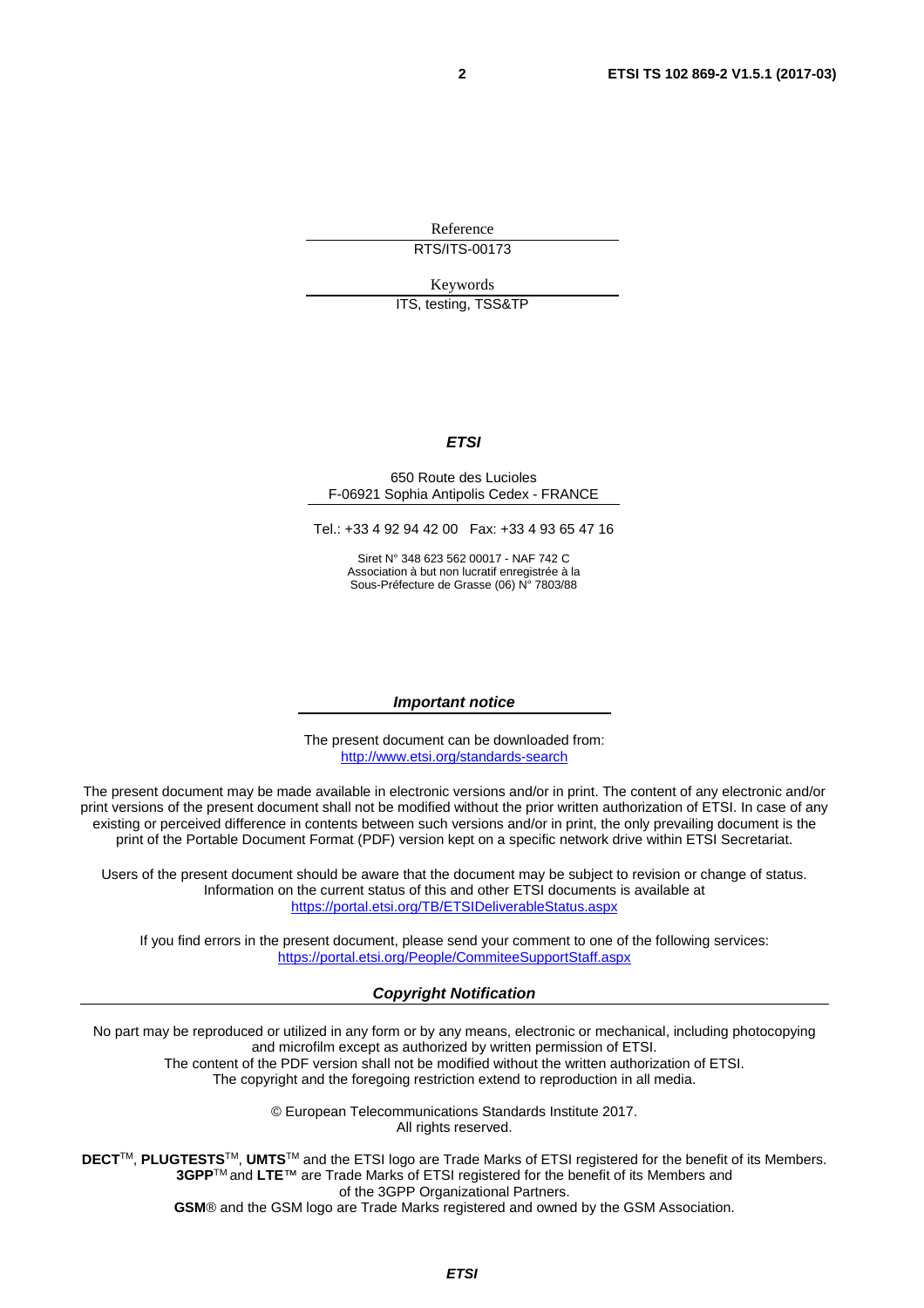# Contents

| 1       |                               |  |
|---------|-------------------------------|--|
| 2       |                               |  |
| 2.1     |                               |  |
| 2.2     |                               |  |
| 3       |                               |  |
| 3.1     |                               |  |
| 3.2     |                               |  |
| 4       |                               |  |
| 4.1     |                               |  |
| 4.2     |                               |  |
| 4.2.1   |                               |  |
| 4.2.2   |                               |  |
| 4.2.3   |                               |  |
| 4.2.4   |                               |  |
| 5       |                               |  |
| 5.1     |                               |  |
| 5.1.1   |                               |  |
| 5.1.2   |                               |  |
| 5.1.3   |                               |  |
| 5.1.4   |                               |  |
| 5.1.5   |                               |  |
| 5.2     |                               |  |
| 5.2.1   |                               |  |
| 5.2.1.1 |                               |  |
| 5.2.1.2 |                               |  |
| 5.2.1.3 |                               |  |
| 5.2.1.4 |                               |  |
| 5.2.1.5 |                               |  |
| 5.2.1.6 |                               |  |
| 5.2.1.7 |                               |  |
| 5.2.2   |                               |  |
| 5.2.3   |                               |  |
|         |                               |  |
|         | <b>Annex A (informative):</b> |  |
|         |                               |  |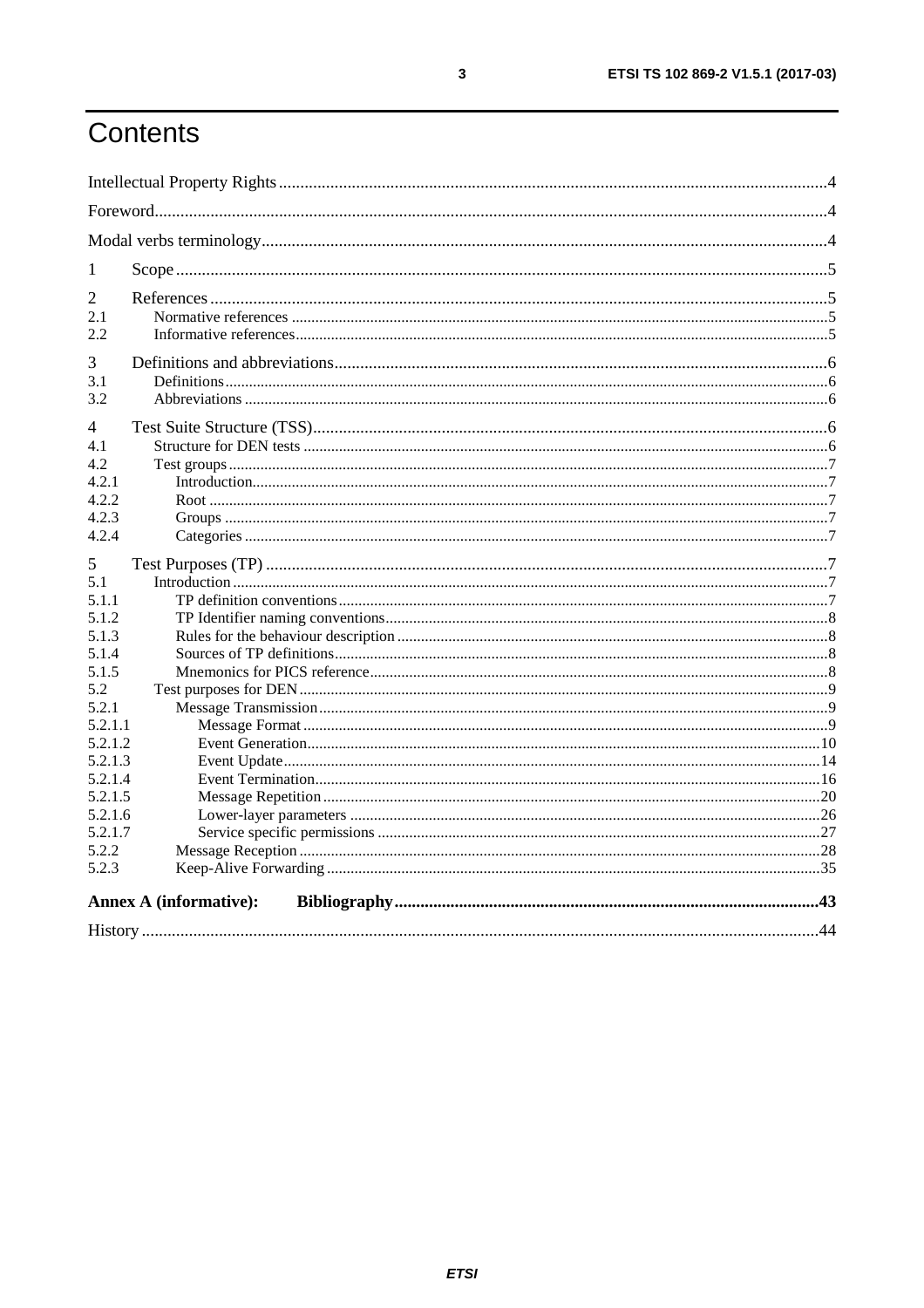# <span id="page-3-0"></span>Intellectual Property Rights

IPRs essential or potentially essential to the present document may have been declared to ETSI. The information pertaining to these essential IPRs, if any, is publicly available for **ETSI members and non-members**, and can be found in ETSI SR 000 314: *"Intellectual Property Rights (IPRs); Essential, or potentially Essential, IPRs notified to ETSI in respect of ETSI standards"*, which is available from the ETSI Secretariat. Latest updates are available on the ETSI Web server ([https://ipr.etsi.org/\)](https://ipr.etsi.org/).

Pursuant to the ETSI IPR Policy, no investigation, including IPR searches, has been carried out by ETSI. No guarantee can be given as to the existence of other IPRs not referenced in ETSI SR 000 314 (or the updates on the ETSI Web server) which are, or may be, or may become, essential to the present document.

# Foreword

This Technical Specification (TS) has been produced by ETSI Technical Committee Intelligent Transport Systems (ITS).

The present document is part 2 of a multi-part deliverable covering Conformance test specifications for Decentralized Environmental Notification Basic Service (DEN) as identified below:

Part 1: "Test requirements and Protocol Implementation Conformance Statement (PICS) pro forma";

#### Part 2: "Test Suite Structure and Test Purposes (TSS & TP)";

Part 3: "Abstract Test Suite (ATS) and Protocol Implementation eXtra Information for Testing (PIXIT)".

# Modal verbs terminology

In the present document "**shall**", "**shall not**", "**should**", "**should not**", "**may**", "**need not**", "**will**", "**will not**", "**can**" and "**cannot**" are to be interpreted as described in clause 3.2 of the [ETSI Drafting Rules](https://portal.etsi.org/Services/editHelp!/Howtostart/ETSIDraftingRules.aspx) (Verbal forms for the expression of provisions).

"**must**" and "**must not**" are **NOT** allowed in ETSI deliverables except when used in direct citation.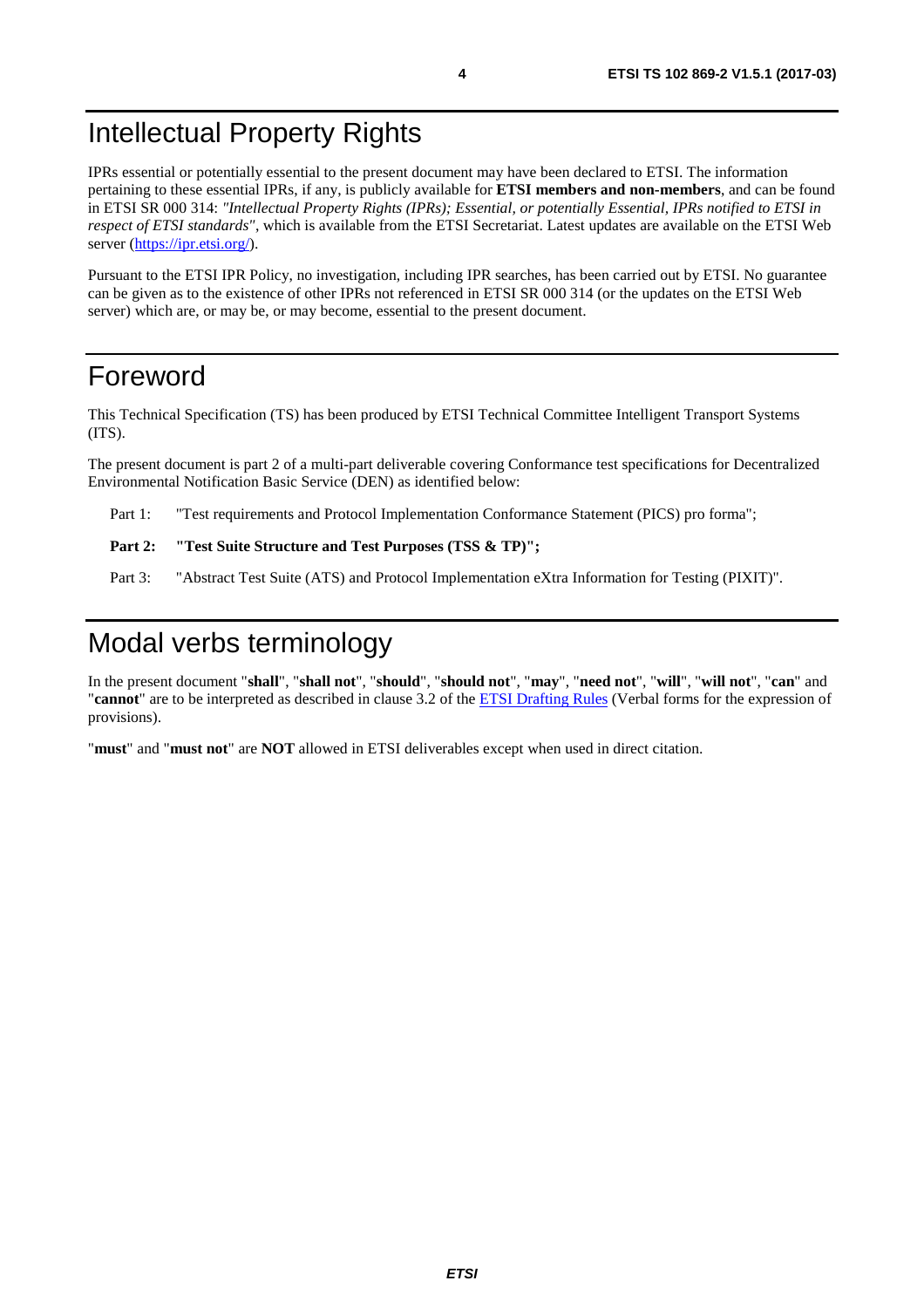# <span id="page-4-0"></span>1 Scope

The present document provides the Test Suite Structure and Test Purposes (TSS & TP) for Decentralized Environmental Notification Basic Service (DEN) as defined in ETSI EN 302 637-3 [1] in compliance with the relevant requirements and in accordance with the relevant guidance given in ISO/IEC 9646-7 [i.5].

The ISO standard for the methodology of conformance testing (ISO/IEC 9646-1 [i.2] and ISO/IEC 9646-2 [i.3]) as well as the ETSI rules for conformance testing (ETSI ETS 300 406 [[i.6](#page-5-0)]) are used as a basis for the test methodology.

# 2 References

### 2.1 Normative references

References are either specific (identified by date of publication and/or edition number or version number) or non-specific. For specific references, only the cited version applies. For non-specific references, the latest version of the referenced document (including any amendments) applies.

Referenced documents which are not found to be publicly available in the expected location might be found at [http://docbox.etsi.org/Reference.](http://docbox.etsi.org/Reference)

NOTE: While any hyperlinks included in this clause were valid at the time of publication, ETSI cannot guarantee their long term validity.

The following referenced documents are necessary for the application of the present document.

- [1] ETSI EN 302 637-3 (V1.2.2): "Intelligent Transport Systems (ITS); Vehicular Communications; Basic Set of Applications; Part 3: Specifications of Decentralized Environmental Notification Basic Service".
- [2] ETSI TS 102 869-1 (V1.5.1): "Intelligent Transport Systems (ITS); Testing; Conformance test specifications for Decentralized Environmental Notification Basic Service (DEN); Part 1: Test requirements and Protocol Implementation Conformance Statement (PICS) pro forma".

# 2.2 Informative references

References are either specific (identified by date of publication and/or edition number or version number) or non-specific. For specific references, only the cited version applies. For non-specific references, the latest version of the referenced document (including any amendments) applies.

NOTE: While any hyperlinks included in this clause were valid at the time of publication, ETSI cannot guarantee their long term validity.

The following referenced documents are not necessary for the application of the present document but they assist the user with regard to a particular subject area.

- [i.1] ETSI EG 202 798 (V1.1.1): "Intelligent Transport Systems (ITS); Testing; Framework for conformance and interoperability testing".
- [i.2] ISO/IEC 9646-1 (1994): "Information technology -- Open Systems Interconnection -- Conformance testing methodology and framework -- Part 1: General concepts".
- [i.3] ISO/IEC 9646-2 (1994): "Information technology -- Open Systems Interconnection -- Conformance testing methodology and framework -- Part 2: Abstract Test Suite specification".
- [i.4] ISO/IEC 9646-6 (1994): "Information technology -- Open Systems Interconnection -- Conformance testing methodology and framework -- Part 6: Protocol profile test specification".
- [i.5] ISO/IEC 9646-7 (1995): "Information technology -- Open Systems Interconnection -- Conformance testing methodology and framework -- Part 7: Implementation Conformance Statements".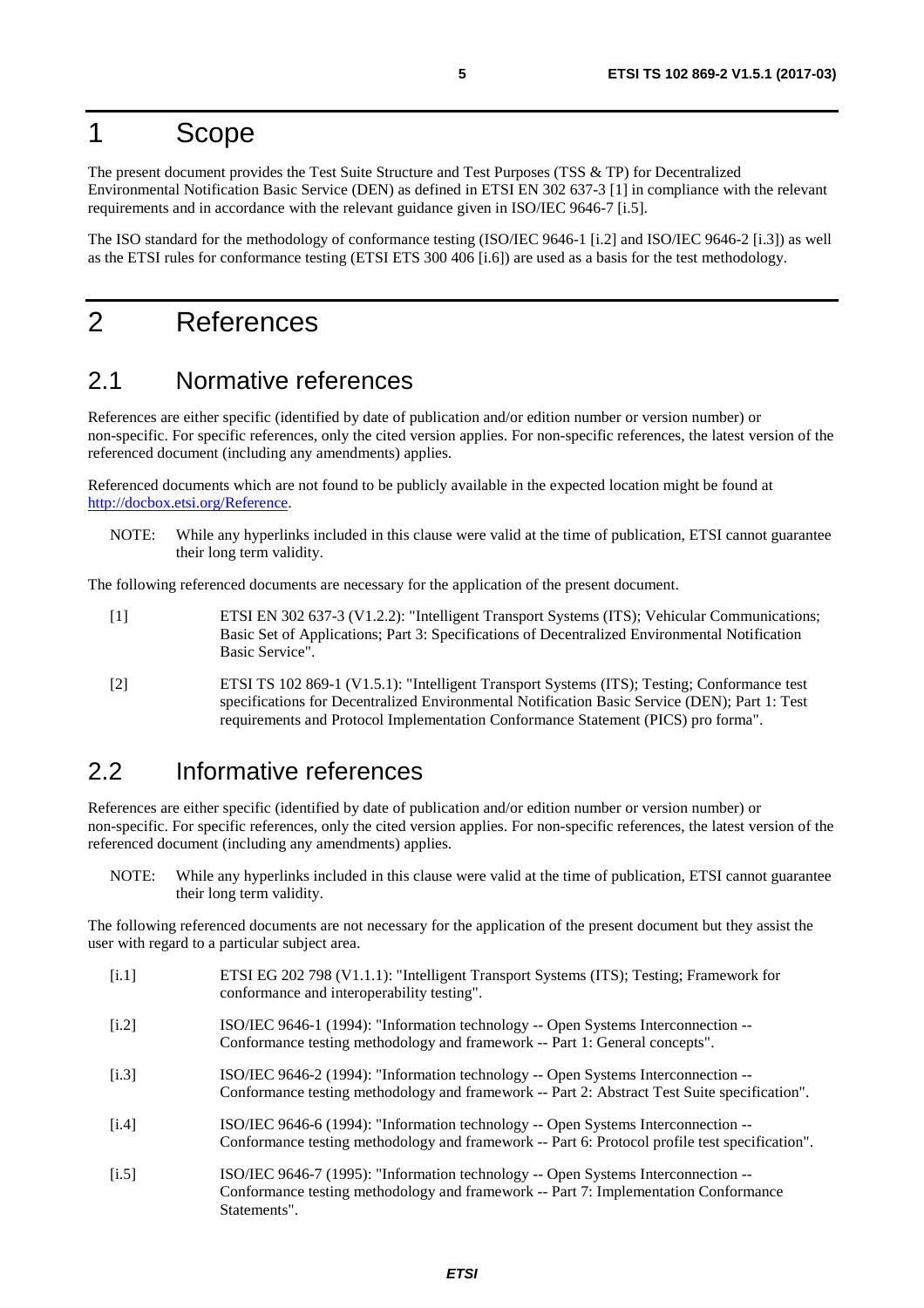<span id="page-5-0"></span>[i.6] ETSI ETS 300 406 (1995): "Methods for testing and Specification (MTS); Protocol and profile conformance testing specifications; Standardization methodology".

# 3 Definitions and abbreviations

# 3.1 Definitions

For the purposes of the present document, the terms and definitions given in ETSI EN 302 637-3 [[1\]](#page-4-0), ISO/IEC 9646-6 [[i.4](#page-4-0)] and ISO/IEC 9646-7 [\[i.5](#page-4-0)] apply.

# 3.2 Abbreviations

For the purposes of the present document, the following abbreviations apply:

| <b>ATS</b>  | <b>Abstract Test Suite</b>                           |
|-------------|------------------------------------------------------|
| <b>BTP</b>  | <b>Basic Transport Protocol</b>                      |
| BTP-B       | Basic Transport Protocol type B                      |
| BV          | valid test events for Behaviour tests                |
| <b>CAN</b>  | Controller Area Network                              |
| <b>CLT</b>  | <b>Current Local Time</b>                            |
| DE          | Data Element                                         |
| <b>DEN</b>  | Decentralized Environmental Notification             |
| <b>DENM</b> | Decentralized Environmental Notification Message     |
| <b>GBC</b>  | Geographically-Scoped Broadcast                      |
| <b>ISO</b>  | International Organization for Standardization       |
| <b>ITS</b>  | <b>Intelligent Transportation Systems</b>            |
| ITS-S       | <b>Intelligent Transport System - Station</b>        |
| <b>IUT</b>  | <b>Implementation Under Test</b>                     |
| <b>KAFW</b> | Keep-Alive Forwarding                                |
| <b>MSGF</b> | Message Format                                       |
| <b>PDU</b>  | Protocol Data Unit                                   |
| <b>PICS</b> | <b>Protocol Implementation Conformance Statement</b> |
| <b>SSP</b>  | Service Specific Permissions                         |
| TI          | Timer tests                                          |
| <b>TP</b>   | <b>Test Purposes</b>                                 |
| TS          | <b>Test Suite</b>                                    |
| <b>TSS</b>  | <b>Test Suite Structure</b>                          |

4 Test Suite Structure (TSS)

# 4.1 Structure for DEN tests

Table 1 shows the DEN Test Suite Structure (TSS) including its subgroups defined for conformance testing.

| Root       | Group                     | category                     |
|------------|---------------------------|------------------------------|
| <b>DEN</b> | Message format            | Valid                        |
|            | Event Generation          | Valid                        |
|            | <b>Event Update</b>       | Valid and Inopportune        |
|            | <b>Event Termination</b>  | Valid, Inopportune and Timer |
|            | <b>Message Repetition</b> | Valid                        |
|            | Lower-layer parameters    | Valid                        |
|            | Message reception         | Valid and Inopportune        |
|            | Keep-Alive Forwarding     | <b>Valid and Timers</b>      |

#### **Table 1: TSS for DEN**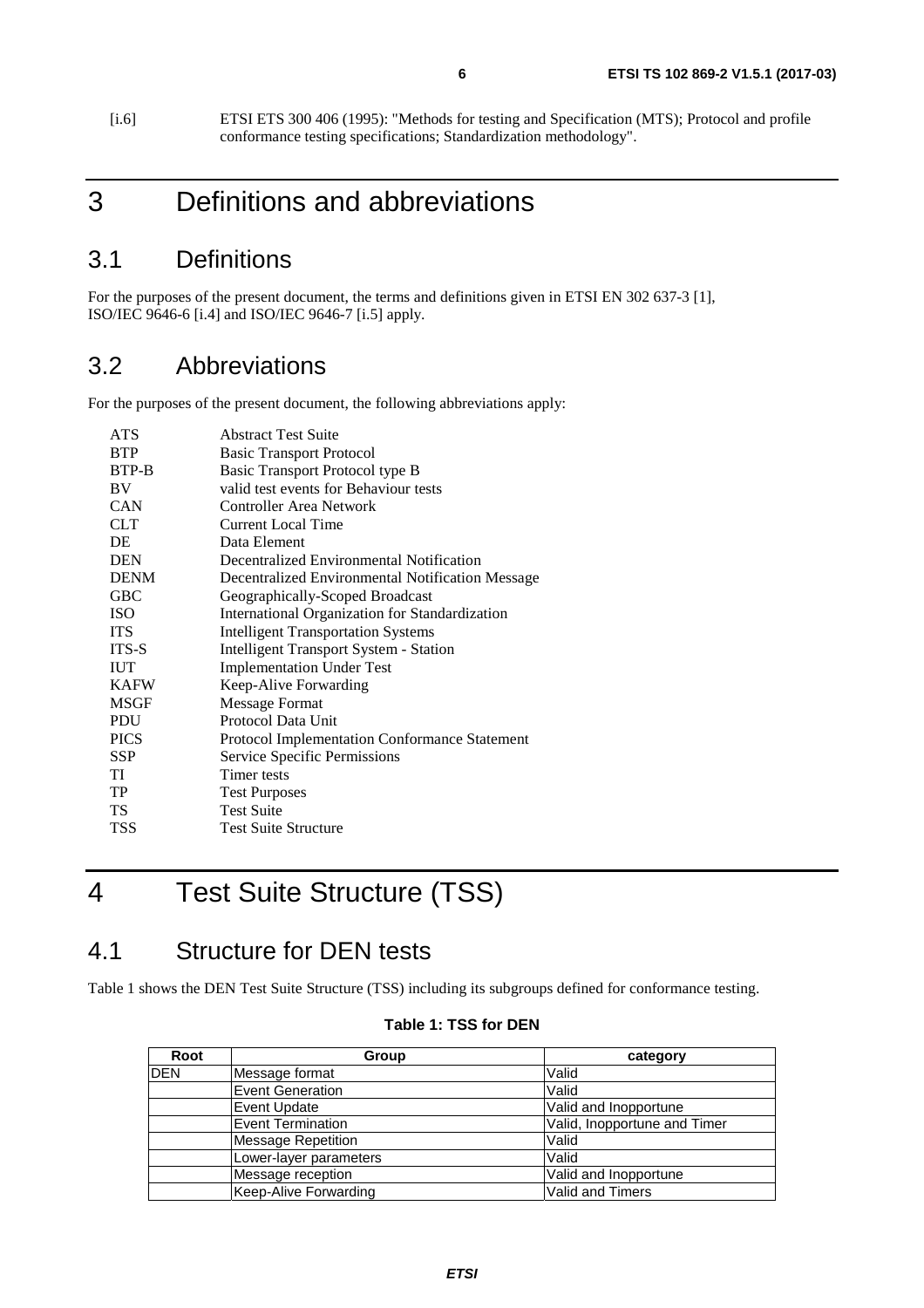<span id="page-6-0"></span>The test suite is structured as a tree with the root defined as DEN. The tree is of rank 2 with the first rank a functional area and the second rank is the standard ISO conformance test categories.

# 4.2 Test groups

#### 4.2.1 Introduction

The test suite has a total of three levels. The first level is the root. The second level separates the root into various functional areas. The third level is the standard ISO conformance test categories.

### 4.2.2 Root

The root identifies the Decentralized Environmental Notification Basic Service (DEN) given in ETSI EN 302 637-3 [\[1](#page-4-0)].

### 4.2.3 Groups

This level contains height functional areas identified as:

- Message format
- Event Generation
- Event Update
- Event Termination
- Message Repetition
- Lower-layer parameters
- Message reception
- Keep-alive Forwarding

### 4.2.4 Categories

This level contains the standard ISO conformance test categories behaviour: valid events and inopportune events and Timer.

# 5 Test Purposes (TP)

# 5.1 Introduction

### 5.1.1 TP definition conventions

The TP definition is built according to ETSI EG 202 798 [\[i.1](#page-4-0)].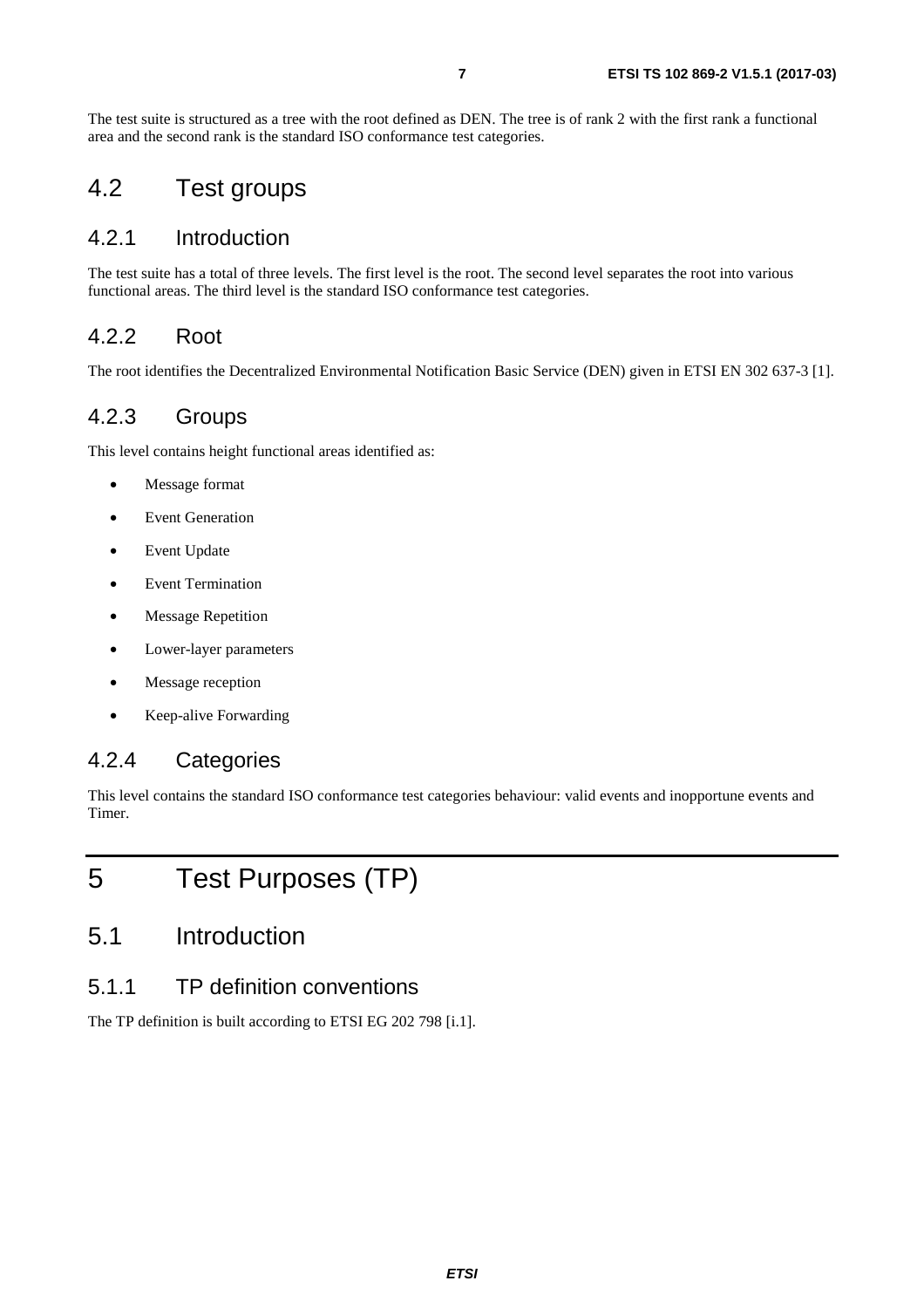### <span id="page-7-0"></span>5.1.2 TP Identifier naming conventions

The identifier of the TP is built according to table 2.

|  |  |  |  | Table 2: TP naming convention |
|--|--|--|--|-------------------------------|
|--|--|--|--|-------------------------------|

|             | TP/ <root>/<gr>/<x>/<nn></nn></x></gr></root>         |             |                                           |
|-------------|-------------------------------------------------------|-------------|-------------------------------------------|
| Identifier: | or                                                    |             |                                           |
|             | TP/ <root>/<gr>/<x>/<nn>-<v></v></nn></x></gr></root> |             |                                           |
|             | <root> = root</root>                                  | <b>DEN</b>  |                                           |
|             | <gr> = group</gr>                                     | <b>MSGF</b> | Message transmission - Message format     |
|             |                                                       | <b>EVGN</b> | Message transmission - Event Generation   |
|             |                                                       | <b>EVUP</b> | Message transmission - Event Update       |
|             |                                                       | <b>EVTR</b> | Message transmission - Event Termination  |
|             |                                                       | EVRP        | Message transmission - Message Repetition |
|             |                                                       | <b>PAR</b>  | Message transmission - Lower-layer        |
|             |                                                       |             | parameters                                |
|             |                                                       | <b>MSRV</b> | Message reception                         |
|             |                                                       | <b>KAFW</b> | Keep-alive Forwarding                     |
|             |                                                       | <b>SSP</b>  | <b>Service Specific Permissions</b>       |
|             | $\langle x \rangle$ = type of testing                 | <b>BV</b>   | Behaviour: Valid event tests              |
|             |                                                       | BO          | Behaviour: Inopportune event tests        |
|             |                                                       | TI          | <b>Timer tests</b>                        |
|             | $\langle$ nn> = sequential number                     |             | 01 to 99                                  |
|             | $< v>$ = variant                                      |             | 01 to 99                                  |

### 5.1.3 Rules for the behaviour description

The description of the TP is built according to ETSI EG 202 798 [\[i.1\]](#page-4-0).

ETSI EN 302 637-3 [[1](#page-4-0)] does not use the finite state machine concept. As consequence, the test purposes use a generic "Initial State" that corresponds to a state where the IUT is ready for starting the test execution. Furthermore, the IUT shall be left in this "Initial State", when the test is completed.

Being in the "Initial State" refers to the starting point of the initial device configuration. There are no pending actions, no instantiated buffers or variables, which could disturb the execution of a test.

### 5.1.4 Sources of TP definitions

All TPs have been specified according to ETSI EN 302 637-3 [\[1\]](#page-4-0).

### 5.1.5 Mnemonics for PICS reference

To avoid an update of all TPs when the PICS document is changed, table 3 introduce mnemonics name and the correspondence with the real PICS item number.

The PICS item column refers to tables and items of ETSI TS 102 869-1 [[2\]](#page-4-0). The 'PICS item' as defined in ETSI TS 102 869-1 [\[2\]](#page-4-0) shall be used to determine the test applicability.

#### **Table 3: Mnemonics for PICS reference**

| <b>Mnemonic</b>               | <b>PICS item</b> |
|-------------------------------|------------------|
| PICS_DENM_GENERATION          | A.2/1            |
| PICS DENM UPDATE              | A.2/2            |
| <b>PICS DENM REPETITION</b>   | A.2/3            |
| <b>PICS DENM CANCELLATION</b> | A.2/4            |
| <b>PICS DENM NEGATION</b>     | A.2/5            |
| PICS_DENM_RECEPTION           | A.1/2            |
| <b>IPICS DENM KAF</b>         | A.2/7            |
| PICS_IMPACT_REDUCTION         | A.2.8            |
| PICS IS IUT SECURED           | A.3/1            |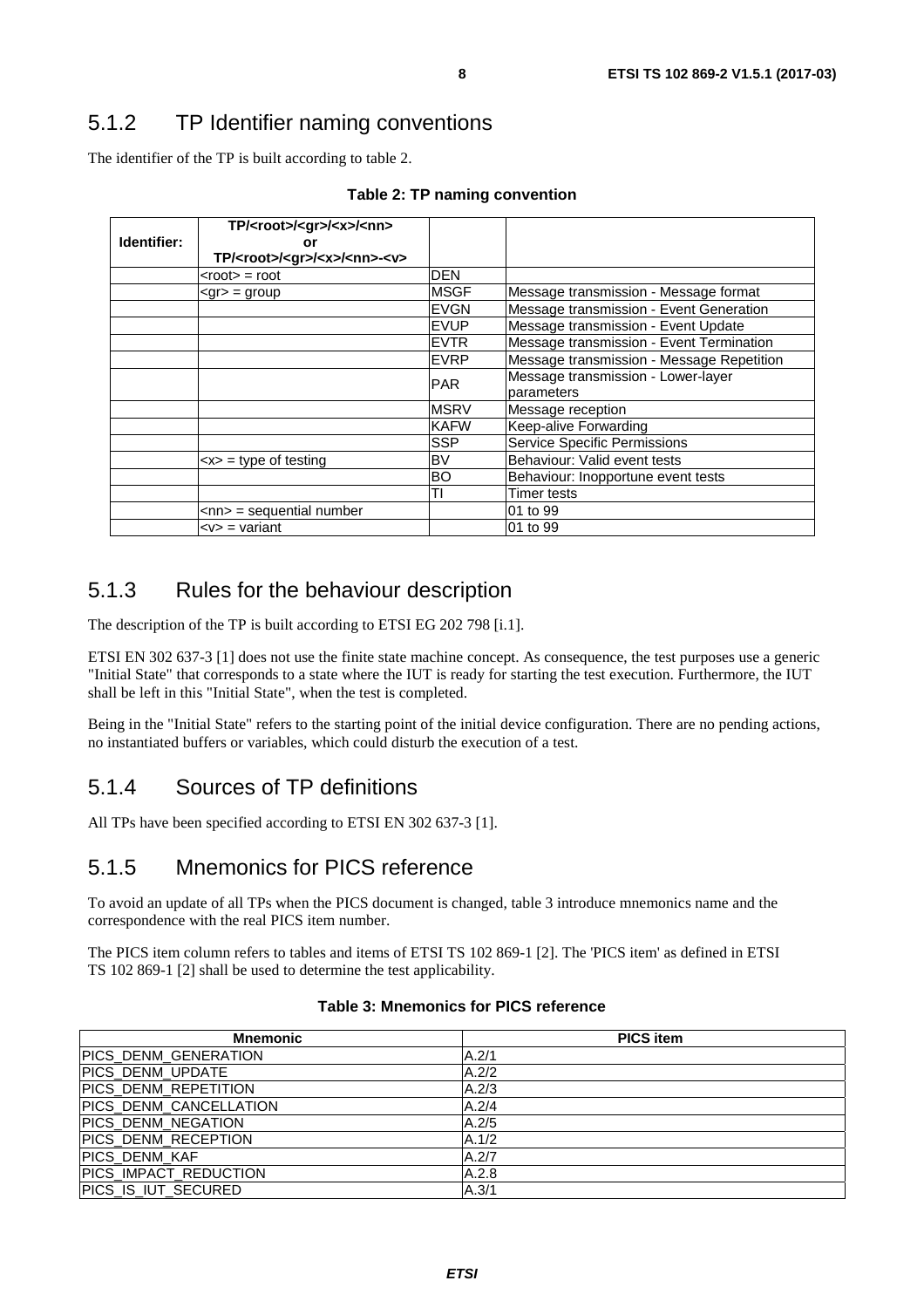# <span id="page-8-0"></span>5.2 Test purposes for DEN

### 5.2.1 Message Transmission

#### 5.2.1.1 Message Format

| TP Id                                | <b>TP/DEN/ MSGF/BV-01</b>                                              |  |
|--------------------------------------|------------------------------------------------------------------------|--|
| <b>Test objective</b>                | Check that protocolVersion is set to 1 and messageID is set to 1       |  |
| Reference                            | ETSI EN 302 637-3 [1], clause B.1                                      |  |
| <b>PICS Selection</b>                | PICS_DENM_GENERATION                                                   |  |
|                                      | <b>Initial conditions</b>                                              |  |
| with $\{$                            |                                                                        |  |
| the IUT being in the "initial state" |                                                                        |  |
|                                      |                                                                        |  |
|                                      | <b>Expected behaviour</b>                                              |  |
| ensure that {                        |                                                                        |  |
| when $\{$                            |                                                                        |  |
|                                      | the IUT receives an AppDENM_Trigger request from the application layer |  |
|                                      |                                                                        |  |
| then $\{$                            |                                                                        |  |
| the IUT sends a valid DENM           |                                                                        |  |
| containing ITS PDU header            |                                                                        |  |
| containing protocolVersion           |                                                                        |  |
| indicating value 1                   |                                                                        |  |
|                                      | and containing messageID                                               |  |
|                                      | indicating value 1                                                     |  |
|                                      |                                                                        |  |

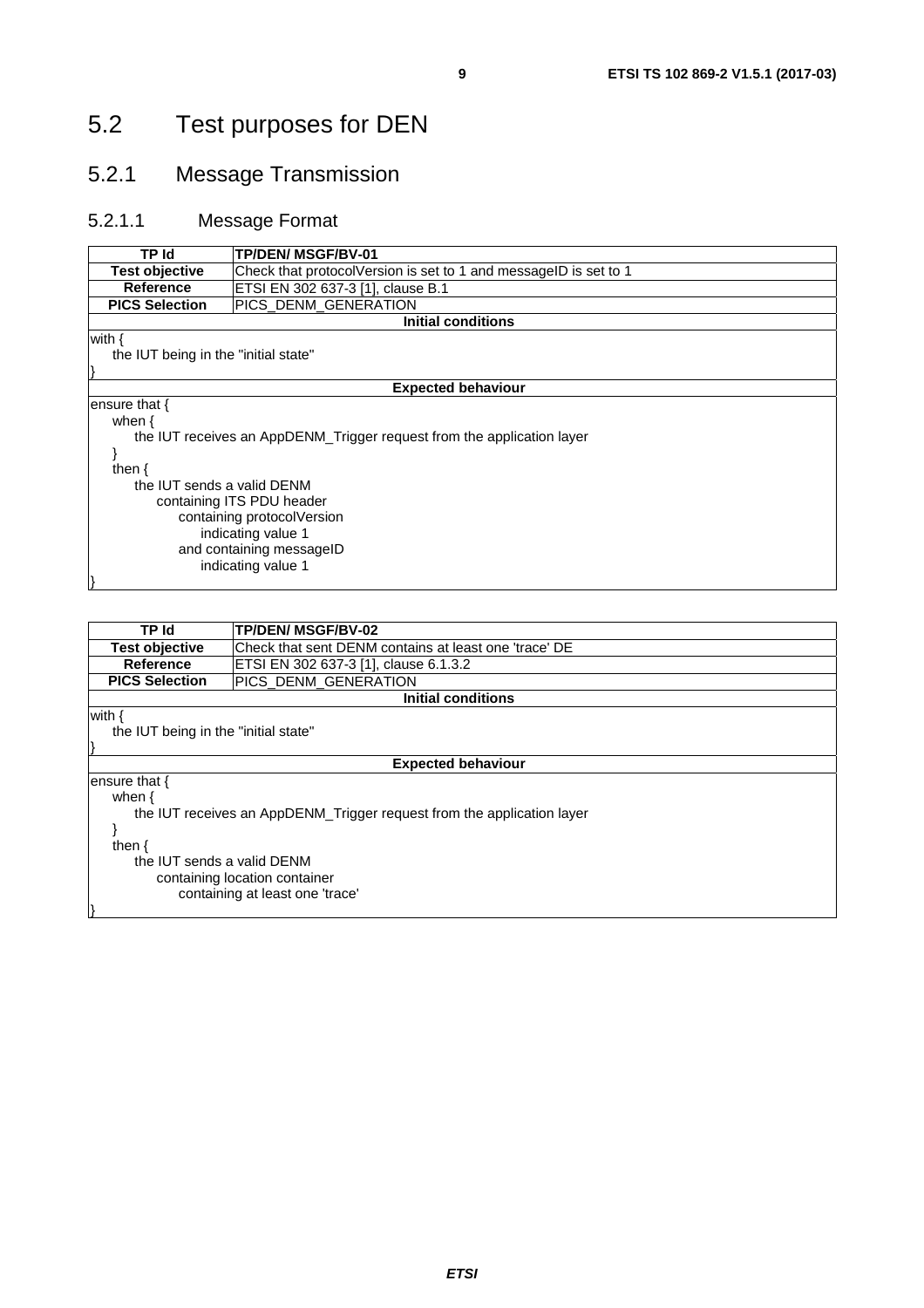### <span id="page-9-0"></span>5.2.1.2 Event Generation

| TP Id                                | <b>TP/DEN/EVGN/BV-01</b>                                                  |  |  |
|--------------------------------------|---------------------------------------------------------------------------|--|--|
| <b>Test objective</b>                | Check that DEN Basic Service generates a new DENM on reception of a valid |  |  |
|                                      | AppDENM_Trigger request                                                   |  |  |
| <b>Reference</b>                     | ETSI EN 302 637-3 [1], clause 6.1.2.1                                     |  |  |
| <b>PICS Selection</b>                | PICS DENM GENERATION                                                      |  |  |
|                                      | <b>Initial conditions</b>                                                 |  |  |
| with $\{$                            |                                                                           |  |  |
| the IUT being in the "initial state" |                                                                           |  |  |
|                                      |                                                                           |  |  |
|                                      | <b>Expected behaviour</b>                                                 |  |  |
| ensure that $\{$                     |                                                                           |  |  |
| when $\{$                            |                                                                           |  |  |
|                                      | the IUT receives an AppDENM_Trigger request from the application layer    |  |  |
|                                      |                                                                           |  |  |
| then $\{$                            |                                                                           |  |  |
| the IUT sends a valid DENM           |                                                                           |  |  |
|                                      |                                                                           |  |  |
|                                      |                                                                           |  |  |
|                                      |                                                                           |  |  |
| 78 L.                                | TRIBELIEVALIBY 00                                                         |  |  |

| I P Id                               | <b>IP/DEN/EVGN/BV-02</b>                                                  |  |  |  |
|--------------------------------------|---------------------------------------------------------------------------|--|--|--|
| <b>Test objective</b>                | Check that a new ActionID value is assigned for each newly generated DENM |  |  |  |
| Reference                            | ETSI EN 302 637-3 [1], clause 6.1.1.1                                     |  |  |  |
| <b>PICS Selection</b>                | PICS DENM GENERATION                                                      |  |  |  |
|                                      | <b>Initial conditions</b>                                                 |  |  |  |
| with {                               |                                                                           |  |  |  |
| the IUT being in the "initial state" |                                                                           |  |  |  |
|                                      | and the IUT having generated several events                               |  |  |  |
|                                      |                                                                           |  |  |  |
|                                      | <b>Expected behaviour</b>                                                 |  |  |  |
| ensure that $\{$                     |                                                                           |  |  |  |
| when $\{$                            |                                                                           |  |  |  |
|                                      | the IUT is requested to generate a new event                              |  |  |  |
|                                      |                                                                           |  |  |  |
| then $\{$                            |                                                                           |  |  |  |
| the IUT sends a valid DENM           |                                                                           |  |  |  |
| containing management container      |                                                                           |  |  |  |
| containing actionID                  |                                                                           |  |  |  |
|                                      | indicating an unused value                                                |  |  |  |
|                                      |                                                                           |  |  |  |
|                                      |                                                                           |  |  |  |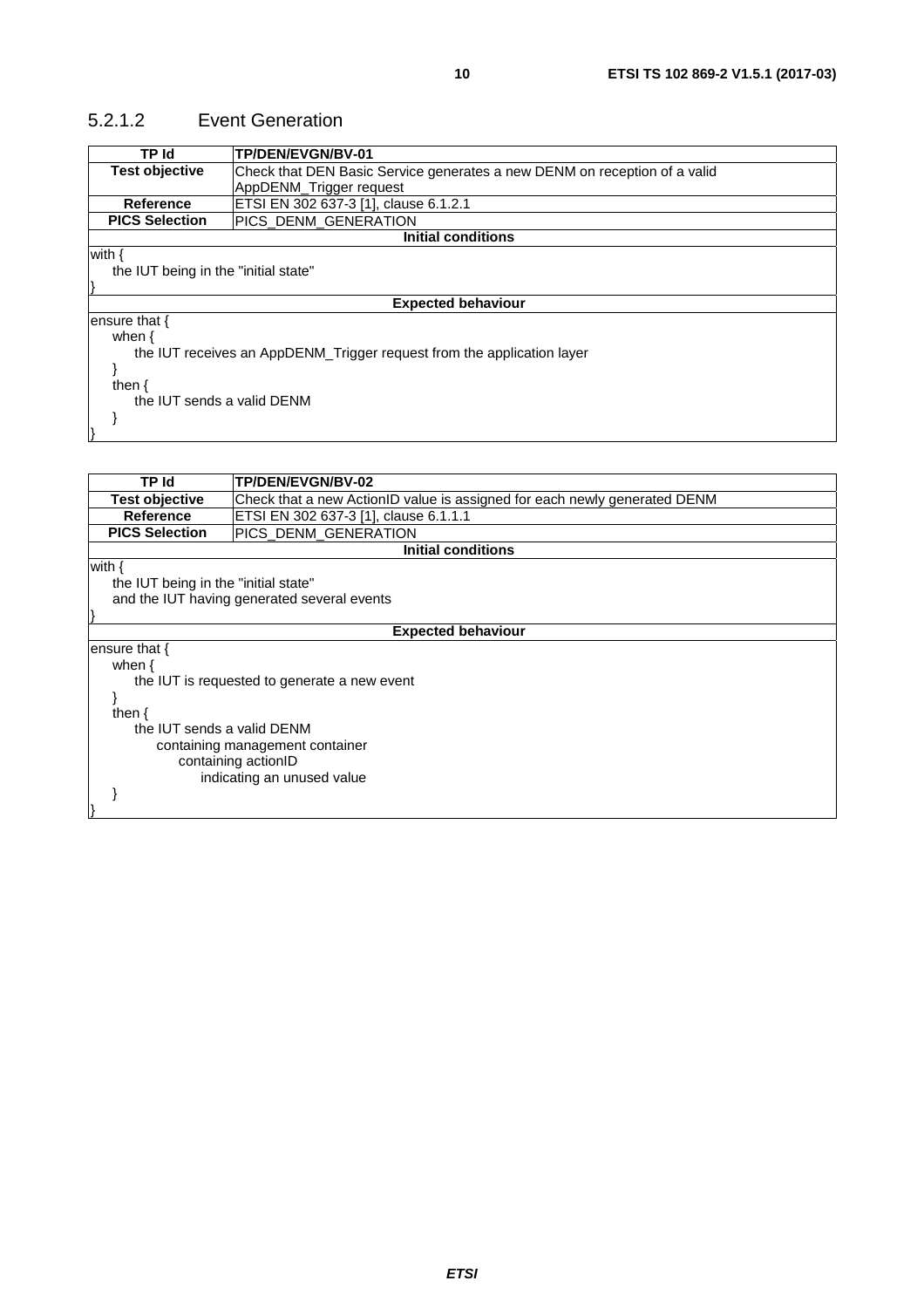| TP Id                                | <b>TP/DEN/EVGN/BV-03</b>                                                                 |  |  |
|--------------------------------------|------------------------------------------------------------------------------------------|--|--|
| <b>Test objective</b>                | Check that a newly created ActionID contains the StationID of the originating ITS-S that |  |  |
|                                      | detected the event                                                                       |  |  |
| <b>Reference</b>                     | ETSI EN 302 637-3 [1], clause 6.1.1.1                                                    |  |  |
| <b>PICS Selection</b>                | PICS DENM GENERATION                                                                     |  |  |
|                                      | <b>Initial conditions</b>                                                                |  |  |
| with $\{$                            |                                                                                          |  |  |
| the IUT being in the "initial state" |                                                                                          |  |  |
|                                      |                                                                                          |  |  |
|                                      | <b>Expected behaviour</b>                                                                |  |  |
| ensure that $\{$                     |                                                                                          |  |  |
| when $\{$                            |                                                                                          |  |  |
|                                      | the IUT is requested to generate a new event                                             |  |  |
|                                      |                                                                                          |  |  |
| then $\{$                            |                                                                                          |  |  |
| the IUT sends a valid DENM           |                                                                                          |  |  |
| containing management container      |                                                                                          |  |  |
| containing actionID                  |                                                                                          |  |  |
| containing originatingStationID      |                                                                                          |  |  |
|                                      | indicating its own StationID                                                             |  |  |
|                                      |                                                                                          |  |  |
|                                      |                                                                                          |  |  |

| $TF$ Id                              | TP/DEN/EVGN/BV-04                                                                |  |  |
|--------------------------------------|----------------------------------------------------------------------------------|--|--|
| <b>Test objective</b>                | Check that cause and subcause values included in DENM as provided by application |  |  |
| <b>Reference</b>                     | ETSI EN 302 637-3 [1], clauses 7.1.4, B.17                                       |  |  |
| <b>PICS Selection</b>                | PICS_DENM_GENERATION                                                             |  |  |
|                                      | Initial conditions                                                               |  |  |
| with $\{$                            |                                                                                  |  |  |
| the IUT being in the "initial state" |                                                                                  |  |  |
|                                      |                                                                                  |  |  |
|                                      | <b>Expected behaviour</b>                                                        |  |  |
| ensure that {                        |                                                                                  |  |  |
| when $\{$                            |                                                                                  |  |  |
|                                      | the IUT receives an AppDENM_trigger request from the application layer           |  |  |
|                                      | containing situation container                                                   |  |  |
|                                      | containing eventType                                                             |  |  |
|                                      | containing causeCode                                                             |  |  |
|                                      | indicating Value1                                                                |  |  |
|                                      | containing subCauseCode                                                          |  |  |
|                                      | indicating Value2                                                                |  |  |
|                                      |                                                                                  |  |  |
| then $\{$                            |                                                                                  |  |  |
| the IUT sends a valid DENM           |                                                                                  |  |  |
|                                      | containing situation container                                                   |  |  |
| containing eventType                 |                                                                                  |  |  |
| containing causeCode                 |                                                                                  |  |  |
| indicating Value1                    |                                                                                  |  |  |
| containing subCauseCode              |                                                                                  |  |  |
|                                      | indicating Value2                                                                |  |  |
|                                      |                                                                                  |  |  |
|                                      |                                                                                  |  |  |
|                                      |                                                                                  |  |  |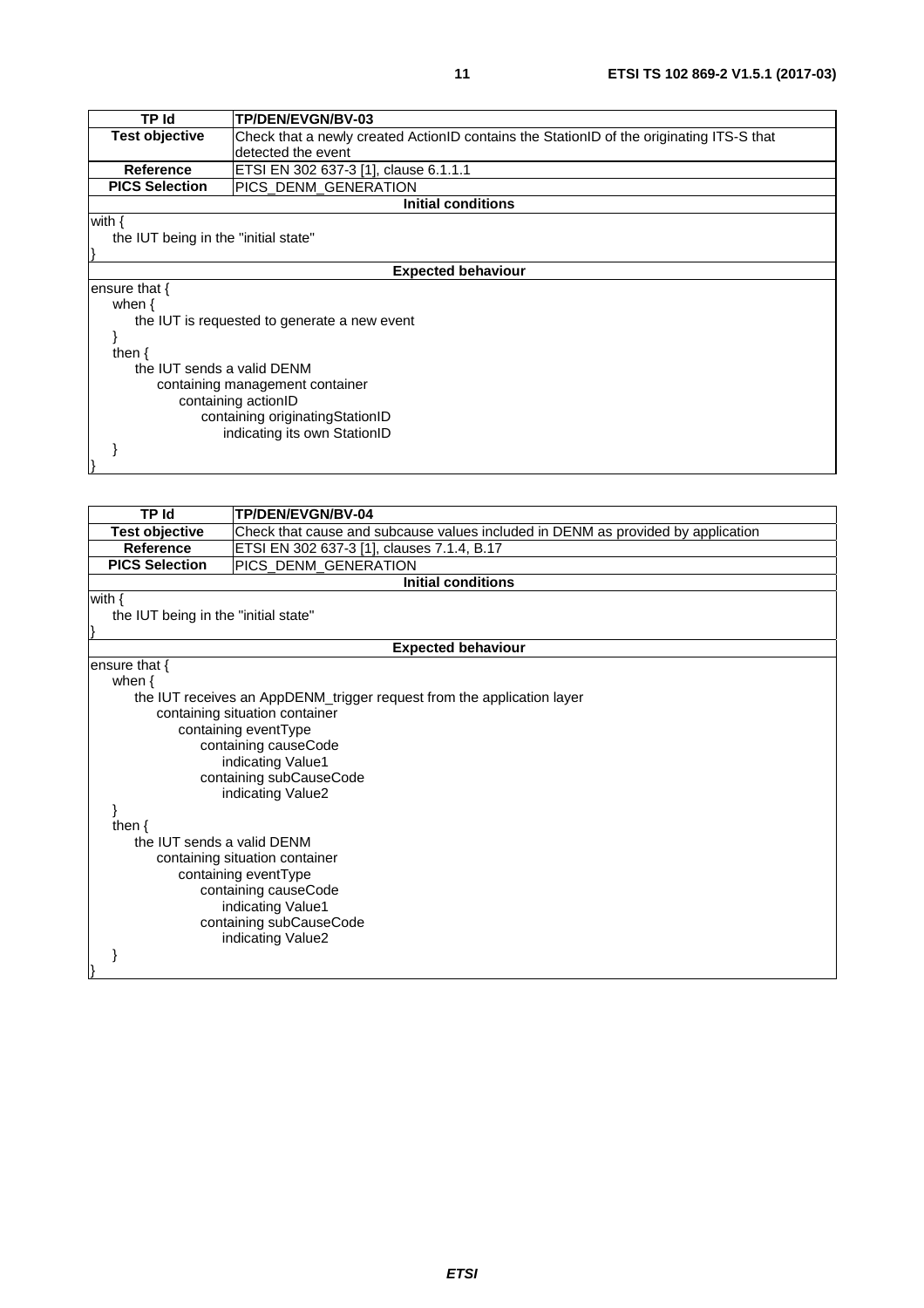| TP Id                                | <b>TP/DEN/EVGN/BV-05</b>                                                                    |  |  |  |
|--------------------------------------|---------------------------------------------------------------------------------------------|--|--|--|
| <b>Test objective</b>                | Check that reference Time is set to the current time when generating a DENM for a new event |  |  |  |
| <b>Reference</b>                     | ETSI EN 302 637-3 [1], clause 8.2.1.3                                                       |  |  |  |
| <b>PICS Selection</b>                | PICS DENM GENERATION                                                                        |  |  |  |
|                                      | <b>Initial conditions</b>                                                                   |  |  |  |
| with {                               |                                                                                             |  |  |  |
| the IUT being in the "initial state" |                                                                                             |  |  |  |
|                                      | and the IUT having generated several events                                                 |  |  |  |
|                                      |                                                                                             |  |  |  |
|                                      | <b>Expected behaviour</b>                                                                   |  |  |  |
| ensure that {                        |                                                                                             |  |  |  |
| when $\{$                            |                                                                                             |  |  |  |
|                                      | the IUT is requested to generate a new event                                                |  |  |  |
|                                      |                                                                                             |  |  |  |
| then $\{$                            |                                                                                             |  |  |  |
| the IUT sends a valid DENM           |                                                                                             |  |  |  |
| containing management container      |                                                                                             |  |  |  |
| containing reference Time            |                                                                                             |  |  |  |
| indicating CLT                       |                                                                                             |  |  |  |
|                                      |                                                                                             |  |  |  |
|                                      |                                                                                             |  |  |  |

| <b>TP Id</b>                    | TP/DEN/EVGN/BV-07                                                                      |  |  |
|---------------------------------|----------------------------------------------------------------------------------------|--|--|
| <b>Test objective</b>           | Check that sequenceNumber is set to a next unused value each time an event is detected |  |  |
| <b>Reference</b>                | ETSI EN 302 637-3 [1], clauses 6.1.1.1 and 8.2.1.2                                     |  |  |
| <b>PICS Selection</b>           | PICS_DENM_GENERATION                                                                   |  |  |
|                                 | <b>Initial conditions</b>                                                              |  |  |
| with $\{$                       |                                                                                        |  |  |
|                                 | the IUT being in the "initial state"                                                   |  |  |
|                                 | and the IUT having generated several events                                            |  |  |
|                                 | and the IUT having generated its last DENM                                             |  |  |
|                                 | containing management container                                                        |  |  |
| containing actionID             |                                                                                        |  |  |
|                                 | containing sequenceNumber                                                              |  |  |
|                                 | indicating SEQ1                                                                        |  |  |
|                                 | and no active event being associated with sequenceNumber SEQ1 + 1                      |  |  |
|                                 |                                                                                        |  |  |
|                                 | <b>Expected behaviour</b>                                                              |  |  |
| ensure that $\{$                |                                                                                        |  |  |
| when $\{$                       |                                                                                        |  |  |
|                                 | the IUT is requested to generate a new event                                           |  |  |
|                                 |                                                                                        |  |  |
| then $\{$                       |                                                                                        |  |  |
| the IUT sends a valid DENM      |                                                                                        |  |  |
| containing management container |                                                                                        |  |  |
| containing actionID             |                                                                                        |  |  |
| containing sequenceNumber       |                                                                                        |  |  |
|                                 | indicating $SEQ1 + 1$                                                                  |  |  |
|                                 |                                                                                        |  |  |
|                                 |                                                                                        |  |  |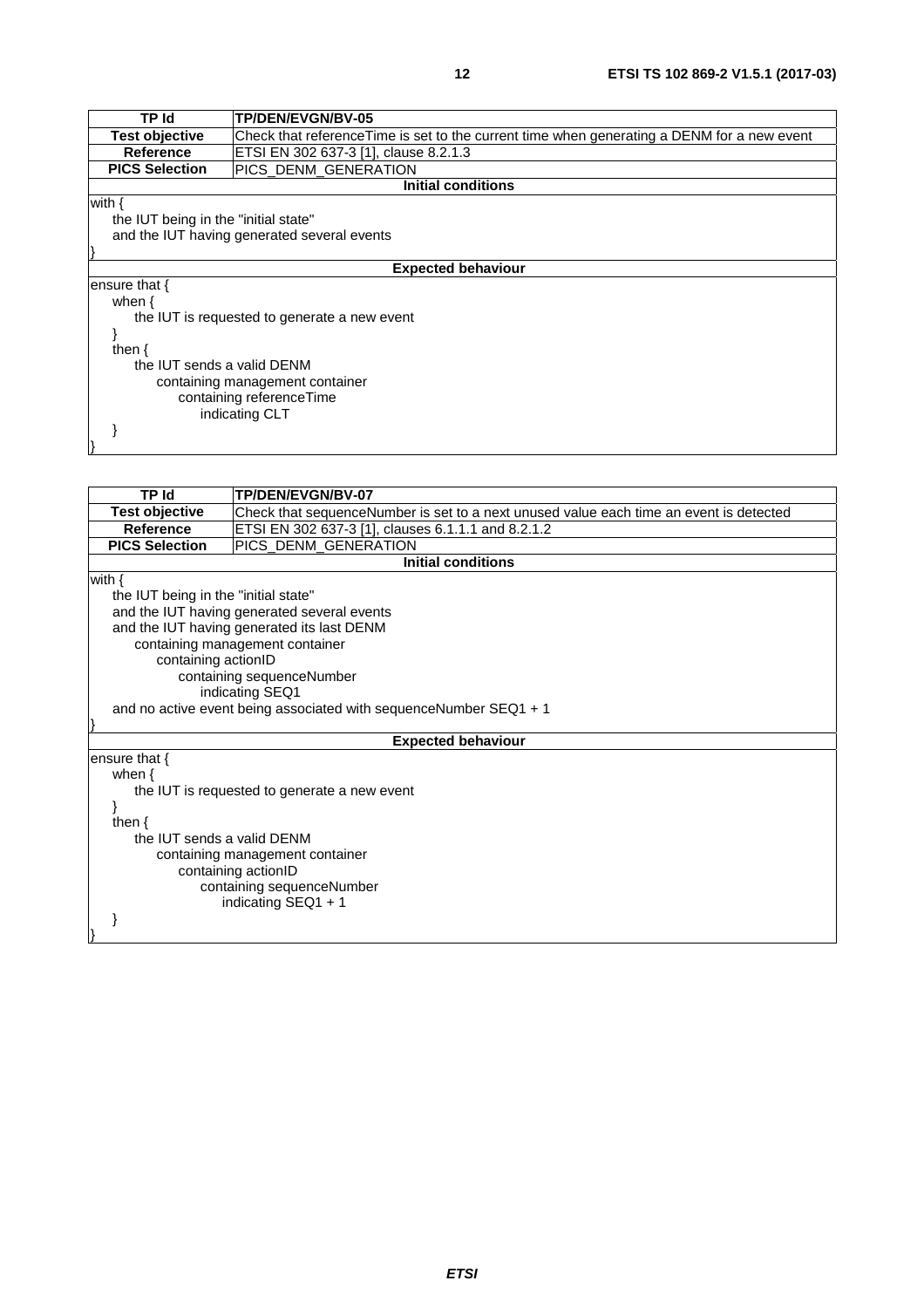| <b>TP Id</b>                         | TP/DEN/EVGN/BV-08                                                                      |  |
|--------------------------------------|----------------------------------------------------------------------------------------|--|
| <b>Test objective</b>                | Check that sequenceNumber is set to a next unused value each time an event is detected |  |
|                                      | (Sequence number wrap around)                                                          |  |
| <b>Reference</b>                     | ETSI EN 302 637-3 [1], clauses 6.1.1.1 and 8.2.1.2                                     |  |
| <b>PICS Selection</b>                | PICS_DENM_GENERATION                                                                   |  |
|                                      | <b>Initial conditions</b>                                                              |  |
| with $\{$                            |                                                                                        |  |
| the IUT being in the "initial state" |                                                                                        |  |
|                                      | and the IUT having generated several events                                            |  |
|                                      | and the IUT having generated its last DENM                                             |  |
|                                      | containing management container                                                        |  |
| containing actionID                  |                                                                                        |  |
|                                      | containing sequenceNumber                                                              |  |
|                                      | indicating SEQ1                                                                        |  |
|                                      | and an active event being associated with sequenceNumber SEQ1 + 1                      |  |
|                                      | and no active event being associated with sequence Number $SEQ1 + 2$                   |  |
|                                      |                                                                                        |  |
|                                      | <b>Expected behaviour</b>                                                              |  |
| ensure that {                        |                                                                                        |  |
| when $\{$                            |                                                                                        |  |
|                                      | the IUT is requested to generate a new event                                           |  |
|                                      |                                                                                        |  |
| then $\{$                            |                                                                                        |  |
| the IUT sends a valid DENM           |                                                                                        |  |
|                                      | containing management container                                                        |  |
|                                      | containing actionID                                                                    |  |
|                                      | containing sequenceNumber                                                              |  |
|                                      | indicating $SEQ1 + 2$                                                                  |  |
|                                      |                                                                                        |  |

| <b>TP Id</b>                                 | TP/DEN/EVGN/BV-10                                                                        |  |
|----------------------------------------------|------------------------------------------------------------------------------------------|--|
| <b>Test objective</b>                        | Check that actionID are generated using newly assigned stationID when a pseudonym change |  |
|                                              | occurs                                                                                   |  |
| <b>Reference</b>                             | ETSI EN 302 637-3 [1], clause 6.1.1.2                                                    |  |
| <b>PICS Selection</b>                        | PICS_DENM_GENERATION                                                                     |  |
|                                              | <b>Initial conditions</b>                                                                |  |
| with $\{$                                    |                                                                                          |  |
| the IUT being in the "initial state"         |                                                                                          |  |
|                                              | and the IUT having generated several events                                              |  |
|                                              | containing management container                                                          |  |
| containing actionID                          |                                                                                          |  |
|                                              | containing originatingStationID                                                          |  |
|                                              | indicating STATION_ID_1                                                                  |  |
|                                              | and the IUT having changed its StationID                                                 |  |
|                                              |                                                                                          |  |
|                                              | <b>Expected behaviour</b>                                                                |  |
| ensure that {<br>when $\{$                   |                                                                                          |  |
|                                              |                                                                                          |  |
| the IUT is requested to generate a new event |                                                                                          |  |
| then $\{$                                    |                                                                                          |  |
|                                              | the IUT sends a valid DENM                                                               |  |
| containing management container              |                                                                                          |  |
| containing actionID                          |                                                                                          |  |
| containing originatingStationID              |                                                                                          |  |
| indicating its new StationID                 |                                                                                          |  |
|                                              |                                                                                          |  |
|                                              |                                                                                          |  |
|                                              |                                                                                          |  |
|                                              |                                                                                          |  |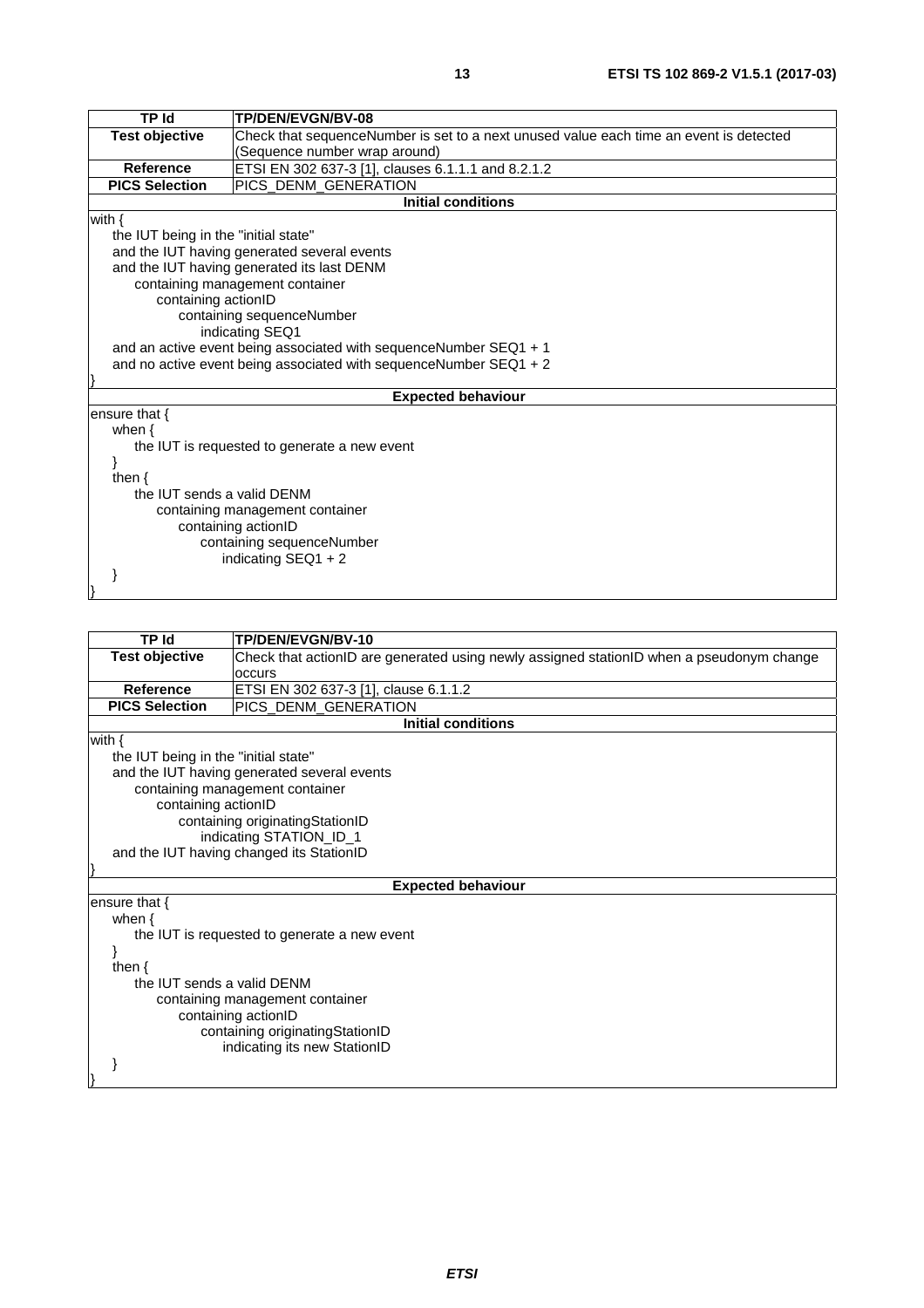# <span id="page-13-0"></span>5.2.1.3 Event Update

| TP Id                                | TP/DEN/EVUP/BV-01                                                             |  |  |
|--------------------------------------|-------------------------------------------------------------------------------|--|--|
| <b>Test objective</b>                | Check that DEN Basic Service generates an update DENM on reception of a valid |  |  |
|                                      | AppDENM update request                                                        |  |  |
| <b>Reference</b>                     | ETSI EN 302 637-3 [1], clause 6.1.2.2                                         |  |  |
| <b>PICS Selection</b>                | IPICS DENM UPDATE                                                             |  |  |
|                                      | <b>Initial conditions</b>                                                     |  |  |
| with {                               |                                                                               |  |  |
| the IUT being in the "initial state" |                                                                               |  |  |
|                                      | and the IUT having generated an event                                         |  |  |
|                                      |                                                                               |  |  |
|                                      | <b>Expected behaviour</b>                                                     |  |  |
| ensure that $\{$                     |                                                                               |  |  |
| when $\{$                            |                                                                               |  |  |
|                                      | the IUT receives an AppDENM_update request from the application layer         |  |  |
|                                      |                                                                               |  |  |
| then $\{$                            |                                                                               |  |  |
| the IUT sends a valid DENM           |                                                                               |  |  |
|                                      |                                                                               |  |  |
|                                      |                                                                               |  |  |

| TP Id                                | TP/DEN/EVUP/BV-02                                                                                |  |
|--------------------------------------|--------------------------------------------------------------------------------------------------|--|
| <b>Test objective</b>                | Check that the actionID is not changed by DENM update, as long as the stationID of the           |  |
|                                      | originating ITS-S remains unchanged                                                              |  |
| Reference                            | ETSI EN 302 637-3 [1], clauses 6.1.2.2 and 8.2.1.2                                               |  |
| <b>PICS Selection</b>                | PICS DENM_UPDATE                                                                                 |  |
|                                      | <b>Initial conditions</b>                                                                        |  |
| with $\{$                            |                                                                                                  |  |
| the IUT being in the "initial state" |                                                                                                  |  |
|                                      | and the IUT having generated an event                                                            |  |
|                                      | containing management container                                                                  |  |
| containing actionID                  |                                                                                                  |  |
| indicating ACTION_ID1                |                                                                                                  |  |
|                                      | and the IUT not having changed its stationID                                                     |  |
|                                      |                                                                                                  |  |
|                                      | <b>Expected behaviour</b>                                                                        |  |
| ensure that {                        |                                                                                                  |  |
| when $\{$                            |                                                                                                  |  |
|                                      | the IUT receives an AppDENM_update request associated with ACTION_ID1 from the application layer |  |
|                                      |                                                                                                  |  |
| then $\{$                            |                                                                                                  |  |
| the IUT sends a valid DENM           |                                                                                                  |  |
| containing management container      |                                                                                                  |  |
| containing actionID                  |                                                                                                  |  |
| indicating ACTION_ID1                |                                                                                                  |  |
|                                      |                                                                                                  |  |
|                                      |                                                                                                  |  |
|                                      |                                                                                                  |  |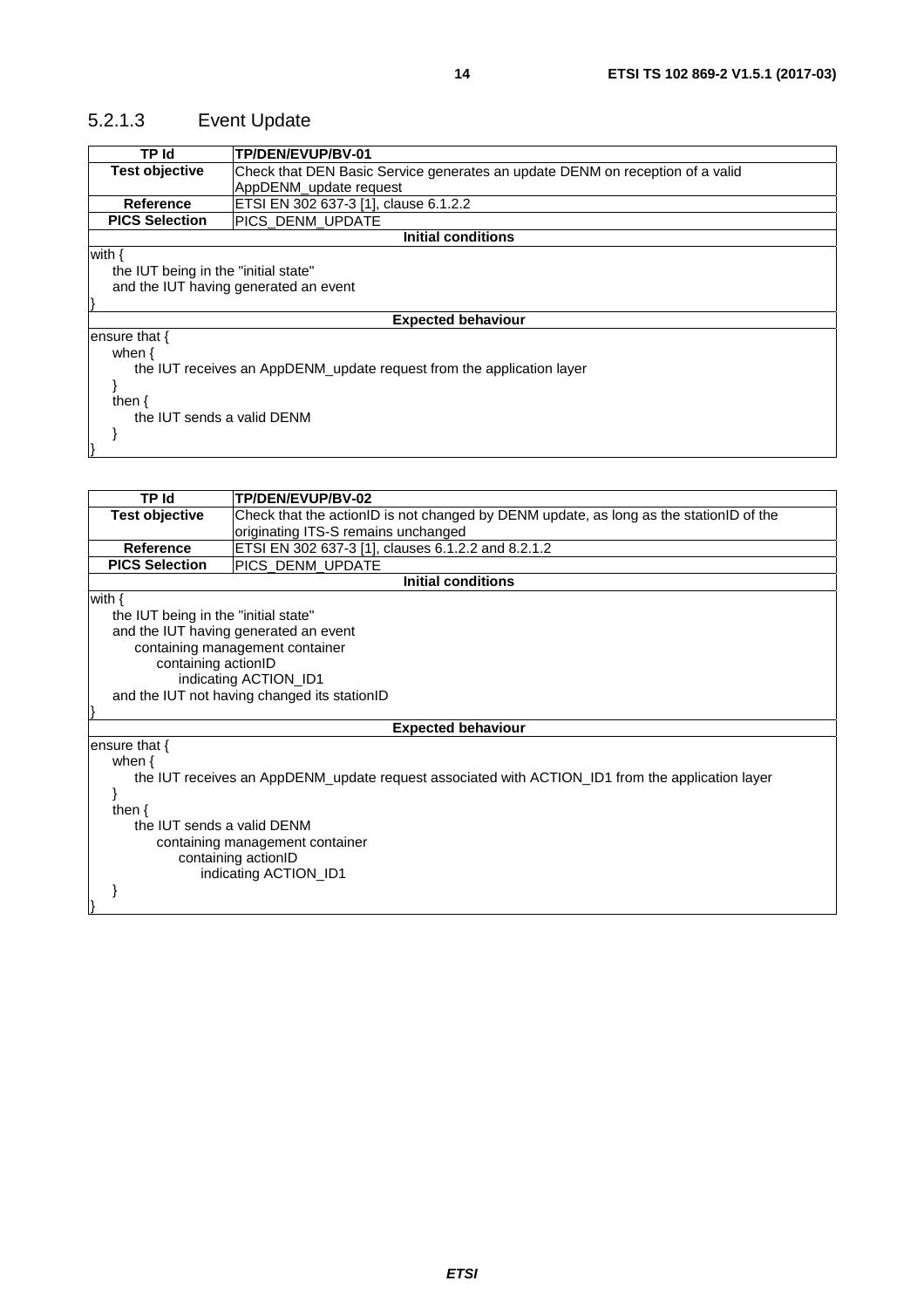| <b>TP Id</b>                         | TP/DEN/EVUP/BV-03                                                                                |  |
|--------------------------------------|--------------------------------------------------------------------------------------------------|--|
| <b>Test objective</b>                | Check that reference Time is set to the current time when generating a DENM for an updated       |  |
|                                      | event                                                                                            |  |
| <b>Reference</b>                     | ETSI EN 302 637-3 [1], clause 6.1.2.2                                                            |  |
| <b>PICS Selection</b>                | PICS DENM UPDATE                                                                                 |  |
|                                      | <b>Initial conditions</b>                                                                        |  |
| with $\{$                            |                                                                                                  |  |
| the IUT being in the "initial state" |                                                                                                  |  |
|                                      | and the IUT having generated an event                                                            |  |
|                                      | containing management container                                                                  |  |
|                                      | containing actionID                                                                              |  |
| indicating ACTION_ID1                |                                                                                                  |  |
| containing referenceTime             |                                                                                                  |  |
|                                      | indicating REFERENCETIME1                                                                        |  |
|                                      |                                                                                                  |  |
|                                      | <b>Expected behaviour</b>                                                                        |  |
| ensure that $\{$                     |                                                                                                  |  |
| when $\{$                            |                                                                                                  |  |
|                                      | the IUT receives an AppDENM_update request associated with ACTION_ID1 from the application layer |  |
|                                      |                                                                                                  |  |
| then $\{$                            |                                                                                                  |  |
| the IUT sends a valid DENM           |                                                                                                  |  |
| containing management container      |                                                                                                  |  |
| containing actionID                  |                                                                                                  |  |
| indicating ACTION_ID1                |                                                                                                  |  |
| and containing referenceTime         |                                                                                                  |  |
| indicating CLT > REFERENCETIME1      |                                                                                                  |  |
|                                      |                                                                                                  |  |
|                                      |                                                                                                  |  |

| TP Id                                | <b>TP/DEN/EVUP/BO-04</b>                                                                     |  |
|--------------------------------------|----------------------------------------------------------------------------------------------|--|
| <b>Test objective</b>                | Check that DEN Basic Service does not send any update DENM if actionID is not in originating |  |
|                                      | ITS-S message table                                                                          |  |
| Reference                            | ETSI EN 302 637-3 [1], clause 8.2.1.2                                                        |  |
| <b>PICS Selection</b>                | PICS DENM UPDATE                                                                             |  |
|                                      | <b>Initial conditions</b>                                                                    |  |
| with $\{$                            |                                                                                              |  |
| the IUT being in the "initial state" |                                                                                              |  |
|                                      | and the IUT having generated an event                                                        |  |
|                                      | and the IUT not having sent an event being associated with actionID ACTION_ID1               |  |
| containing originatingStationID      |                                                                                              |  |
|                                      |                                                                                              |  |
|                                      | indicating its own stationID                                                                 |  |
|                                      | and containing sequenceNumber                                                                |  |
| indicating SEQ1                      |                                                                                              |  |
|                                      |                                                                                              |  |
|                                      | <b>Expected behaviour</b>                                                                    |  |
| ensure that $\{$                     |                                                                                              |  |
| when $\{$                            |                                                                                              |  |
|                                      | the IUT is requested to update an event associated to actionID ACTION_ID1                    |  |
|                                      |                                                                                              |  |
| then $\{$                            |                                                                                              |  |
|                                      | the IUT does not send any DENM for this event                                                |  |
|                                      |                                                                                              |  |
|                                      |                                                                                              |  |
|                                      |                                                                                              |  |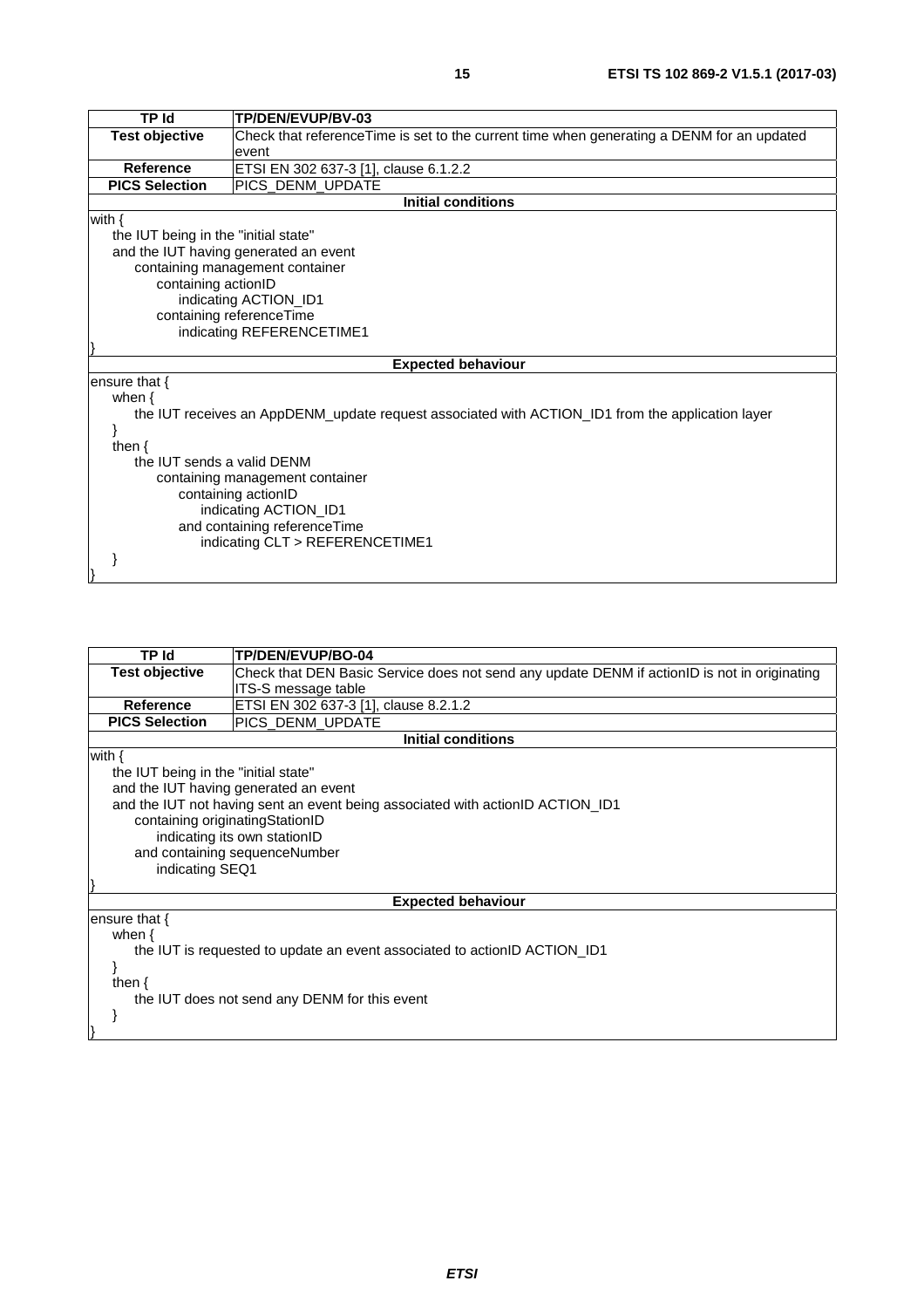### <span id="page-15-0"></span>5.2.1.4 Event Termination

| <b>TP Id</b>                                                                                        | <b>TP/DEN/EVTR/BV-01</b>                                                                  |  |
|-----------------------------------------------------------------------------------------------------|-------------------------------------------------------------------------------------------|--|
| <b>Test objective</b>                                                                               | Check that DEN Basic Service generates a cancellation DENM when application indicates the |  |
|                                                                                                     | premature termination of an event for which it is the originator                          |  |
| <b>Reference</b>                                                                                    | ETSI EN 302 637-3 [1], clauses 6.1.2.4 and 8.2.1.3                                        |  |
| <b>PICS Selection</b>                                                                               | PICS_DENM_CANCELLATION                                                                    |  |
|                                                                                                     | <b>Initial conditions</b>                                                                 |  |
| with $\{$                                                                                           |                                                                                           |  |
| the IUT being in the "initial state"                                                                |                                                                                           |  |
|                                                                                                     | and the IUT having generated an event                                                     |  |
|                                                                                                     | containing management container                                                           |  |
| containing actionID                                                                                 |                                                                                           |  |
| indicating ACTION_ID1                                                                               |                                                                                           |  |
|                                                                                                     | and containing validityDuration                                                           |  |
|                                                                                                     | indicating DURATION_1                                                                     |  |
|                                                                                                     |                                                                                           |  |
|                                                                                                     | <b>Expected behaviour</b>                                                                 |  |
| ensure that {<br>when $\{$                                                                          |                                                                                           |  |
|                                                                                                     |                                                                                           |  |
| the IUT receives an AppDENM_termination request associated to ACTION_ID1 from the application layer |                                                                                           |  |
| then $\{$                                                                                           |                                                                                           |  |
| the IUT sends a valid DENM                                                                          |                                                                                           |  |
| containing management container                                                                     |                                                                                           |  |
| containing actionID                                                                                 |                                                                                           |  |
| indicating ACTION_ID1                                                                               |                                                                                           |  |
|                                                                                                     | and containing termination                                                                |  |
|                                                                                                     | indicating value is Cancellation                                                          |  |
|                                                                                                     |                                                                                           |  |
|                                                                                                     |                                                                                           |  |

|                                                                                                     | TP/DEN/EVTR/BV-02                                                                     |  |
|-----------------------------------------------------------------------------------------------------|---------------------------------------------------------------------------------------|--|
| <b>Test objective</b>                                                                               | Check that DEN Basic Service generates a negation DENM when application indicates the |  |
|                                                                                                     | premature termination of an event for which it is not the originator                  |  |
| <b>Reference</b>                                                                                    | ETSI EN 302 637-3 [1], clause 6.1.2.4                                                 |  |
| <b>PICS Selection</b>                                                                               | PICS_DENM_NEGATION                                                                    |  |
|                                                                                                     | <b>Initial conditions</b>                                                             |  |
| with $\{$                                                                                           |                                                                                       |  |
| the IUT being in the "initial state"                                                                |                                                                                       |  |
| and the IUT having received an event                                                                |                                                                                       |  |
| containing management container                                                                     |                                                                                       |  |
| containing actionID                                                                                 |                                                                                       |  |
|                                                                                                     | indicating ACTION ID1                                                                 |  |
|                                                                                                     | containing originatingStationID                                                       |  |
| indicating stationID different from its own stationID                                               |                                                                                       |  |
|                                                                                                     |                                                                                       |  |
|                                                                                                     |                                                                                       |  |
|                                                                                                     | <b>Expected behaviour</b>                                                             |  |
| ensure that $\{$                                                                                    |                                                                                       |  |
| when $\{$                                                                                           |                                                                                       |  |
| the IUT receives an AppDENM_termination request associated to ACTION_ID1 from the application layer |                                                                                       |  |
| ł                                                                                                   |                                                                                       |  |
| then $\{$                                                                                           |                                                                                       |  |
| the IUT sends a valid DENM                                                                          |                                                                                       |  |
| containing management container                                                                     |                                                                                       |  |
| containing actionID                                                                                 |                                                                                       |  |
| indicating ACTION_ID1                                                                               |                                                                                       |  |
|                                                                                                     | and containing termination                                                            |  |
|                                                                                                     | indicating value isNegation                                                           |  |
|                                                                                                     |                                                                                       |  |
|                                                                                                     |                                                                                       |  |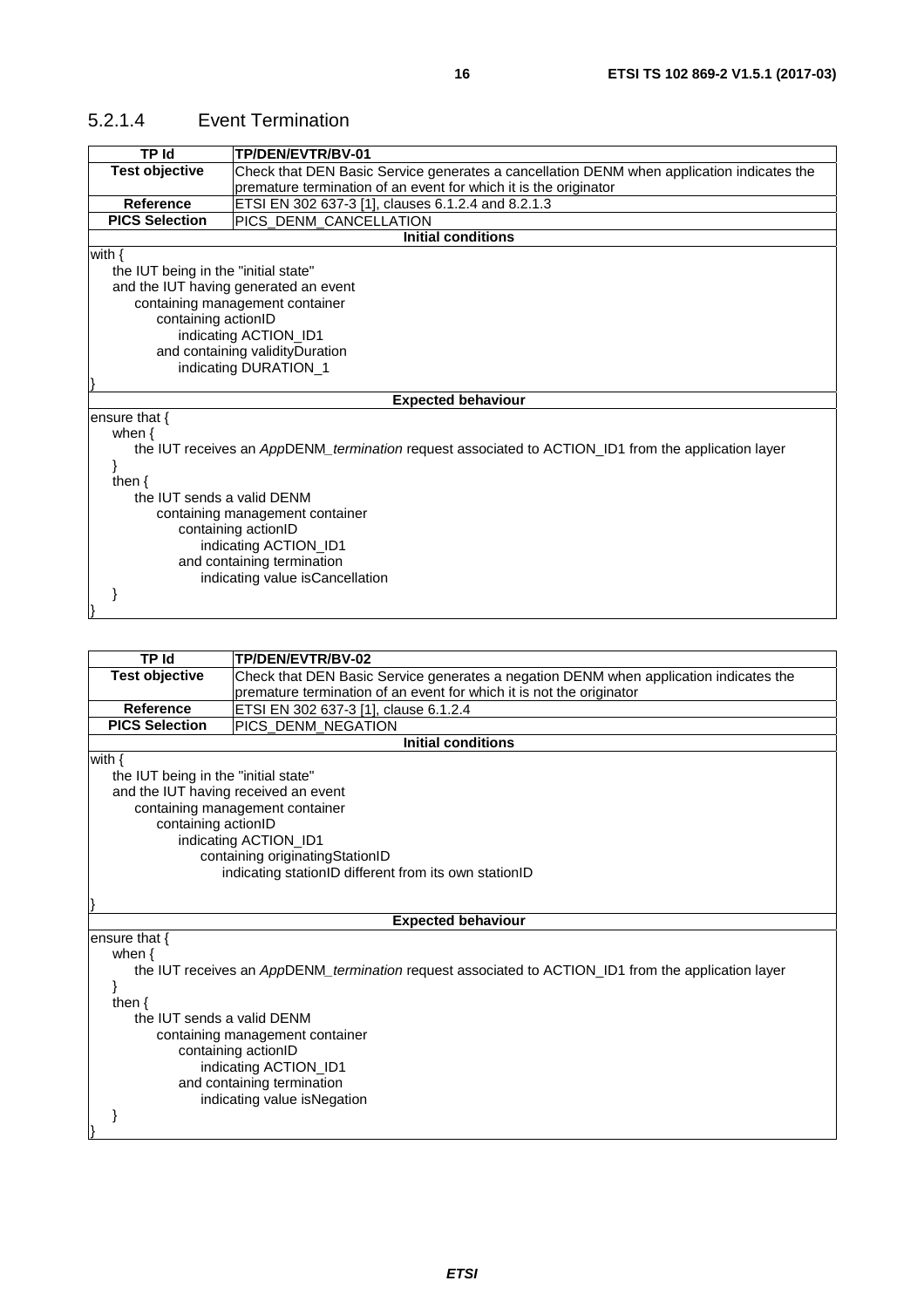| <b>TP Id</b>                         | TP/DEN/EVTR/BV-03                                                                                   |  |
|--------------------------------------|-----------------------------------------------------------------------------------------------------|--|
| <b>Test objective</b>                | Check that referenceTime is set to the latest value received for this event in negation DENM        |  |
| Reference                            | ETSI EN 302 637-3 [1], clauses 6.1.2.4 and 8.2.1.3                                                  |  |
| <b>PICS Selection</b>                | PICS DENM NEGATION                                                                                  |  |
|                                      | <b>Initial conditions</b>                                                                           |  |
| with $\{$                            |                                                                                                     |  |
| the IUT being in the "initial state" |                                                                                                     |  |
| and the IUT having received an event |                                                                                                     |  |
|                                      | containing management container                                                                     |  |
| containing actionID                  |                                                                                                     |  |
|                                      | indicating ACTION_ID1                                                                               |  |
|                                      | containing originatingStationID                                                                     |  |
|                                      | indicating stationID different from its own stationID                                               |  |
|                                      | and containing referenceTime                                                                        |  |
|                                      | indicating REFERENCETIME1                                                                           |  |
| and the IUT having received an event |                                                                                                     |  |
|                                      | containing management container                                                                     |  |
| containing actionID                  |                                                                                                     |  |
|                                      | indicating ACTION_ID1                                                                               |  |
|                                      | and containing referenceTime                                                                        |  |
|                                      | indicating REFERENCETIME2 > REFERENCETIME1                                                          |  |
|                                      | <b>Expected behaviour</b>                                                                           |  |
| ensure that {                        |                                                                                                     |  |
| when $\{$                            |                                                                                                     |  |
|                                      | the IUT receives an AppDENM_termination request associated to ACTION_ID1 from the application layer |  |
| }                                    |                                                                                                     |  |
| then $\{$                            |                                                                                                     |  |
|                                      | the IUT sends a valid DENM                                                                          |  |
| containing management container      |                                                                                                     |  |
| containing actionID                  |                                                                                                     |  |
| indicating ACTION_ID1                |                                                                                                     |  |
| and containing referenceTime         |                                                                                                     |  |
| indicating value REFERENCETIME2      |                                                                                                     |  |
|                                      | and containing termination                                                                          |  |
|                                      | indicating value isNegation                                                                         |  |
|                                      |                                                                                                     |  |
|                                      |                                                                                                     |  |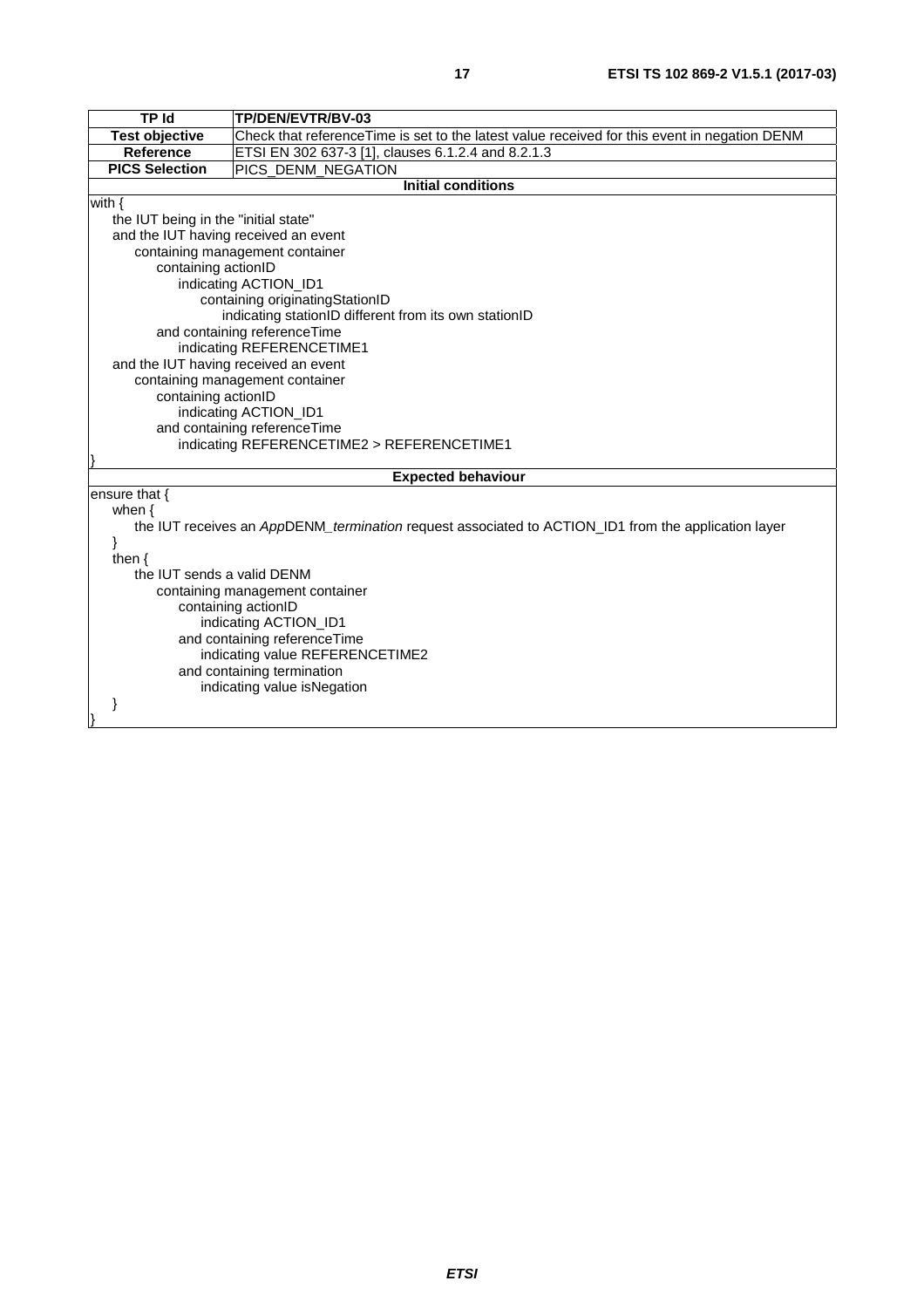| <b>TP Id</b>                                                                    | TP/DEN/EVTR/BV-04                                                                                   |  |
|---------------------------------------------------------------------------------|-----------------------------------------------------------------------------------------------------|--|
| <b>Test objective</b>                                                           | Check that situation container, location container and a la carte container are not present in a    |  |
|                                                                                 | cancellation DENM                                                                                   |  |
| Reference                                                                       | ETSI EN 302 637-3 [1], clause 7.1.1                                                                 |  |
| <b>PICS Selection</b>                                                           | PICS_DENM_CANCELLATION                                                                              |  |
|                                                                                 | <b>Initial conditions</b>                                                                           |  |
| with {                                                                          |                                                                                                     |  |
| the IUT being in the "initial state"                                            |                                                                                                     |  |
|                                                                                 | and the IUT having generated an event                                                               |  |
|                                                                                 | containing management container                                                                     |  |
| containing actionID                                                             |                                                                                                     |  |
|                                                                                 | indicating ACTION_ID1                                                                               |  |
|                                                                                 |                                                                                                     |  |
|                                                                                 |                                                                                                     |  |
|                                                                                 | <b>Expected behaviour</b>                                                                           |  |
| ensure that {                                                                   |                                                                                                     |  |
| when $\{$                                                                       |                                                                                                     |  |
|                                                                                 | the IUT receives an AppDENM_termination request associated to ACTION_ID1 from the application layer |  |
|                                                                                 |                                                                                                     |  |
| then $\{$<br>the IUT sends a valid DENM                                         |                                                                                                     |  |
|                                                                                 |                                                                                                     |  |
|                                                                                 | containing management container                                                                     |  |
| containing actionID                                                             |                                                                                                     |  |
| indicating ACTION_ID1                                                           |                                                                                                     |  |
| and containing termination<br>indicating value is Cancellation                  |                                                                                                     |  |
|                                                                                 |                                                                                                     |  |
| and not containing situation container<br>and not containing location container |                                                                                                     |  |
|                                                                                 | and not containing a la carte container                                                             |  |
|                                                                                 |                                                                                                     |  |

**TP Id TP/DEN/EVTR/BV-05 Test objective** Check that situation container, location container and a la carte container are not present in a negation DENM Reference ETSI EN 302 637-3 [\[1](#page-4-0)], clause 7.1.1<br>**PICS Selection** PICS\_DENM\_NEGATION **PICS Selection** PICS\_DENM\_NEGATION **Initial conditions** with { the IUT being in the "initial state" and the IUT having received an event containing management container containing actionID indicating ACTION\_ID1 containing originatingStationID indicating stationID different from its own stationID } **Expected behaviour** ensure that { when { the IUT receives an *App*DENM*\_termination* request associated to ACTION\_ID1 from the application layer } then { the IUT sends a valid DENM containing management container containing actionID indicating ACTION\_ID1 and containing termination indicating value isNegation and not containing situation container and not containing location container and not containing a la carte container

}

}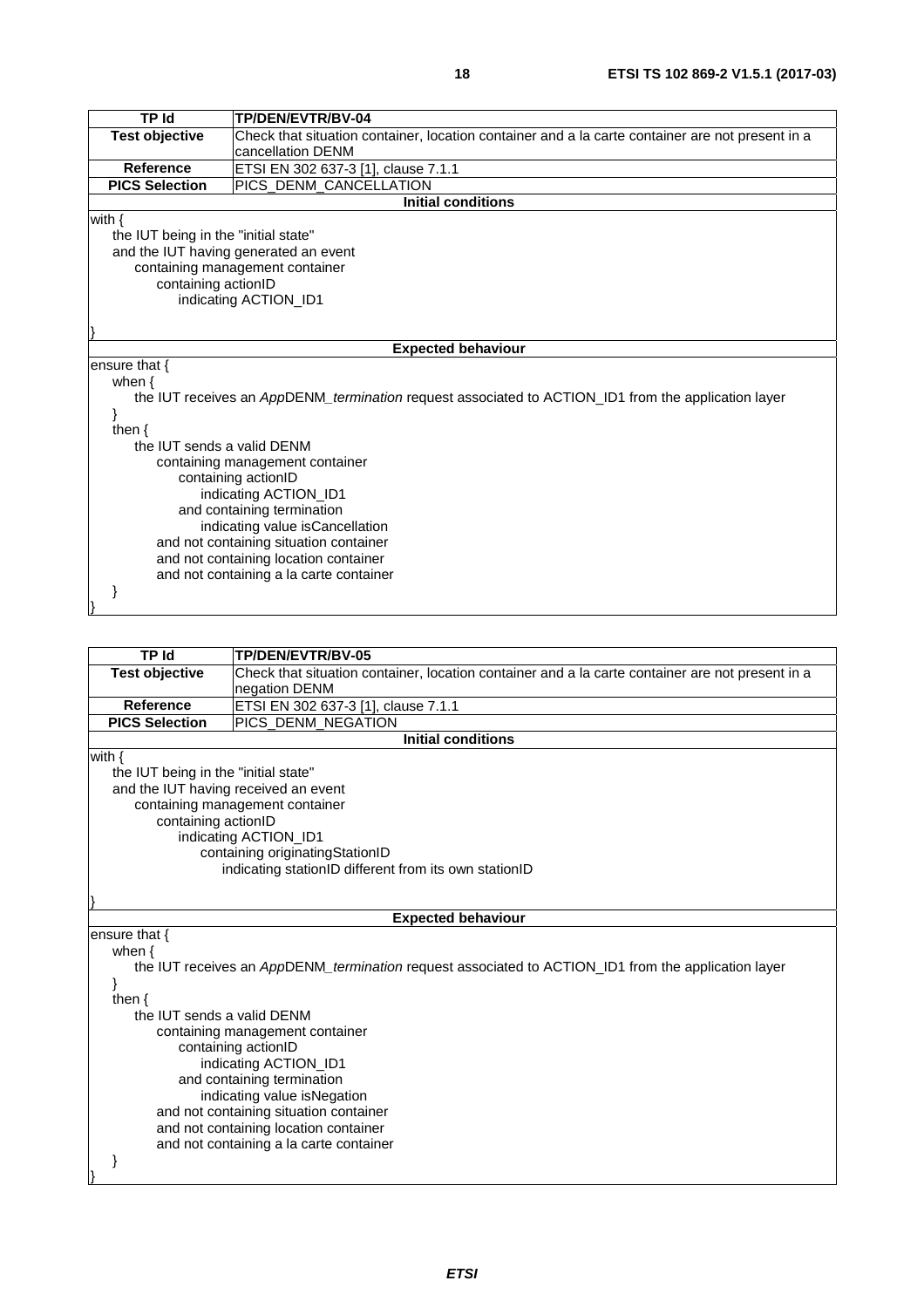| <b>TP Id</b>                                              | TP/DEN/EVTR/BO-06                                                                                     |  |
|-----------------------------------------------------------|-------------------------------------------------------------------------------------------------------|--|
| <b>Test objective</b>                                     | Check that DEN Basic Service does not send any termination DENM if actionID is not in                 |  |
|                                                           | originating ITS-S message table or receiving ITS-S message table (IUT stationID)                      |  |
| <b>Reference</b>                                          | ETSI EN 302 637-3 [1], clause 8.2.2                                                                   |  |
| <b>PICS Selection</b>                                     | PICS_DENM_NEGATION OR PICS_DENM_CANCELLATION                                                          |  |
|                                                           | <b>Initial conditions</b>                                                                             |  |
| with $\{$                                                 |                                                                                                       |  |
| the IUT being in the "initial state"                      |                                                                                                       |  |
|                                                           | and the IUT having generated several events                                                           |  |
|                                                           | and the IUT not having sent event being associated with ACTION_ID1                                    |  |
| containing originatingStationID                           |                                                                                                       |  |
|                                                           | indicating its own stationID                                                                          |  |
|                                                           | and containing sequenceNumber                                                                         |  |
|                                                           | indicating SEQ1                                                                                       |  |
|                                                           |                                                                                                       |  |
| <b>Expected behaviour</b>                                 |                                                                                                       |  |
| ensure that $\{$                                          |                                                                                                       |  |
| when $\{$                                                 |                                                                                                       |  |
|                                                           | the IUT is requested to terminate an event associated to ACTION ID1                                   |  |
|                                                           | containing originatingStationID                                                                       |  |
|                                                           | indicating its own stationID                                                                          |  |
|                                                           | and containing sequenceNumber<br>indicating SEQ1                                                      |  |
|                                                           |                                                                                                       |  |
|                                                           |                                                                                                       |  |
| then $\{$                                                 |                                                                                                       |  |
| the IUT does not send any termination DENM for this event |                                                                                                       |  |
|                                                           |                                                                                                       |  |
| NOTE:                                                     | Event associated to ACTION_ID1 cannot be present in receiving ITS-S message table as its stationID is |  |
|                                                           | IUT's stationID (see TP/DEN/EVTR/BV-07).                                                              |  |

| TP Id                                | TP/DEN/EVTR/BO-07                                                                                       |  |
|--------------------------------------|---------------------------------------------------------------------------------------------------------|--|
| <b>Test objective</b>                | Check that DEN Basic Service does not send any termination DENM if actionID is not in                   |  |
|                                      | originating ITS-S message table or receiving ITS-S message table (non-IUT stationID)                    |  |
| Reference                            | ETSI EN 302 637-3 [1], clause 8.2.2                                                                     |  |
| <b>PICS Selection</b>                | PICS_DENM_NEGATION OR PICS_DENM_CANCELLATION                                                            |  |
|                                      | <b>Initial conditions</b>                                                                               |  |
| with $\{$                            |                                                                                                         |  |
| the IUT being in the "initial state" |                                                                                                         |  |
|                                      | and the IUT having received several events                                                              |  |
|                                      | and the IUT not having received event being associated with ACTION_ID1                                  |  |
| containing originatingStationID      |                                                                                                         |  |
|                                      | indicating STATION_ID1 different from its own stationID                                                 |  |
|                                      | and containing sequenceNumber                                                                           |  |
| indicating SEQ1                      |                                                                                                         |  |
|                                      |                                                                                                         |  |
|                                      | <b>Expected behaviour</b>                                                                               |  |
| ensure that $\{$                     |                                                                                                         |  |
| when $\{$                            |                                                                                                         |  |
|                                      | the IUT is requested to terminate an event associated to ACTION_ID1                                     |  |
|                                      | containing originating Station ID                                                                       |  |
|                                      | indicating STATION_ID1                                                                                  |  |
|                                      | and containing sequenceNumber                                                                           |  |
| indicating SEQ1                      |                                                                                                         |  |
|                                      |                                                                                                         |  |
| then $\{$                            |                                                                                                         |  |
|                                      | the IUT does not send any termination DENM for this event                                               |  |
| }                                    |                                                                                                         |  |
| NOTE:                                | Event associated to ACTION_ID1 cannot be present in originating ITS-S message table as its stationID is |  |
|                                      | not IUT's stationID (see TP/DEN/EVTR/BV-06).                                                            |  |
|                                      |                                                                                                         |  |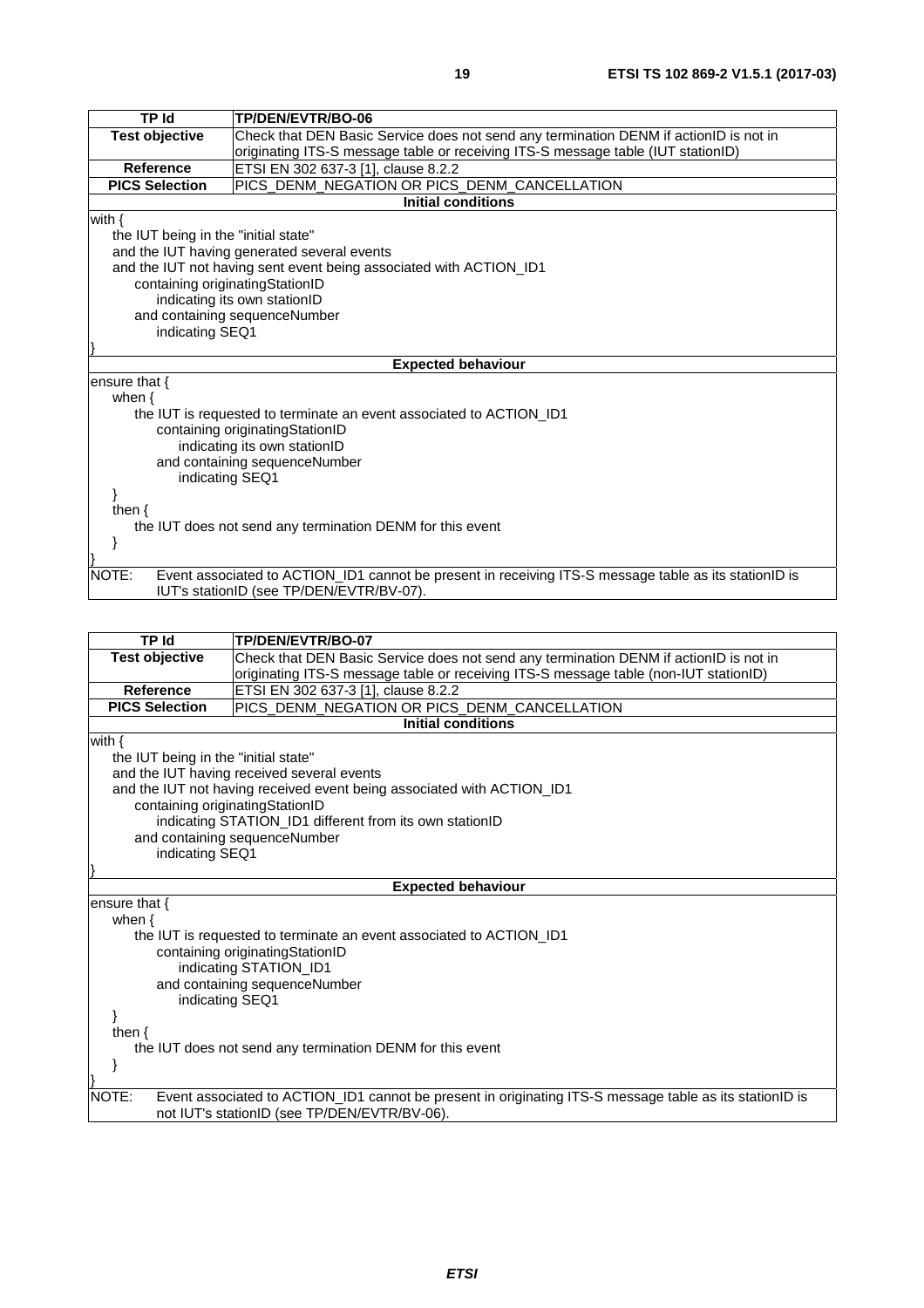<span id="page-19-0"></span>

| <b>TP Id</b>                         | TP/DEN/EVTR/BV-08                                                                                          |  |
|--------------------------------------|------------------------------------------------------------------------------------------------------------|--|
| <b>Test objective</b>                | Check that referenceTime is set to the current time when generating a cancellation DENM                    |  |
| <b>Reference</b>                     | ETSI EN 302 637-3 [1], clause 8.2.1.3                                                                      |  |
| <b>PICS Selection</b>                | PICS_DENM_CANCELLATION                                                                                     |  |
|                                      | <b>Initial conditions</b>                                                                                  |  |
| with $\{$                            |                                                                                                            |  |
| the IUT being in the "initial state" |                                                                                                            |  |
|                                      | and the IUT having generated an event                                                                      |  |
|                                      | containing management container                                                                            |  |
| containing actionID                  |                                                                                                            |  |
|                                      | indicating ACTION_ID1                                                                                      |  |
|                                      | and containing validity Duration                                                                           |  |
|                                      | indicating DURATION_1                                                                                      |  |
|                                      | and containing referenceTime                                                                               |  |
| indicating REFERENCETIME1            |                                                                                                            |  |
|                                      |                                                                                                            |  |
|                                      | <b>Expected behaviour</b>                                                                                  |  |
| ensure that {                        |                                                                                                            |  |
| when $\{$                            |                                                                                                            |  |
|                                      | the IUT receives an AppDENM <i>termination</i> request associated to ACTION ID1 from the application layer |  |
|                                      |                                                                                                            |  |
| then $\{$                            |                                                                                                            |  |
| the IUT sends a valid DENM           |                                                                                                            |  |
|                                      | containing management container                                                                            |  |
| containing actionID                  |                                                                                                            |  |
| indicating ACTION_ID1                |                                                                                                            |  |
| and containing termination           |                                                                                                            |  |
| indicating value isCancellation      |                                                                                                            |  |
| and containing referenceTime         |                                                                                                            |  |
|                                      | indicating CLT                                                                                             |  |
|                                      |                                                                                                            |  |
|                                      |                                                                                                            |  |

# 5.2.1.5 Message Repetition

| <b>TP Id</b>                                                                  | TP/DEN/EVRP/TI-01                                                                      |  |
|-------------------------------------------------------------------------------|----------------------------------------------------------------------------------------|--|
| <b>Test objective</b>                                                         | Check that DEN Basic Service repeats DENM transmission according to repetitionInterval |  |
|                                                                               | parameter provided by application                                                      |  |
| <b>Reference</b>                                                              | ETSI EN 302 637-3 [1], clauses 6.1.2.3, 8.2.2 and 5.4.1.2                              |  |
| <b>PICS Selection</b>                                                         | PICS_DENM_REPETITION                                                                   |  |
|                                                                               | <b>Initial conditions</b>                                                              |  |
| with $\{$                                                                     |                                                                                        |  |
| the IUT being in the "initial state"                                          |                                                                                        |  |
|                                                                               | and the IUT having received an AppDENM_trigger request from the application layer      |  |
| containing repetitionInterval                                                 |                                                                                        |  |
| indicating INTERVAL_1                                                         |                                                                                        |  |
|                                                                               | and containing repetitionDuration                                                      |  |
| indicating DURATION_1                                                         |                                                                                        |  |
| and containing validityDuration                                               |                                                                                        |  |
|                                                                               | indicating DURATION_2 > DURATION_1                                                     |  |
| and the IUT having generated the corresponding event                          |                                                                                        |  |
|                                                                               | containing management container                                                        |  |
|                                                                               | containing actionID<br>indicating ACTION_ID1                                           |  |
|                                                                               |                                                                                        |  |
|                                                                               | <b>Expected behaviour</b>                                                              |  |
| ensure that {                                                                 |                                                                                        |  |
| when $\{$                                                                     |                                                                                        |  |
| the IUT is alerted of expiration of the time associated with INTERVAL_1       |                                                                                        |  |
|                                                                               |                                                                                        |  |
| then $\{$                                                                     |                                                                                        |  |
| the IUT repeats the transmission of the valid DENM associated with ACTION_ID1 |                                                                                        |  |
|                                                                               |                                                                                        |  |
|                                                                               |                                                                                        |  |
|                                                                               |                                                                                        |  |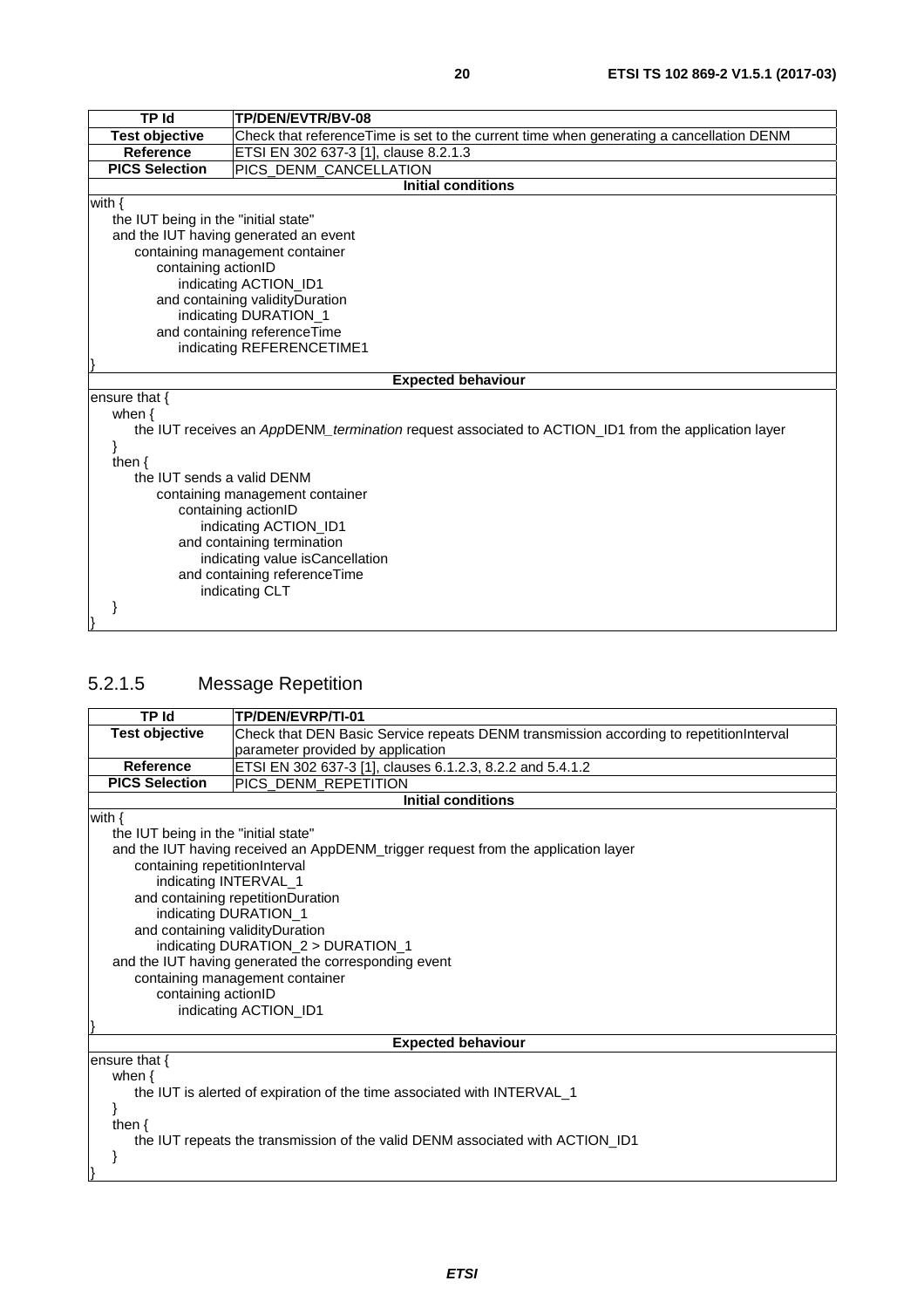| <b>TP Id</b>                                                                                  | TP/DEN/EVRP/BV-02                                                                                         |  |
|-----------------------------------------------------------------------------------------------|-----------------------------------------------------------------------------------------------------------|--|
| <b>Test objective</b>                                                                         | Check that the repeated DENM is always the most up-to-date message                                        |  |
| <b>Reference</b>                                                                              | ETSI EN 302 637-3 [1], clauses 6.1.2.3 and 8.2.2                                                          |  |
| <b>PICS Selection</b>                                                                         | PICS DENM_REPETITION                                                                                      |  |
|                                                                                               | <b>Initial conditions</b>                                                                                 |  |
| with $\{$                                                                                     |                                                                                                           |  |
| the IUT being in the "initial state"                                                          |                                                                                                           |  |
|                                                                                               | and the IUT having received an AppDENM_trigger request from the application layer                         |  |
| containing repetitionInterval                                                                 |                                                                                                           |  |
|                                                                                               | indicating INTERVAL_1                                                                                     |  |
|                                                                                               | and containing repetitionDuration                                                                         |  |
|                                                                                               | indicating DURATION_1                                                                                     |  |
|                                                                                               | and containing validity Duration                                                                          |  |
|                                                                                               | indicating DURATION_2 > DURATION_1                                                                        |  |
| and the IUT having generated the corresponding event                                          |                                                                                                           |  |
| containing management container                                                               |                                                                                                           |  |
|                                                                                               | containing actionID                                                                                       |  |
|                                                                                               | indicating ACTION_ID1                                                                                     |  |
|                                                                                               |                                                                                                           |  |
|                                                                                               | and the IUT having generated an update of the event associated with ACTION_ID1 modifying partly the event |  |
|                                                                                               |                                                                                                           |  |
|                                                                                               | <b>Expected behaviour</b>                                                                                 |  |
| ensure that $\{$                                                                              |                                                                                                           |  |
| when $\{$                                                                                     |                                                                                                           |  |
| the IUT is alerted of expiration of the time associated with INTERVAL_1                       |                                                                                                           |  |
|                                                                                               |                                                                                                           |  |
| then $\{$                                                                                     |                                                                                                           |  |
| the IUT repeats the transmission of the most up-to-date valid DENM associated with ACTION ID1 |                                                                                                           |  |

epeats the transmission of the most up-to-date valid DENM associated

}

 $\mathbf{R}$ 

| TP Id                                                                                               | TP/DEN/EVRP/BV-03                                                                     |  |
|-----------------------------------------------------------------------------------------------------|---------------------------------------------------------------------------------------|--|
| <b>Test objective</b>                                                                               |                                                                                       |  |
|                                                                                                     | Check that DEN Basic Service stops retransmitting DENM after event's validityDuration |  |
| Reference                                                                                           | expiration                                                                            |  |
|                                                                                                     | ETSI EN 302 637-3 [1], clauses 6.1.2.4 and 8.2.2                                      |  |
| <b>PICS Selection</b>                                                                               | PICS_DENM_REPETITION                                                                  |  |
|                                                                                                     | <b>Initial conditions</b>                                                             |  |
| with $\{$                                                                                           |                                                                                       |  |
| the IUT being in the "initial state"                                                                |                                                                                       |  |
|                                                                                                     | and the IUT having received an AppDENM_trigger request from application layer         |  |
| containing repetitionInterval                                                                       |                                                                                       |  |
| indicating INTERVAL_1                                                                               |                                                                                       |  |
|                                                                                                     | and containing repetitionDuration                                                     |  |
| indicating DURATION_1                                                                               |                                                                                       |  |
| and containing validity Duration                                                                    |                                                                                       |  |
| indicating DURATION_2 > DURATION_1                                                                  |                                                                                       |  |
|                                                                                                     | and the IUT having generated the corresponding event                                  |  |
|                                                                                                     | containing management container                                                       |  |
| containing actionID                                                                                 |                                                                                       |  |
| indicating ACTION_ID1                                                                               |                                                                                       |  |
|                                                                                                     | and containing validity Duration                                                      |  |
| indicating DURATION_2 and the IUT having repeated (one or more times) the transmission of the valid |                                                                                       |  |
| DENM associated with ACTION_ID1                                                                     |                                                                                       |  |
|                                                                                                     |                                                                                       |  |
|                                                                                                     | <b>Expected behaviour</b>                                                             |  |
| ensure that {                                                                                       |                                                                                       |  |
| when $\{$                                                                                           |                                                                                       |  |
| the IUT is alerted of expiration of the time associated with DURATION_2                             |                                                                                       |  |
|                                                                                                     |                                                                                       |  |
| then $\{$                                                                                           |                                                                                       |  |
| the IUT stops the retransmission of the DENM associated with ACTION_ID1                             |                                                                                       |  |
| <sup>}</sup>                                                                                        |                                                                                       |  |
|                                                                                                     |                                                                                       |  |
|                                                                                                     |                                                                                       |  |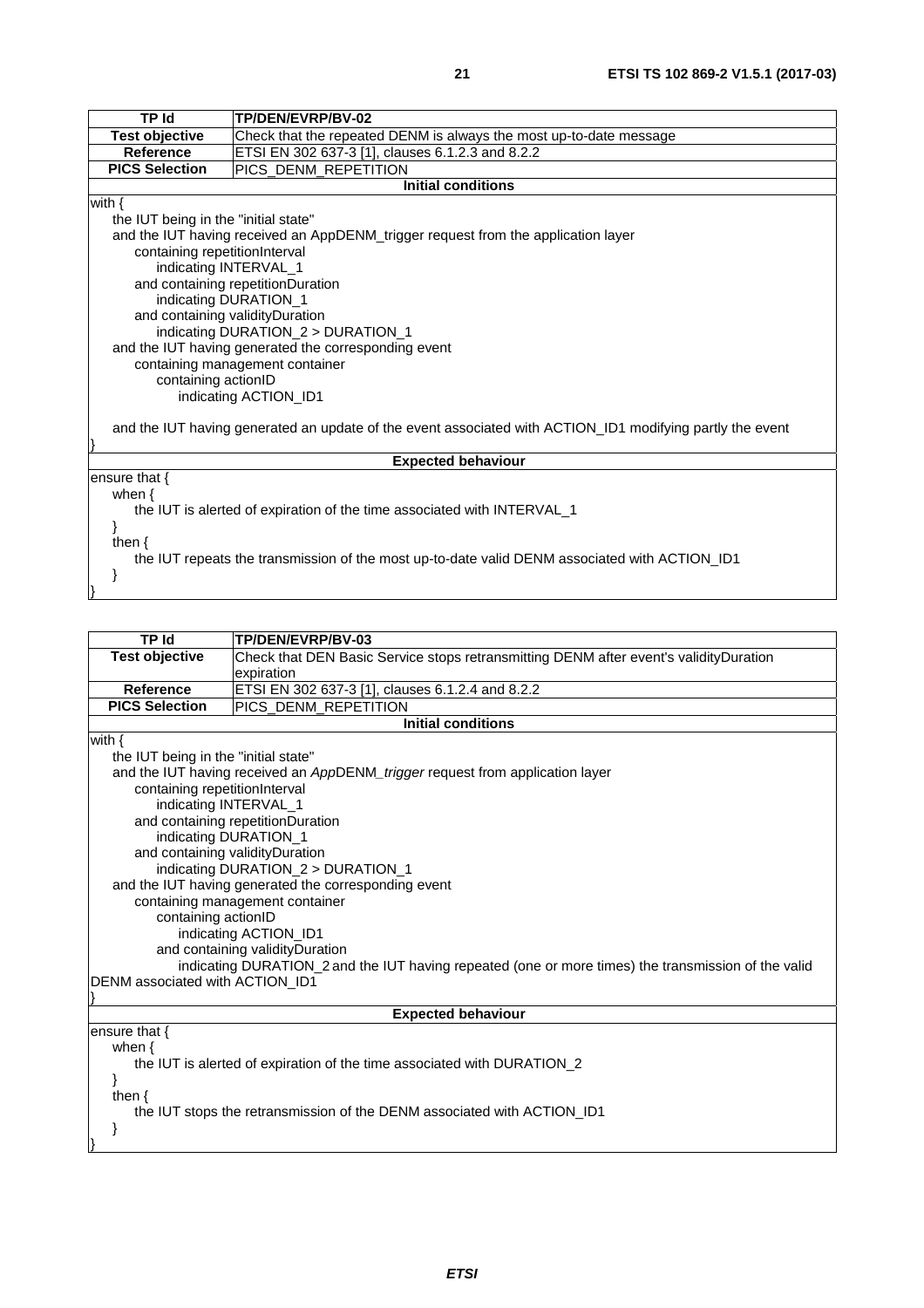| TP Id                                                                                                                                  | TP/DEN/EVRP/BV-04                                                                       |  |
|----------------------------------------------------------------------------------------------------------------------------------------|-----------------------------------------------------------------------------------------|--|
| <b>Test objective</b>                                                                                                                  | Check that DEN Basic Service stops retransmitting DENM after event's repetitionDuration |  |
|                                                                                                                                        | expiration                                                                              |  |
| Reference                                                                                                                              | ETSI EN 302 637-3 [1], clause 8.2.2                                                     |  |
| <b>PICS Selection</b>                                                                                                                  | PICS_DENM_REPETITION                                                                    |  |
|                                                                                                                                        | <b>Initial conditions</b>                                                               |  |
| with $\{$                                                                                                                              |                                                                                         |  |
| the IUT being in the "initial state"                                                                                                   |                                                                                         |  |
|                                                                                                                                        | and the IUT having received an AppDENM_trigger request from application layer           |  |
| containing repetitionInterval                                                                                                          |                                                                                         |  |
| indicating INTERVAL_1                                                                                                                  |                                                                                         |  |
|                                                                                                                                        | and containing repetitionDuration                                                       |  |
|                                                                                                                                        | indicating DURATION_1                                                                   |  |
|                                                                                                                                        | and containing validityDuration                                                         |  |
|                                                                                                                                        | indicating DURATION_2 > DURATION_1                                                      |  |
|                                                                                                                                        | and the IUT having generated the corresponding event                                    |  |
| containing management container                                                                                                        |                                                                                         |  |
| containing actionID                                                                                                                    |                                                                                         |  |
| indicating ACTION_ID1                                                                                                                  |                                                                                         |  |
| and containing validity Duration                                                                                                       |                                                                                         |  |
| indicating DURATION_2 and the IUT having repeated (one or more times) the transmission of the valid<br>DENM associated with ACTION_ID1 |                                                                                         |  |
|                                                                                                                                        |                                                                                         |  |
| <b>Expected behaviour</b>                                                                                                              |                                                                                         |  |
| ensure that {                                                                                                                          |                                                                                         |  |
| when $\{$                                                                                                                              |                                                                                         |  |
| the IUT is alerted of expiration of the time associated with DURATION_1                                                                |                                                                                         |  |
|                                                                                                                                        |                                                                                         |  |
| then $\{$                                                                                                                              |                                                                                         |  |
| the IUT stops the retransmission of the DENM associated with ACTION ID1                                                                |                                                                                         |  |
|                                                                                                                                        |                                                                                         |  |
|                                                                                                                                        |                                                                                         |  |

| <b>TP Id</b>                                                                                           | TP/DEN/EVRP/BV-05                                                                               |  |
|--------------------------------------------------------------------------------------------------------|-------------------------------------------------------------------------------------------------|--|
| <b>Test objective</b>                                                                                  | Check that DEN Basic Service does not repeat transmission of DENM if repetition Interval is not |  |
|                                                                                                        | provided by application                                                                         |  |
| <b>Reference</b>                                                                                       | ETSI EN 302 637-3 [1], clause 8.2.1.5                                                           |  |
| <b>PICS Selection</b>                                                                                  | PICS_DENM_REPETITION                                                                            |  |
|                                                                                                        | <b>Initial conditions</b>                                                                       |  |
| with $\{$                                                                                              |                                                                                                 |  |
| the IUT being in the "initial state"                                                                   |                                                                                                 |  |
|                                                                                                        | and the IUT having received an AppDENM_trigger request from application layer                   |  |
|                                                                                                        | not containing repetitionInterval                                                               |  |
|                                                                                                        | and the IUT having generated the corresponding event                                            |  |
|                                                                                                        | containing management container                                                                 |  |
| containing actionID                                                                                    |                                                                                                 |  |
| indicating ACTION_ID1                                                                                  |                                                                                                 |  |
|                                                                                                        |                                                                                                 |  |
| <b>Expected behaviour</b>                                                                              |                                                                                                 |  |
| ensure that $\{$                                                                                       |                                                                                                 |  |
| when $\{$                                                                                              |                                                                                                 |  |
| the IUT has detected that repetition interval is not provided for the event associated with ACTION ID1 |                                                                                                 |  |
|                                                                                                        |                                                                                                 |  |
| then $\{$                                                                                              |                                                                                                 |  |
| the IUT does not repeat the transmission of the valid DENM associated with ACTION ID1                  |                                                                                                 |  |
|                                                                                                        |                                                                                                 |  |
|                                                                                                        |                                                                                                 |  |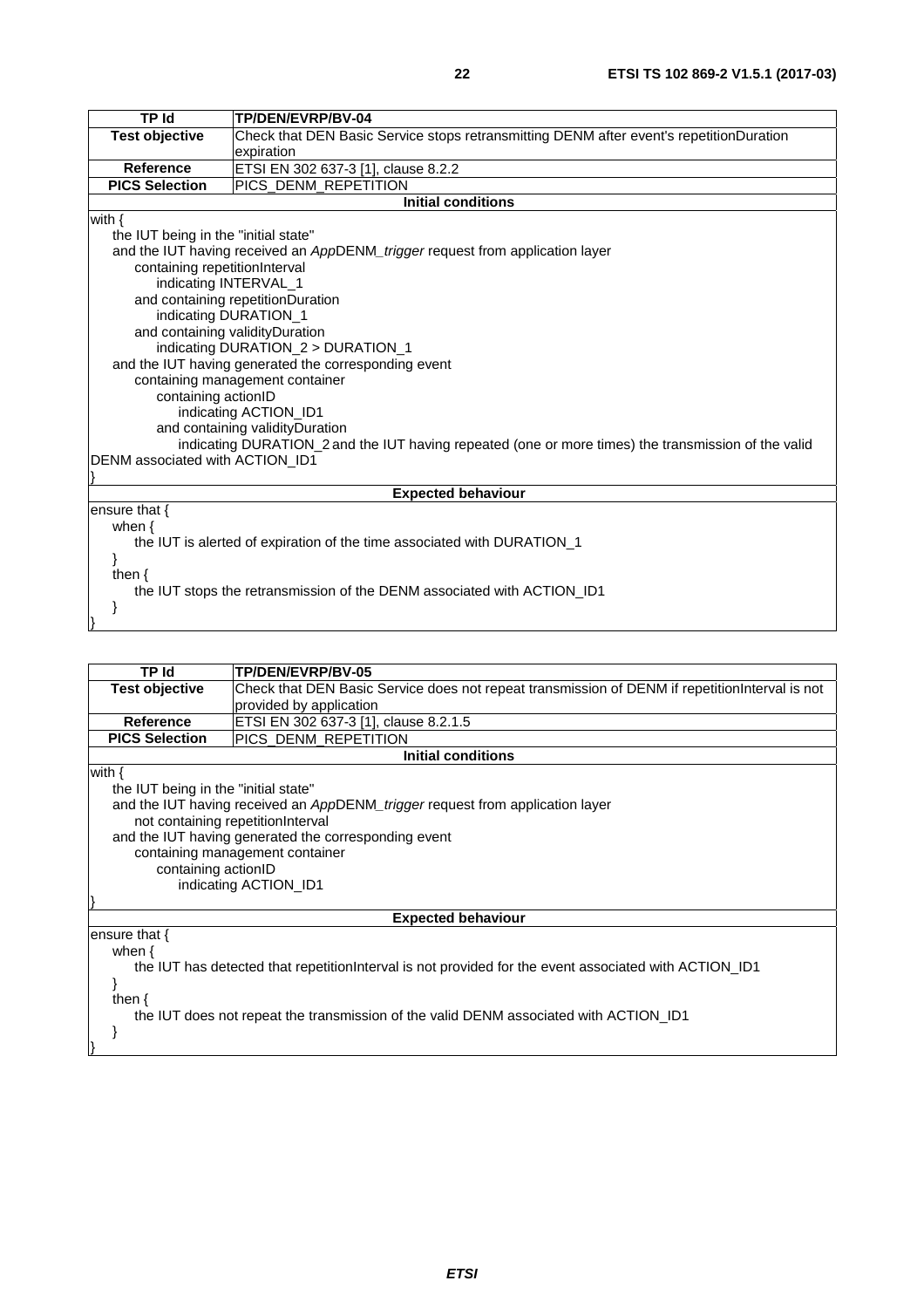| TP Id<br>TP/DEN/EVRP/BV-06                                                                                          |  |  |
|---------------------------------------------------------------------------------------------------------------------|--|--|
| <b>Test objective</b><br>Check that DEN Basic Service does not repeat transmission of DENM if repetitionDuration is |  |  |
| not provided by application                                                                                         |  |  |
| ETSI EN 302 637-3 [1], clause 8.1.2<br><b>Reference</b>                                                             |  |  |
| PICS DENM REPETITION<br><b>PICS Selection</b>                                                                       |  |  |
| Initial conditions                                                                                                  |  |  |
| with $\{$                                                                                                           |  |  |
| the IUT being in the "initial state"                                                                                |  |  |
| and the IUT having received an AppDENM_trigger request from application layer                                       |  |  |
| not containing repetitionDuration                                                                                   |  |  |
| and the IUT having generated the corresponding event                                                                |  |  |
| containing management container                                                                                     |  |  |
| containing actionID                                                                                                 |  |  |
| indicating ACTION ID1                                                                                               |  |  |
|                                                                                                                     |  |  |
| <b>Expected behaviour</b>                                                                                           |  |  |
| ensure that $\{$                                                                                                    |  |  |
| when $\{$                                                                                                           |  |  |
| the IUT has detected that repetitionDuration is not provided for the event associated with ACTION ID1               |  |  |
|                                                                                                                     |  |  |
| then $\{$                                                                                                           |  |  |
| the IUT does not repeat the transmission of the valid DENM associated with ACTION ID1                               |  |  |
|                                                                                                                     |  |  |

| TP Id                                                          | TP/DEN/EVRP/BV-08                                                                                 |  |
|----------------------------------------------------------------|---------------------------------------------------------------------------------------------------|--|
| <b>Test objective</b>                                          | Check that existing actionID in originating ITS-S are updated when stationID is modified          |  |
| Reference                                                      | ETSI EN 302 637-3 [1], clause 6.1.1.2                                                             |  |
| <b>PICS Selection</b>                                          | PICS_DENM_REPETITION                                                                              |  |
|                                                                | <b>Initial conditions</b>                                                                         |  |
| with $\{$                                                      |                                                                                                   |  |
| the IUT being in the "initial state"                           |                                                                                                   |  |
|                                                                | and the IUT having received an AppDENM_trigger request from application layer                     |  |
| containing repetitionInterval                                  |                                                                                                   |  |
|                                                                | indicating INTERVAL_1                                                                             |  |
|                                                                | and containing repetitionDuration                                                                 |  |
|                                                                | indicating DURATION_1                                                                             |  |
|                                                                | and containing validity Duration                                                                  |  |
|                                                                | indicating DURATION_2 > DURATION_1                                                                |  |
|                                                                | and the IUT having generated the corresponding event                                              |  |
|                                                                | containing management container                                                                   |  |
| containing actionID                                            |                                                                                                   |  |
|                                                                | containing originatingStationID                                                                   |  |
|                                                                | indicating STATION_ID_1                                                                           |  |
|                                                                | and containing validityDuration                                                                   |  |
| indicating DURATION_1 and the IUT having changed its StationID |                                                                                                   |  |
|                                                                |                                                                                                   |  |
| <b>Expected behaviour</b>                                      |                                                                                                   |  |
| ensure that {                                                  |                                                                                                   |  |
| when $\{$                                                      |                                                                                                   |  |
|                                                                | the IUT changes its StationID and is alerted of expiration of the time associated with INTERVAL_1 |  |
|                                                                |                                                                                                   |  |
| then $\{$                                                      |                                                                                                   |  |
| the IUT repeats the transmission of the valid DENM             |                                                                                                   |  |
| containing management container                                |                                                                                                   |  |
| containing actionID                                            |                                                                                                   |  |
| containing originatingStationID                                |                                                                                                   |  |
|                                                                | indicating its new StationID                                                                      |  |
|                                                                |                                                                                                   |  |
|                                                                |                                                                                                   |  |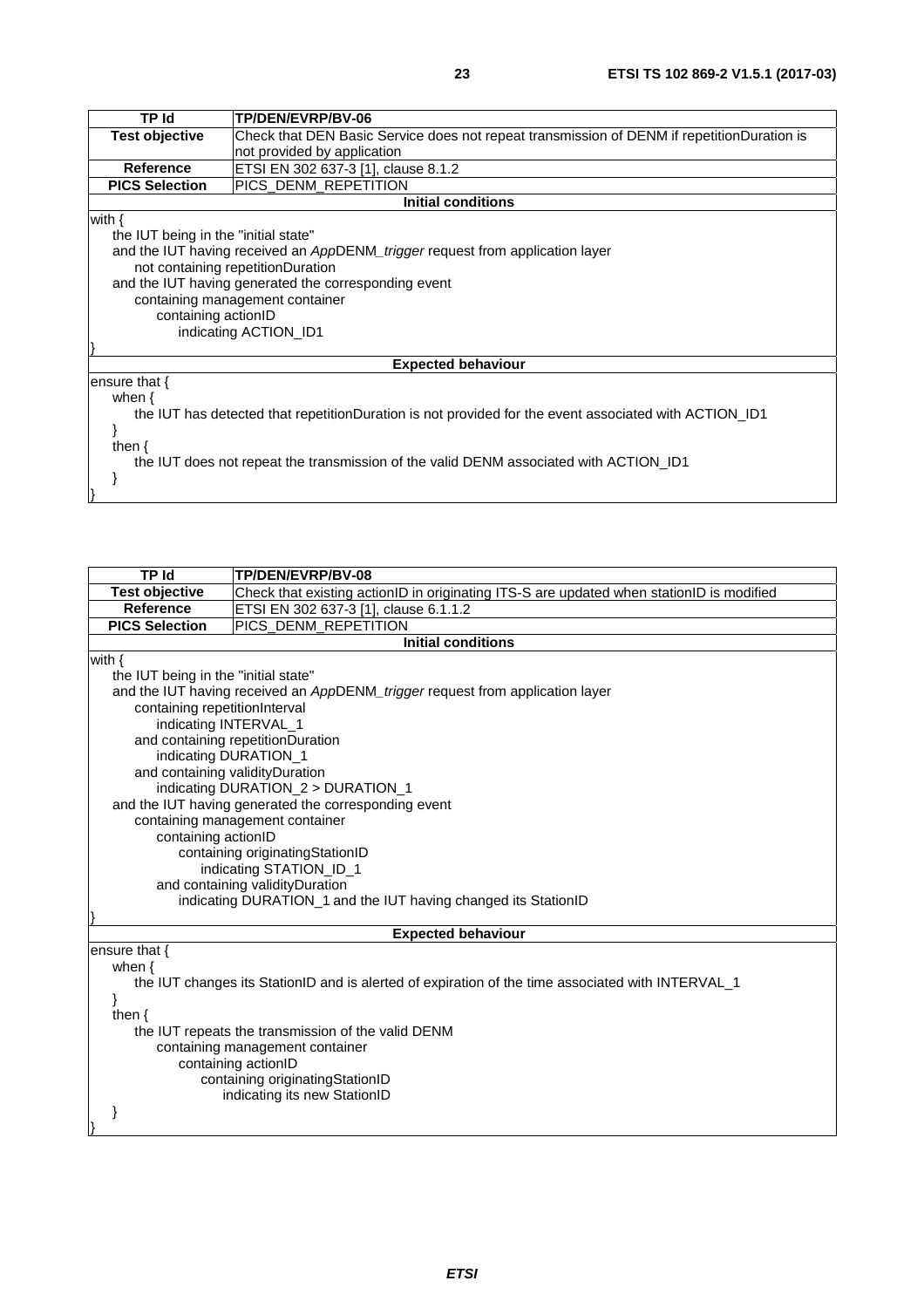| <b>TP Id</b>                                                            | TP/DEN/EVRP/BV-09                                                                       |  |
|-------------------------------------------------------------------------|-----------------------------------------------------------------------------------------|--|
| <b>Test objective</b>                                                   | Check that actionID is not modified in repetitions of DENM if stationID is not modified |  |
| Reference                                                               | ETSI EN 302 637-3 [1], clause 8.2.1.2                                                   |  |
| <b>PICS Selection</b>                                                   | PICS_DENM_REPETITION                                                                    |  |
|                                                                         | <b>Initial conditions</b>                                                               |  |
| with $\{$                                                               |                                                                                         |  |
| the IUT being in the "initial state"                                    |                                                                                         |  |
|                                                                         | and the IUT having received an AppDENM_trigger request from application layer           |  |
| containing repetitionInterval                                           |                                                                                         |  |
| indicating INTERVAL_1                                                   |                                                                                         |  |
|                                                                         | and containing repetitionDuration                                                       |  |
|                                                                         | indicating DURATION_1                                                                   |  |
| and containing validity Duration                                        |                                                                                         |  |
|                                                                         | indicating DURATION_2 > DURATION_1                                                      |  |
| and the IUT having generated the corresponding event                    |                                                                                         |  |
|                                                                         | containing management container                                                         |  |
| containing actionID                                                     |                                                                                         |  |
| indicating ACTION_ID_1                                                  |                                                                                         |  |
| and containing validityDuration                                         |                                                                                         |  |
| indicating DURATION_2                                                   |                                                                                         |  |
| and the IUT not having changed its StationID                            |                                                                                         |  |
|                                                                         |                                                                                         |  |
| <b>Expected behaviour</b>                                               |                                                                                         |  |
| ensure that {                                                           |                                                                                         |  |
| when $\{$                                                               |                                                                                         |  |
| the IUT is alerted of expiration of the time associated with INTERVAL_1 |                                                                                         |  |
|                                                                         |                                                                                         |  |
| then $\{$                                                               |                                                                                         |  |
| the IUT repeats the transmission of the valid DENM                      |                                                                                         |  |
| containing management container                                         |                                                                                         |  |
| containing actionID                                                     |                                                                                         |  |
| indicating its ACTION_ID_1                                              |                                                                                         |  |
|                                                                         |                                                                                         |  |
|                                                                         |                                                                                         |  |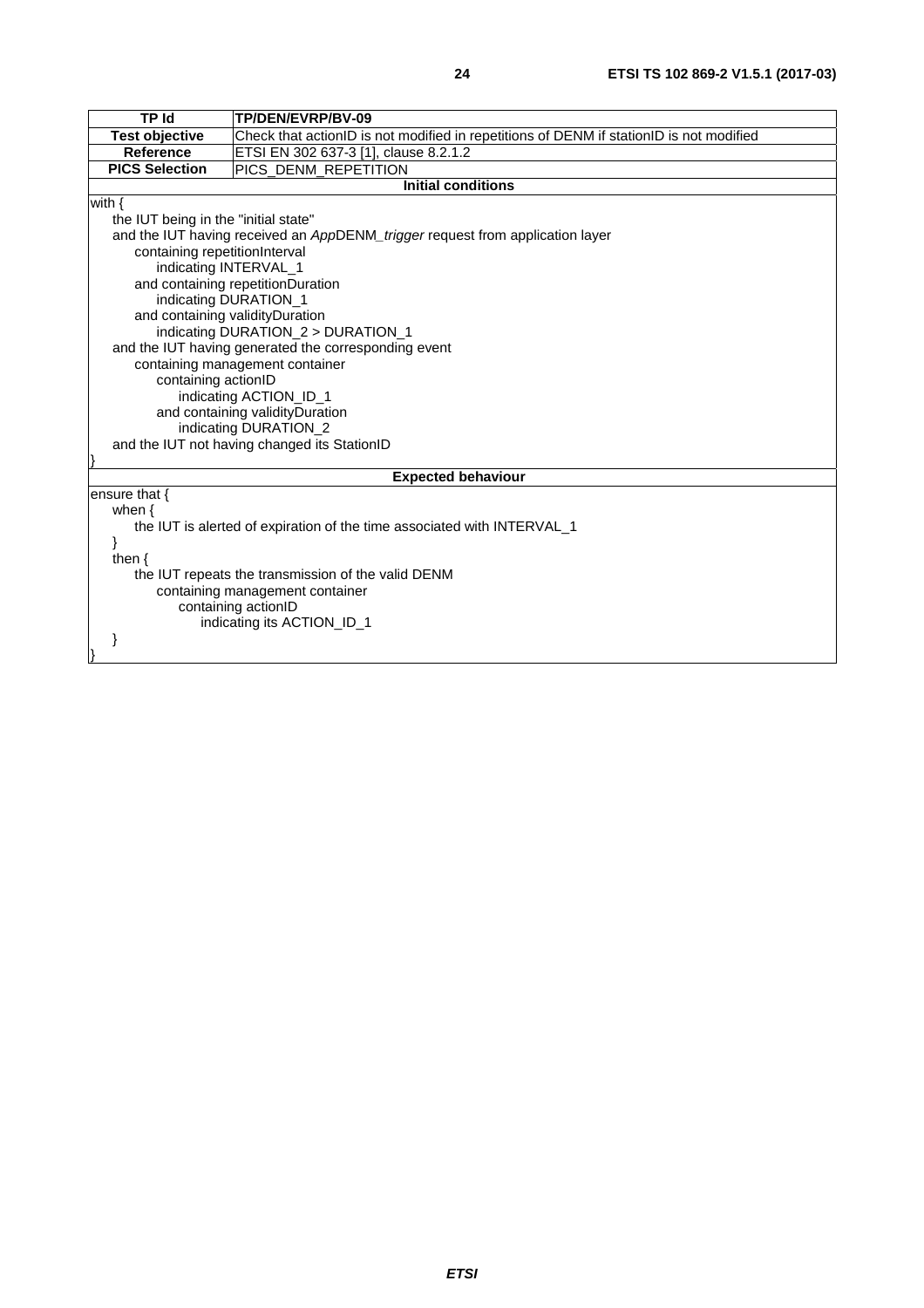| <b>TP Id</b>                                                                 | TP/DEN/EVRP/BV-10                                                             |  |
|------------------------------------------------------------------------------|-------------------------------------------------------------------------------|--|
| <b>Test objective</b>                                                        | Check that ReferenceTime is not modified in repetitions of DENM               |  |
| <b>Reference</b>                                                             | ETSI EN 302 637-3 [1], clause 8.1.1.1                                         |  |
| <b>PICS Selection</b>                                                        | PICS_DENM_REPETITION                                                          |  |
|                                                                              | <b>Initial conditions</b>                                                     |  |
| with $\{$                                                                    |                                                                               |  |
| the IUT being in the "initial state"                                         |                                                                               |  |
|                                                                              | and the IUT having received an AppDENM_trigger request from application layer |  |
| containing repetitionInterval                                                |                                                                               |  |
|                                                                              | indicating INTERVAL_1                                                         |  |
|                                                                              | and containing repetitionDuration                                             |  |
|                                                                              | indicating DURATION_1                                                         |  |
|                                                                              | and containing validity Duration                                              |  |
|                                                                              | indicating DURATION 2 > DURATION 1                                            |  |
|                                                                              | and the IUT having generated the corresponding event                          |  |
|                                                                              | containing management container                                               |  |
|                                                                              | containing actionID                                                           |  |
|                                                                              | indicating ACTION_ID_1                                                        |  |
|                                                                              | and containing validity Duration                                              |  |
| indicating DURATION_2                                                        |                                                                               |  |
|                                                                              | and containing referenceTime                                                  |  |
| indicating REFERENCE_TIME_1                                                  |                                                                               |  |
|                                                                              | <b>Expected behaviour</b>                                                     |  |
| ensure that {                                                                |                                                                               |  |
| when $\{$                                                                    |                                                                               |  |
|                                                                              |                                                                               |  |
| the IUT is alerted of expiration of the time associated with INTERVAL_1<br>} |                                                                               |  |
| then $\{$                                                                    |                                                                               |  |
| the IUT repeats the transmission of the valid DENM                           |                                                                               |  |
| containing management container                                              |                                                                               |  |
| containing actionID                                                          |                                                                               |  |
| indicating its ACTION_ID_1                                                   |                                                                               |  |
| and containing referenceTime                                                 |                                                                               |  |
| indicating REFERENCE_TIME_1                                                  |                                                                               |  |
|                                                                              |                                                                               |  |
|                                                                              |                                                                               |  |

| <b>TP Id</b>                         | TP/DEN/EVRP/BV-11                                                                        |  |  |  |  |  |
|--------------------------------------|------------------------------------------------------------------------------------------|--|--|--|--|--|
| <b>Test objective</b>                | Check that DEN Basic Service stops repeating DENM after event's default validityDuration |  |  |  |  |  |
|                                      | expiration, when validityDuration was not provided                                       |  |  |  |  |  |
| Reference                            | ETSI EN 302 637-3 [1], clause 8.2.1.5                                                    |  |  |  |  |  |
| <b>PICS Selection</b>                | PICS_DENM_REPETITION                                                                     |  |  |  |  |  |
|                                      | <b>Initial conditions</b>                                                                |  |  |  |  |  |
| with $\{$                            |                                                                                          |  |  |  |  |  |
| the IUT being in the "initial state" |                                                                                          |  |  |  |  |  |
|                                      | and the IUT having received an AppDENM_trigger request from application layer            |  |  |  |  |  |
| containing repetitionInterval        |                                                                                          |  |  |  |  |  |
|                                      | indicating INTERVAL_1 > defaultValidityDuration                                          |  |  |  |  |  |
|                                      | and containing repetitionDuration                                                        |  |  |  |  |  |
| indicating DURATION_1                |                                                                                          |  |  |  |  |  |
|                                      | and not containing validityDuration                                                      |  |  |  |  |  |
|                                      | and the IUT having generated the corresponding event                                     |  |  |  |  |  |
|                                      | containing management container                                                          |  |  |  |  |  |
| containing actionID                  |                                                                                          |  |  |  |  |  |
|                                      | indicating ACTION_ID_1                                                                   |  |  |  |  |  |
|                                      |                                                                                          |  |  |  |  |  |
|                                      | <b>Expected behaviour</b>                                                                |  |  |  |  |  |
| ensure that $\{$                     |                                                                                          |  |  |  |  |  |
| when $\{$                            |                                                                                          |  |  |  |  |  |
|                                      | the IUT is alerted of expiration of the default Validity Duration                        |  |  |  |  |  |
| then $\{$                            |                                                                                          |  |  |  |  |  |
|                                      | the IUT stops the repetition of the DENM associated with ACTION_ID1                      |  |  |  |  |  |
|                                      |                                                                                          |  |  |  |  |  |
|                                      |                                                                                          |  |  |  |  |  |
|                                      |                                                                                          |  |  |  |  |  |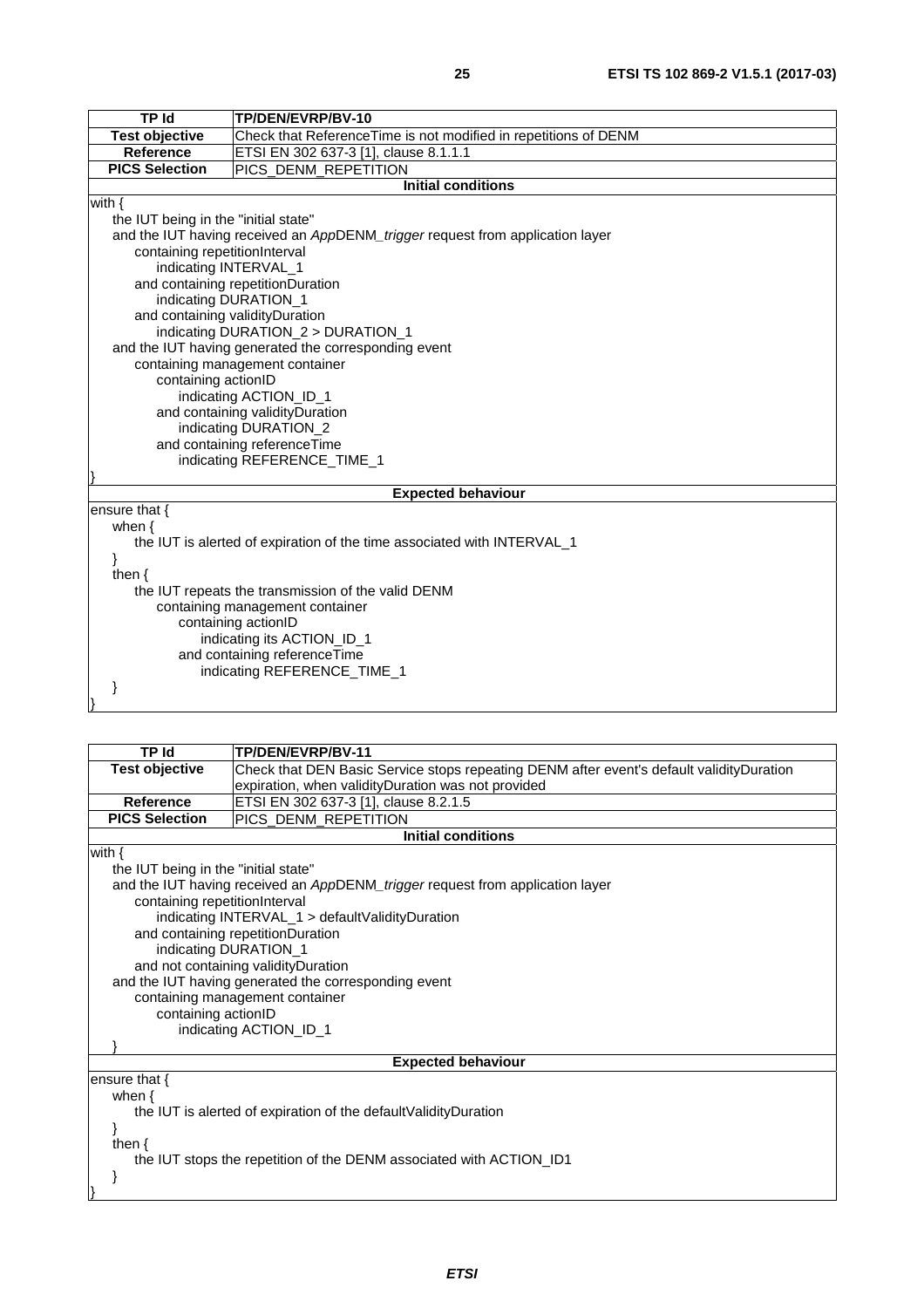# <span id="page-25-0"></span>5.2.1.6 Lower-layer parameters

| TP Id                                | TP/DEN/PAR/BV-01                                     |  |  |  |  |
|--------------------------------------|------------------------------------------------------|--|--|--|--|
| <b>Test objective</b>                | Check that DENM is encapsulated in BTP type B packet |  |  |  |  |
| <b>Reference</b>                     | ETSI EN 302 637-3 [1], clause 5.4.2.2                |  |  |  |  |
| <b>PICS Selection</b>                | PICS_DENM_GENERATION                                 |  |  |  |  |
|                                      | <b>Initial conditions</b>                            |  |  |  |  |
| with {                               |                                                      |  |  |  |  |
| the IUT being in the "initial state" |                                                      |  |  |  |  |
|                                      |                                                      |  |  |  |  |
|                                      | <b>Expected behaviour</b>                            |  |  |  |  |
| ensure that {                        |                                                      |  |  |  |  |
| when $\{$                            |                                                      |  |  |  |  |
| a DENM is generated                  |                                                      |  |  |  |  |
|                                      |                                                      |  |  |  |  |
| then $\{$                            |                                                      |  |  |  |  |
| the IUT sends a DENM                 |                                                      |  |  |  |  |
|                                      | encapsulated in a BTP-B packet                       |  |  |  |  |
|                                      |                                                      |  |  |  |  |
|                                      |                                                      |  |  |  |  |
|                                      |                                                      |  |  |  |  |
|                                      |                                                      |  |  |  |  |
| -- · ·                               | T''                                                  |  |  |  |  |

| TP Id                                | TP/DEN/PAR/BV-02                              |  |  |  |
|--------------------------------------|-----------------------------------------------|--|--|--|
| <b>Test objective</b>                | Check that DENM is encapsulated in GBC packet |  |  |  |
| Reference                            | ETSI EN 302 637-3 [1], clause 5.4.2.2         |  |  |  |
| <b>PICS Selection</b>                | PICS DENM GENERATION                          |  |  |  |
|                                      | <b>Initial conditions</b>                     |  |  |  |
| with {                               |                                               |  |  |  |
| the IUT being in the "initial state" |                                               |  |  |  |
|                                      |                                               |  |  |  |
|                                      | <b>Expected behaviour</b>                     |  |  |  |
| ensure that $\{$                     |                                               |  |  |  |
| when $\{$                            |                                               |  |  |  |
| a DENM is generated                  |                                               |  |  |  |
|                                      |                                               |  |  |  |
| then $\{$                            |                                               |  |  |  |
| the IUT sends a DENM                 |                                               |  |  |  |
|                                      | encapsulated in a GBC packet                  |  |  |  |
|                                      |                                               |  |  |  |
|                                      |                                               |  |  |  |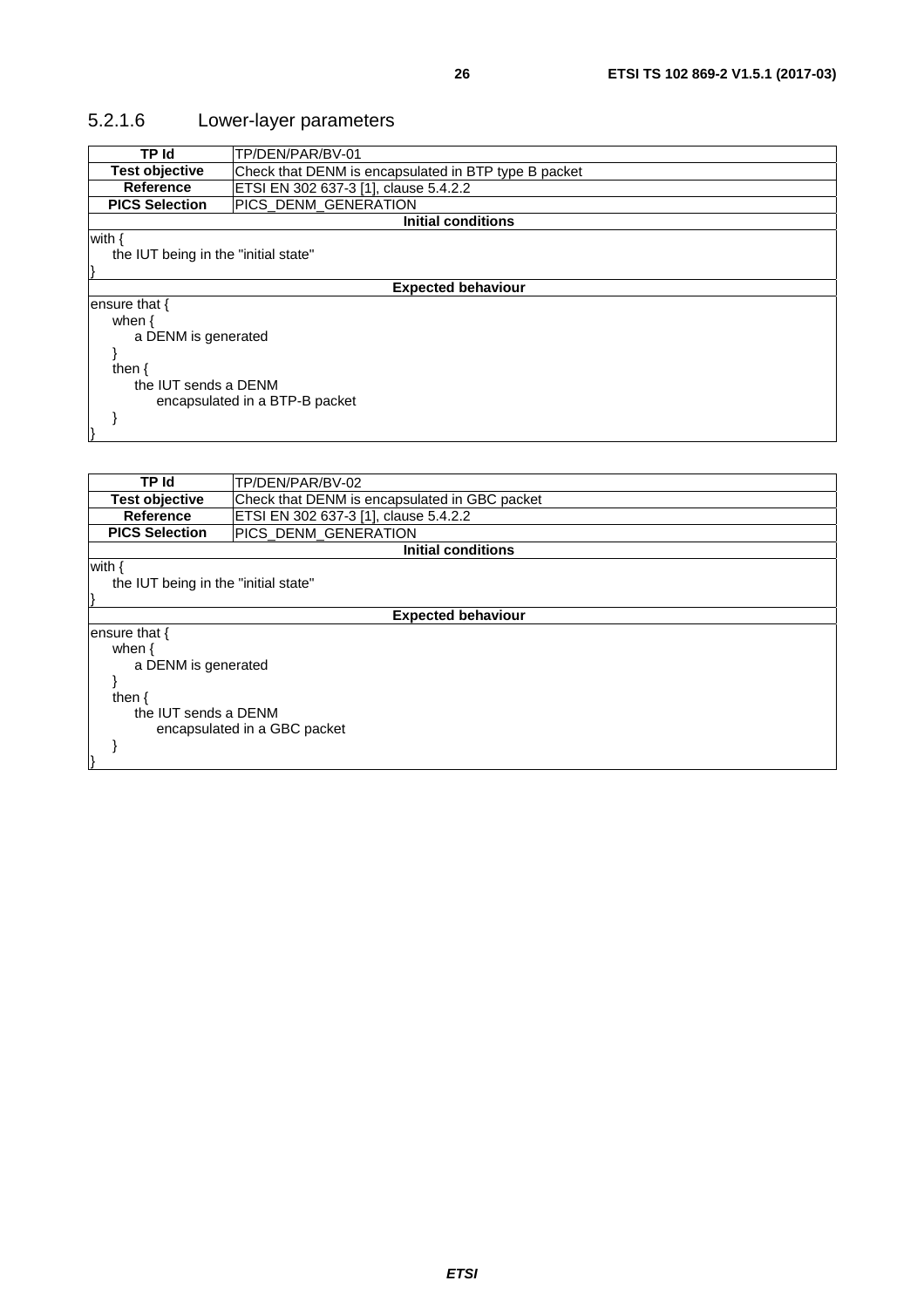| <b>TP Id</b>                                            |                                                                        | TP/DEN/SSP/BV-01-X      |                      |                                                                                   |
|---------------------------------------------------------|------------------------------------------------------------------------|-------------------------|----------------------|-----------------------------------------------------------------------------------|
| <b>Test objective</b>                                   |                                                                        |                         |                      | Check that IUT does not send a DENM if it is not permitted by signing certificate |
| ETSI EN 302 637-3 [1], clause 8.4.2<br><b>Reference</b> |                                                                        |                         |                      |                                                                                   |
| <b>PICS Selection</b>                                   |                                                                        |                         |                      | PICS_DENM_GENERATION AND PICS_IS_IUT_SECURED                                      |
|                                                         |                                                                        |                         |                      | <b>Initial conditions</b>                                                         |
| with $\{$                                               |                                                                        |                         |                      |                                                                                   |
|                                                         | the IUT being in the "initial state"                                   |                         |                      |                                                                                   |
|                                                         | the IUT is authorized to sign DENMs with the certificate CERTIFICATE_X |                         |                      |                                                                                   |
|                                                         | containing DENM SSP                                                    |                         |                      |                                                                                   |
|                                                         | indicating bit at position SSP_BIT_X set to 0                          |                         |                      |                                                                                   |
|                                                         |                                                                        |                         |                      |                                                                                   |
|                                                         |                                                                        |                         |                      | <b>Expected behaviour</b>                                                         |
| ensure that {                                           |                                                                        |                         |                      |                                                                                   |
| when $\{$                                               |                                                                        |                         |                      |                                                                                   |
|                                                         |                                                                        |                         |                      | the IUT receives an AppDENM_trigger request from the application layer            |
|                                                         | containing situation container                                         |                         |                      |                                                                                   |
|                                                         | containing eventType                                                   |                         |                      |                                                                                   |
|                                                         | containing causeCode                                                   |                         |                      |                                                                                   |
|                                                         |                                                                        | indicating CAUSE_CODE_X |                      |                                                                                   |
| ł                                                       |                                                                        |                         |                      |                                                                                   |
| then $\{$                                               |                                                                        |                         |                      |                                                                                   |
|                                                         | the IUT does not send this DENM                                        |                         |                      |                                                                                   |
| }                                                       |                                                                        |                         |                      |                                                                                   |
|                                                         |                                                                        |                         |                      | <b>Variants</b>                                                                   |
|                                                         |                                                                        |                         | SSP_BIT_X            |                                                                                   |
| X                                                       | CERTIFICATE_X                                                          | <b>Octet</b>            | <b>Bit</b>           | CAUSE_CODE_X                                                                      |
|                                                         |                                                                        | <b>Position</b>         | <b>Position</b>      |                                                                                   |
| 01                                                      | CERT_IUT_DENM_01                                                       | 1                       | 0(80h)               | trafficCondition(1)                                                               |
| 02                                                      | CERT_IUT_DENM_02                                                       | 1                       | 1(40h)               | accident(2)                                                                       |
| 03                                                      | CERT_IUT_DENM_03                                                       | 1                       | 2(20h)               | roadworks(3)                                                                      |
| 04                                                      | CERT_IUT_DENM_04                                                       | 1                       | $\overline{3}$ (10h) | adverseWeatherCondition-Adhesion(6)                                               |
| 05                                                      | CERT_IUT_DENM_05                                                       | 1                       | 4(08h)               | hazardousLocation-SurfaceCondition(9)                                             |
| 06                                                      | CERT_IUT_DENM_06                                                       | 1                       | 5(04h)               | hazardousLocation-ObstacleOnTheRoad(10)                                           |
| 07                                                      | CERT_IUT_DENM_07                                                       | 1                       | 6(02h)               | hazardousLocation-AnimalOnTheRoad(11)                                             |
| 08                                                      | CERT_IUT_DENM_08                                                       | 1                       | 7(01h)               | humanPresenceOnTheRoad(12)                                                        |
| 09                                                      | CERT_IUT_DENM_09                                                       | $\overline{c}$          | 0(80h)               | wrongWayDriving(14)                                                               |
| 10                                                      | CERT_IUT_DENM_10                                                       | $\overline{\mathbf{c}}$ | $\overline{1}$ (40h) | rescueAndRecoveryWorkInProgress(15)                                               |
| 11                                                      | CERT_IUT_DENM_11                                                       | 2                       | 2(20h)               | adverseWeatherCondition-ExtremeWeatherCondition(17)                               |
| 12                                                      | CERT_IUT_DENM_12                                                       | $\overline{\mathbf{c}}$ | 3(10h)               | adverseWeatherCondition-Visibility(18)                                            |
| 13                                                      | CERT_IUT_DENM_13                                                       | $\overline{\mathbf{c}}$ | 4 (08h)              | adverseWeatherCondition-Precipitation(19)                                         |
|                                                         | CERT_IUT_DENM_14                                                       |                         |                      |                                                                                   |
| 14<br>15                                                | CERT_IUT_DENM_15                                                       | 2<br>$\boldsymbol{2}$   | 5(04h)<br>6(02h)     | slowVehicle(26)<br>dangerousEndOfQueue(27)                                        |
|                                                         | CERT_IUT_DENM_16                                                       |                         |                      |                                                                                   |
| 16<br>$\overline{17}$                                   |                                                                        | $\boldsymbol{2}$        | 7(01h)               | vehicleBreakdown(91)                                                              |
|                                                         | CERT_IUT_DENM_17                                                       | $\frac{3}{3}$           | 0(80h)               | postCrash(92)                                                                     |
| 18                                                      | CERT_IUT_DENM_18                                                       |                         | 1(40h)               | humanProblem(93)                                                                  |
| 19                                                      | CERT_IUT_DENM_19                                                       | $\overline{3}$          | 2(20h)               | stationaryVehicle(94)                                                             |
| 20                                                      | CERT_IUT_DENM_20                                                       | $\overline{3}$          | 3(10h)               | emergencyVehicleApproaching(95)                                                   |
| 21                                                      | CERT_IUT_DENM_21                                                       | $\overline{3}$          | 4(08h)               | hazardousLocation-DangerousCurve(96)                                              |
| 22                                                      | CERT_IUT_DENM_22                                                       | $\overline{3}$          | 5(04h)               | collisionRisk(97)                                                                 |
| $\overline{23}$                                         | CERT_IUT_DENM_23                                                       | $\overline{3}$          | 6(02h)               | signalViolation(98)                                                               |

### <span id="page-26-0"></span>5.2.1.7 Service specific permissions

24 CERT\_IUT\_DENM\_24 3 7 (01h) dangerousSituation(99)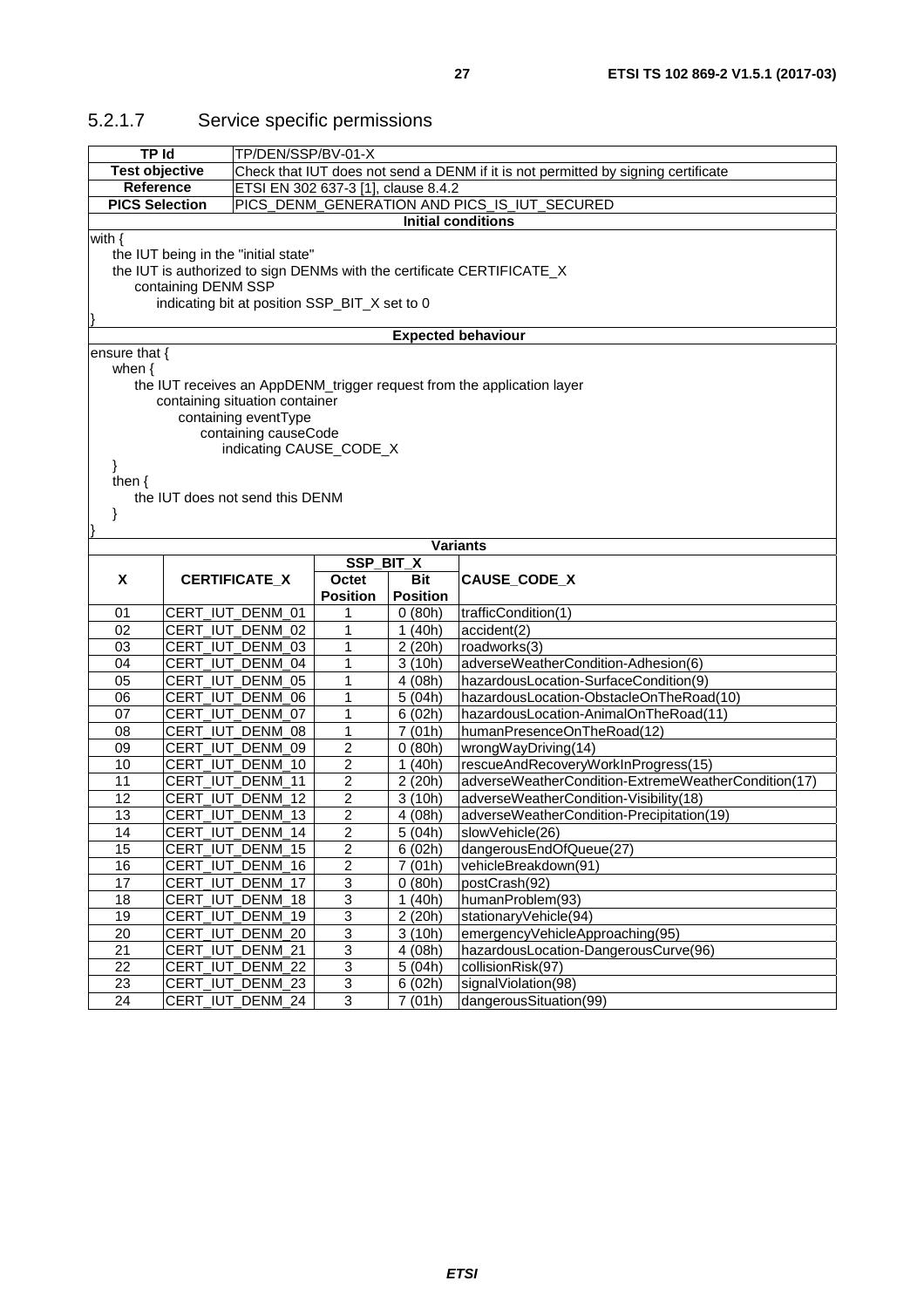# <span id="page-27-0"></span>5.2.2 Message Reception

| <b>TP Id</b>                    | TP/DEN/MSRV/BV-01                                                                           |  |  |  |
|---------------------------------|---------------------------------------------------------------------------------------------|--|--|--|
| <b>Test objective</b>           | Check that receiving ITS-S transmits DENM to application if it concerns an unknown ActionID |  |  |  |
|                                 | and if it is not a termination DENM                                                         |  |  |  |
| <b>Reference</b>                | ETSI EN 302 637-3 [1], clause 8.4.2                                                         |  |  |  |
| <b>PICS Selection</b>           | PICS_DENM_RECEPTION                                                                         |  |  |  |
|                                 | <b>Initial conditions</b>                                                                   |  |  |  |
| with $\{$                       |                                                                                             |  |  |  |
|                                 | the IUT being in the "initial state" having sent and the IUT not having received DENM       |  |  |  |
|                                 | containing management container                                                             |  |  |  |
| containing actionID             |                                                                                             |  |  |  |
| indicating ACTION_ID1           |                                                                                             |  |  |  |
|                                 |                                                                                             |  |  |  |
| <b>Expected behaviour</b>       |                                                                                             |  |  |  |
| ensure that {                   |                                                                                             |  |  |  |
| when $\{$                       |                                                                                             |  |  |  |
|                                 | the IUT receives a DENM that is not a termination                                           |  |  |  |
| containing management container |                                                                                             |  |  |  |
| containing actionID             |                                                                                             |  |  |  |
|                                 | indicating ACTION ID1                                                                       |  |  |  |
|                                 |                                                                                             |  |  |  |
| then $\{$                       |                                                                                             |  |  |  |
|                                 | the IUT transmits the DENM content to upper layer                                           |  |  |  |
|                                 |                                                                                             |  |  |  |
|                                 |                                                                                             |  |  |  |

| <b>TP Id</b>                         | TP/DEN/MSRV/BV-02                                                                            |  |  |  |  |  |
|--------------------------------------|----------------------------------------------------------------------------------------------|--|--|--|--|--|
| Test objective                       | Check that receiving ITS-S transmits DENM to application if it concerns a known ActionID and |  |  |  |  |  |
|                                      | referenceTime is greater than highest value received for this ActionID                       |  |  |  |  |  |
| Reference                            | ETSI EN 302 637-3 [1], clause 8.4.2                                                          |  |  |  |  |  |
| <b>PICS Selection</b>                | PICS_DENM_RECEPTION                                                                          |  |  |  |  |  |
|                                      | <b>Initial conditions</b>                                                                    |  |  |  |  |  |
| with $\{$                            |                                                                                              |  |  |  |  |  |
| the IUT being in the "initial state" |                                                                                              |  |  |  |  |  |
| and the IUT having received DENM     |                                                                                              |  |  |  |  |  |
|                                      | containing management container                                                              |  |  |  |  |  |
| containing actionID                  |                                                                                              |  |  |  |  |  |
|                                      | indicating ACTION_ID1                                                                        |  |  |  |  |  |
|                                      | and containing referenceTime                                                                 |  |  |  |  |  |
|                                      | indicating REFERENCETIME_1                                                                   |  |  |  |  |  |
|                                      |                                                                                              |  |  |  |  |  |
|                                      | <b>Expected behaviour</b>                                                                    |  |  |  |  |  |
| ensure that $\{$                     |                                                                                              |  |  |  |  |  |
| when $\{$<br>the IUT receives a DENM |                                                                                              |  |  |  |  |  |
|                                      | containing management container                                                              |  |  |  |  |  |
|                                      | containing actionID                                                                          |  |  |  |  |  |
|                                      | indicating ACTION_ID1                                                                        |  |  |  |  |  |
|                                      | and containing referenceTime                                                                 |  |  |  |  |  |
|                                      | indicating REFERENCETIME_2 greater than REFERENCETIME_1                                      |  |  |  |  |  |
|                                      |                                                                                              |  |  |  |  |  |
| then $\{$                            |                                                                                              |  |  |  |  |  |
|                                      | the IUT transmits the DENM content to upper layer                                            |  |  |  |  |  |
|                                      |                                                                                              |  |  |  |  |  |
|                                      |                                                                                              |  |  |  |  |  |
|                                      |                                                                                              |  |  |  |  |  |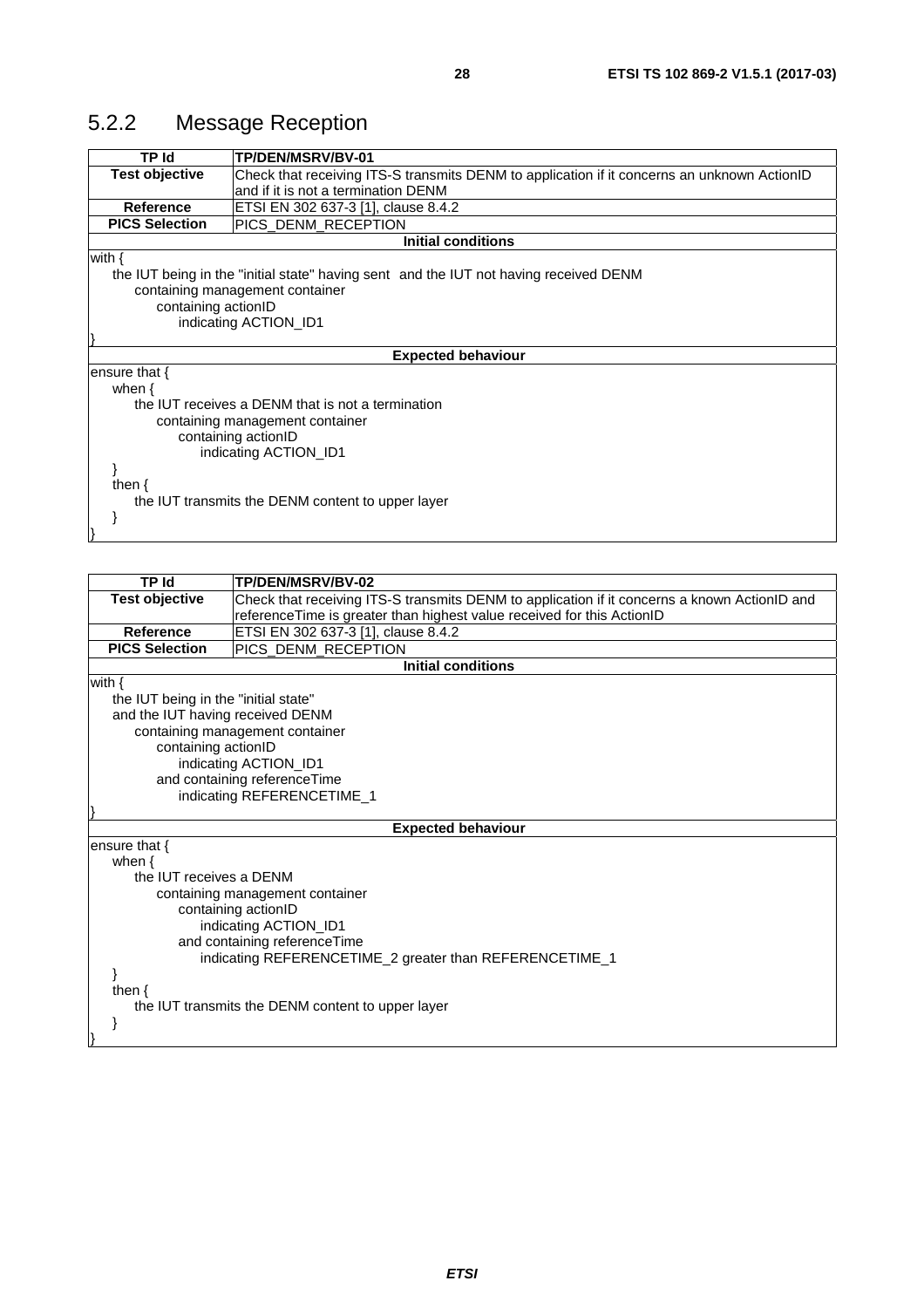| <b>TP Id</b>                         | TP/DEN/MSRV/BO-03                                                                            |  |  |  |
|--------------------------------------|----------------------------------------------------------------------------------------------|--|--|--|
| <b>Test objective</b>                | Check that receiving ITS-S discards termination DENM if it concerns an unknown ActionID (IUT |  |  |  |
|                                      | stationId and unknown SequenceNumber)                                                        |  |  |  |
| <b>Reference</b>                     | ETSI EN 302 637-3 [1], clause 8.4.2                                                          |  |  |  |
| <b>PICS Selection</b>                | PICS_DENM_RECEPTION                                                                          |  |  |  |
|                                      | <b>Initial conditions</b>                                                                    |  |  |  |
| with $\{$                            |                                                                                              |  |  |  |
| the IUT being in the "initial state" |                                                                                              |  |  |  |
|                                      | and the IUT having sent several events                                                       |  |  |  |
| and the IUT not having sent DENM     |                                                                                              |  |  |  |
| containing actionID                  |                                                                                              |  |  |  |
| indicating ACTION_ID1                |                                                                                              |  |  |  |
|                                      |                                                                                              |  |  |  |
|                                      | <b>Expected behaviour</b>                                                                    |  |  |  |
| ensure that $\{$                     |                                                                                              |  |  |  |
| when $\{$                            |                                                                                              |  |  |  |
|                                      | the IUT receives a termination DENM                                                          |  |  |  |
| containing actionID                  |                                                                                              |  |  |  |
|                                      | indicating ACTION_ID1                                                                        |  |  |  |
|                                      |                                                                                              |  |  |  |
| then $\{$                            |                                                                                              |  |  |  |
| the IUT discards the DENM            |                                                                                              |  |  |  |
|                                      | and the IUT does not forward the DENM content to upper layer                                 |  |  |  |
|                                      |                                                                                              |  |  |  |
|                                      |                                                                                              |  |  |  |
|                                      |                                                                                              |  |  |  |

| TP Id                                | <b>TP/DEN/MSRV/BO-04</b>                                                                |  |  |  |
|--------------------------------------|-----------------------------------------------------------------------------------------|--|--|--|
| <b>Test objective</b>                | Check that receiving ITS-S discards termination DENM if it concerns an unknown ActionID |  |  |  |
|                                      | (non-IUT stationId and unknown SequenceNumber)                                          |  |  |  |
| <b>Reference</b>                     | ETSI EN 302 637-3 [1], clause 8.4.2                                                     |  |  |  |
| <b>PICS Selection</b>                | PICS_DENM_RECEPTION                                                                     |  |  |  |
|                                      | <b>Initial conditions</b>                                                               |  |  |  |
| with $\{$                            |                                                                                         |  |  |  |
| the IUT being in the "initial state" |                                                                                         |  |  |  |
|                                      | and the IUT having received several events                                              |  |  |  |
|                                      | and the IUT not having received DENM                                                    |  |  |  |
| containing actionID                  |                                                                                         |  |  |  |
| indicating ACTION_ID1                |                                                                                         |  |  |  |
|                                      |                                                                                         |  |  |  |
|                                      | <b>Expected behaviour</b>                                                               |  |  |  |
| ensure that {                        |                                                                                         |  |  |  |
| when $\{$                            |                                                                                         |  |  |  |
|                                      | the IUT receives a termination DENM                                                     |  |  |  |
| containing actionID                  |                                                                                         |  |  |  |
|                                      | indicating ACTION_ID1                                                                   |  |  |  |
|                                      |                                                                                         |  |  |  |
| then $\{$                            |                                                                                         |  |  |  |
| the IUT discards the DENM            |                                                                                         |  |  |  |
|                                      | and the IUT does not forward the DENM content to upper layer                            |  |  |  |
|                                      |                                                                                         |  |  |  |
|                                      |                                                                                         |  |  |  |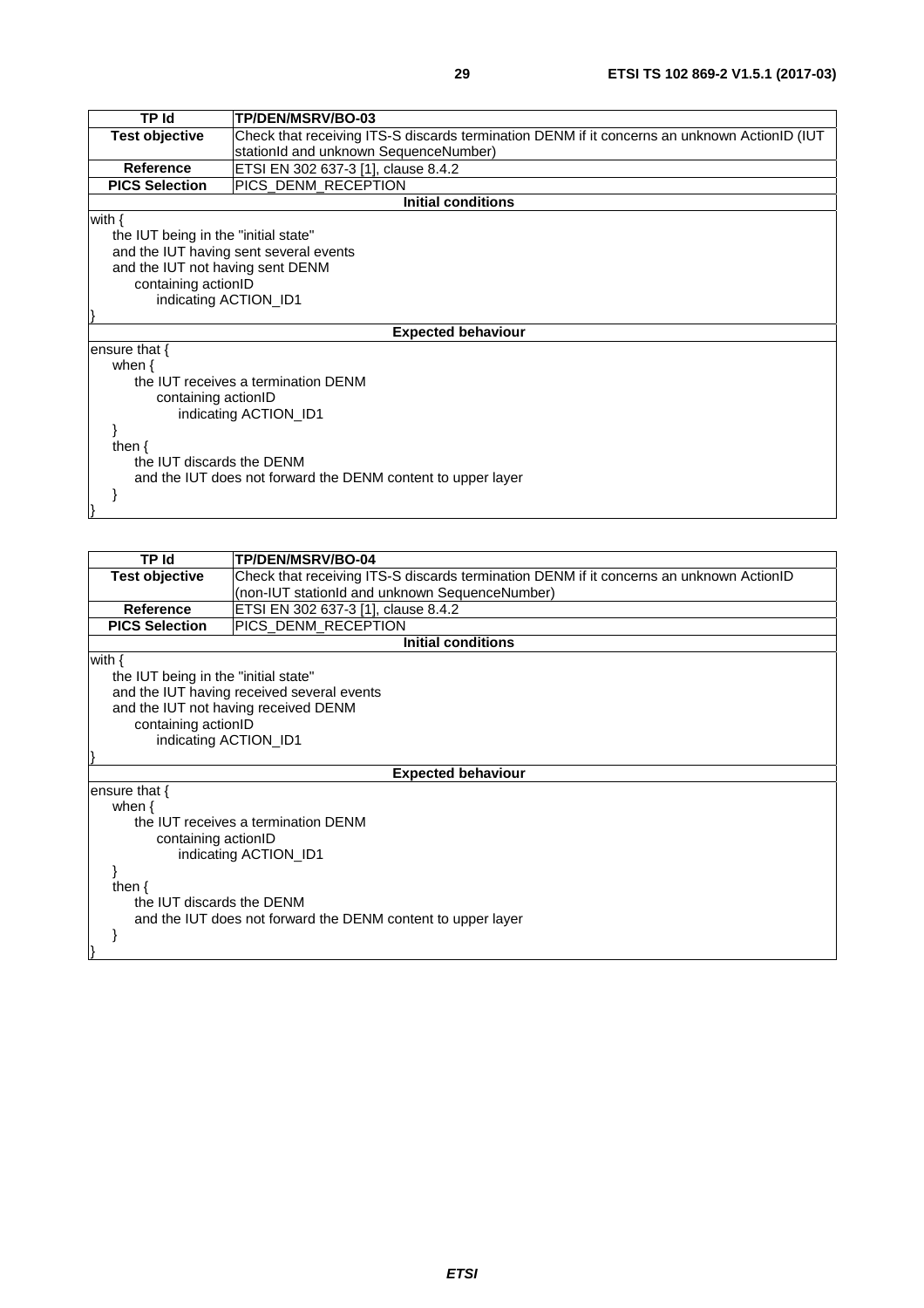| TP Id                                | TP/DEN/MSRV/BO-05                                                                             |  |  |  |
|--------------------------------------|-----------------------------------------------------------------------------------------------|--|--|--|
| <b>Test objective</b>                | Check that receiving ITS-S discards DENM if referenceTime is less than highest value received |  |  |  |
|                                      | for this ActionID                                                                             |  |  |  |
| <b>Reference</b>                     | ETSI EN 302 637-3 [1], clause 8.3.2                                                           |  |  |  |
| <b>PICS Selection</b>                | PICS_DENM_RECEPTION                                                                           |  |  |  |
|                                      | <b>Initial conditions</b>                                                                     |  |  |  |
| with $\{$                            |                                                                                               |  |  |  |
| the IUT being in the "initial state" |                                                                                               |  |  |  |
| and the IUT having received DENM     |                                                                                               |  |  |  |
|                                      | containing management container                                                               |  |  |  |
| containing actionID                  |                                                                                               |  |  |  |
|                                      | indicating ACTION_ID1                                                                         |  |  |  |
|                                      | and containing referenceTime                                                                  |  |  |  |
|                                      | indicating REFERENCETIME_1                                                                    |  |  |  |
|                                      |                                                                                               |  |  |  |
|                                      | <b>Expected behaviour</b>                                                                     |  |  |  |
| ensure that $\{$                     |                                                                                               |  |  |  |
| when $\{$<br>the IUT receives a DENM |                                                                                               |  |  |  |
|                                      |                                                                                               |  |  |  |
|                                      | containing management container                                                               |  |  |  |
|                                      | containing actionID<br>indicating ACTION_ID1                                                  |  |  |  |
|                                      | and containing referenceTime                                                                  |  |  |  |
|                                      | indicating REFERENCETIME_2 less than REFERENCETIME_1                                          |  |  |  |
|                                      |                                                                                               |  |  |  |
| then $\{$                            |                                                                                               |  |  |  |
| the IUT discards the DENM            |                                                                                               |  |  |  |
|                                      | and the IUT does not forward the DENM content to upper layer                                  |  |  |  |
|                                      |                                                                                               |  |  |  |
|                                      |                                                                                               |  |  |  |

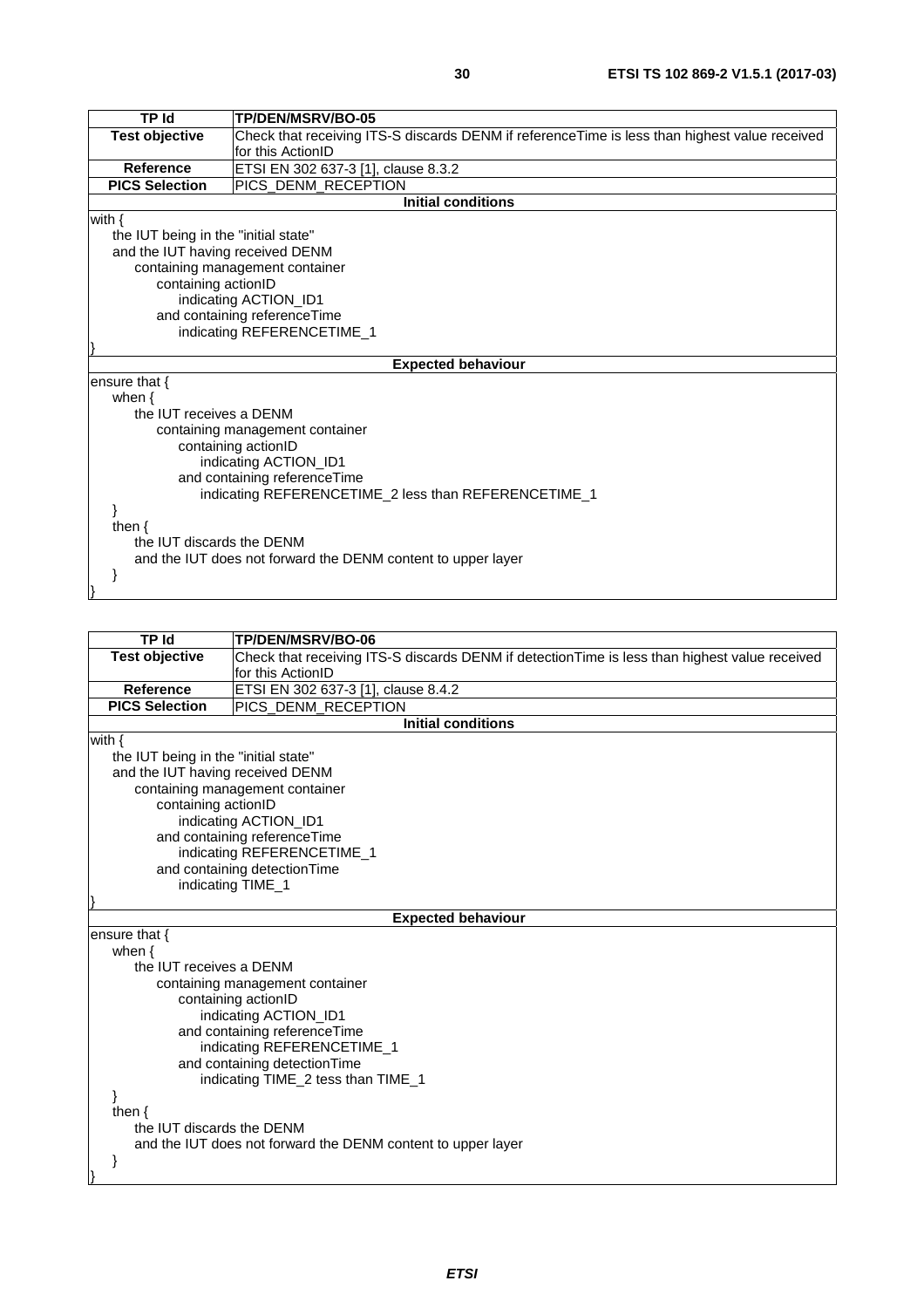| <b>TP Id</b>                         | TP/DEN/MSRV/BV-07                                                                            |  |  |  |  |
|--------------------------------------|----------------------------------------------------------------------------------------------|--|--|--|--|
| <b>Test objective</b>                | Check that receiving ITS-S transmits DENM to application if it concerns a known ActionID and |  |  |  |  |
|                                      | referenceTime is equal to highest received value and detectionTime is greater than highest   |  |  |  |  |
|                                      | received value                                                                               |  |  |  |  |
| <b>Reference</b>                     | ETSI EN 302 637-3 [1], clause 8.4.2                                                          |  |  |  |  |
| <b>PICS Selection</b>                | PICS_DENM_RECEPTION                                                                          |  |  |  |  |
|                                      | <b>Initial conditions</b>                                                                    |  |  |  |  |
| with $\{$                            |                                                                                              |  |  |  |  |
| the IUT being in the "initial state" |                                                                                              |  |  |  |  |
| and the IUT having received DENM     |                                                                                              |  |  |  |  |
|                                      | containing management container                                                              |  |  |  |  |
| containing actionID                  |                                                                                              |  |  |  |  |
|                                      | indicating ACTION_ID1                                                                        |  |  |  |  |
|                                      | and containing reference Time                                                                |  |  |  |  |
|                                      | indicating REFERENCETIME_1                                                                   |  |  |  |  |
|                                      | and containing detectionTime                                                                 |  |  |  |  |
|                                      | indicating TIME_1                                                                            |  |  |  |  |
|                                      |                                                                                              |  |  |  |  |
|                                      | <b>Expected behaviour</b>                                                                    |  |  |  |  |
| ensure that {                        |                                                                                              |  |  |  |  |
| when $\{$                            |                                                                                              |  |  |  |  |
| the IUT receives a DENM              |                                                                                              |  |  |  |  |
|                                      | containing management container                                                              |  |  |  |  |
|                                      | containing actionID                                                                          |  |  |  |  |
|                                      | indicating ACTION_ID1                                                                        |  |  |  |  |
|                                      | and containing referenceTime                                                                 |  |  |  |  |
| indicating REFERENCETIME_1           |                                                                                              |  |  |  |  |
| and containing detection Time        |                                                                                              |  |  |  |  |
|                                      | indicating TIME_2 greater than TIME_1                                                        |  |  |  |  |
|                                      |                                                                                              |  |  |  |  |
| then $\{$                            |                                                                                              |  |  |  |  |
|                                      | the IUT transmits the DENM content to upper layer                                            |  |  |  |  |
|                                      |                                                                                              |  |  |  |  |
|                                      |                                                                                              |  |  |  |  |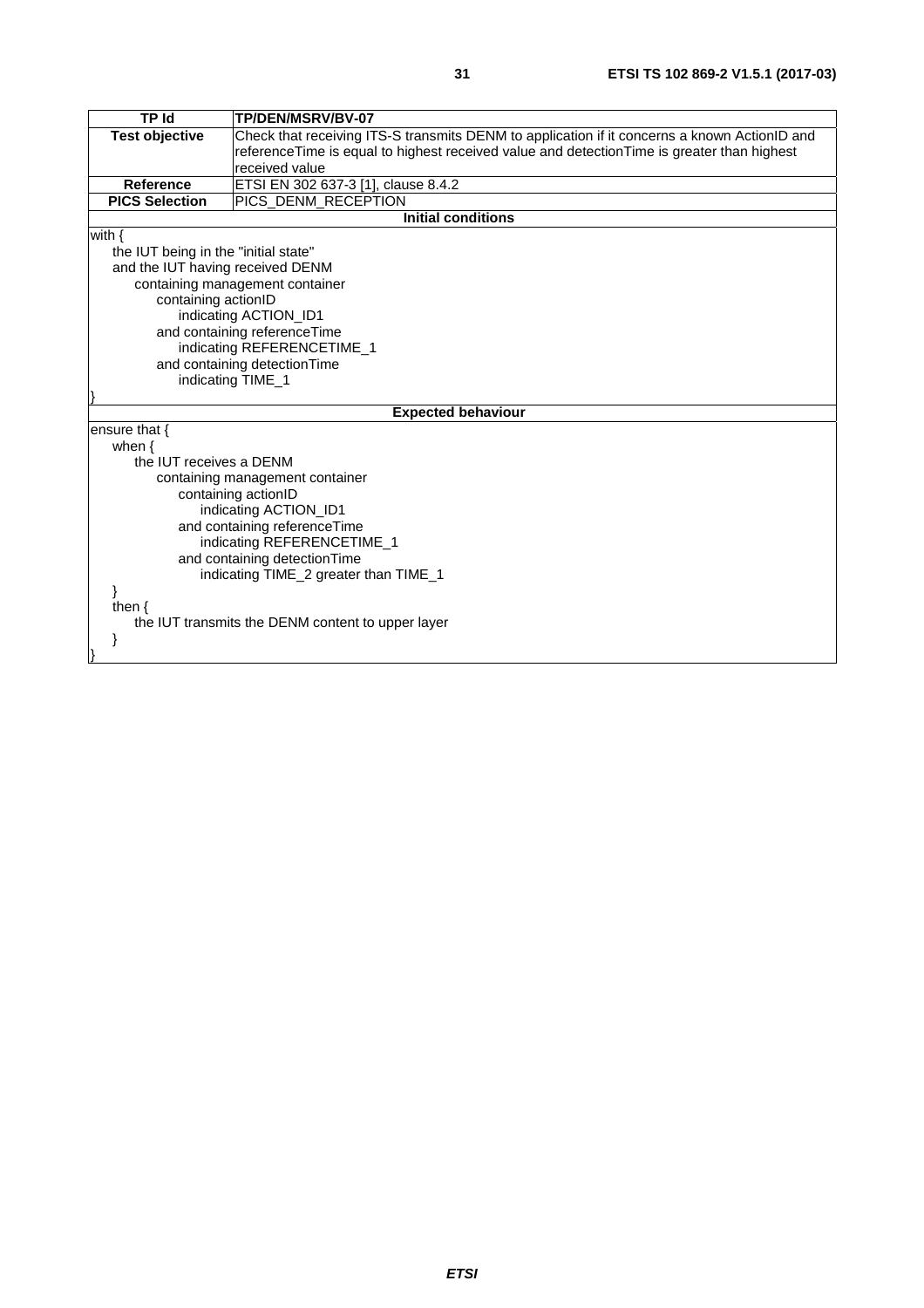| <b>TP Id</b>                         |                                                                      | TP/DEN/MSRV/BO-08-X     |                                                                                                |  |  |
|--------------------------------------|----------------------------------------------------------------------|-------------------------|------------------------------------------------------------------------------------------------|--|--|
| <b>Test objective</b>                |                                                                      |                         | Check that receiving ITS-S discards DENM for new event if SSP value of the signing certificate |  |  |
|                                      |                                                                      |                         | is not consistent with the causeCode                                                           |  |  |
| Reference                            |                                                                      |                         | ETSI EN 302 637-3 [1], clause 8.4.2                                                            |  |  |
|                                      | <b>PICS Selection</b><br>PICS_DENM_RECEPTION AND PICS_IS_IUT_SECURED |                         |                                                                                                |  |  |
|                                      |                                                                      |                         | <b>Initial conditions</b>                                                                      |  |  |
| with $\{$                            |                                                                      |                         |                                                                                                |  |  |
| the IUT being in the "initial state" |                                                                      |                         |                                                                                                |  |  |
|                                      |                                                                      |                         |                                                                                                |  |  |
|                                      |                                                                      |                         | <b>Expected behaviour</b>                                                                      |  |  |
| ensure that {                        |                                                                      |                         |                                                                                                |  |  |
| when $\{$                            |                                                                      |                         |                                                                                                |  |  |
|                                      | the IUT receives a secured DENM                                      |                         |                                                                                                |  |  |
|                                      | containing management container                                      |                         |                                                                                                |  |  |
|                                      | containing actionID                                                  |                         |                                                                                                |  |  |
|                                      | indicating ACTION_ID1                                                |                         |                                                                                                |  |  |
|                                      | containing situation container                                       |                         |                                                                                                |  |  |
|                                      | containing eventType                                                 |                         |                                                                                                |  |  |
|                                      | containing causeCode                                                 |                         |                                                                                                |  |  |
|                                      |                                                                      | indicating CAUSE_CODE_X |                                                                                                |  |  |
|                                      | containing signing certificate<br>containing SSP                     |                         |                                                                                                |  |  |
|                                      | not indicating SSP_BIT_X                                             |                         |                                                                                                |  |  |
| ł                                    |                                                                      |                         |                                                                                                |  |  |
| then $\{$                            |                                                                      |                         |                                                                                                |  |  |
|                                      | the IUT discards the DENM                                            |                         |                                                                                                |  |  |
|                                      |                                                                      |                         | and the IUT does not forward the DENM content to upper layer                                   |  |  |
| ł                                    |                                                                      |                         |                                                                                                |  |  |
|                                      |                                                                      |                         |                                                                                                |  |  |
|                                      |                                                                      |                         | <b>Variants</b>                                                                                |  |  |
|                                      | SSP_BIT_X                                                            |                         |                                                                                                |  |  |
| X                                    | Octet                                                                | <b>Bit</b>              | CAUSE_CODE_X                                                                                   |  |  |
|                                      | <b>Position</b>                                                      | <b>Position</b>         |                                                                                                |  |  |
| 01                                   | 1                                                                    | 0(80h)                  | trafficCondition(1)                                                                            |  |  |
| 02                                   | 1                                                                    | 1(40h)                  | accident(2)                                                                                    |  |  |
| 03                                   | 1                                                                    | $\overline{2}$ (20h)    | $\overline{\text{roadworks}}(3)$                                                               |  |  |
| 04                                   | 1                                                                    | 3(10h)                  | adverseWeatherCondition-Adhesion(6)                                                            |  |  |
| 05                                   | 1                                                                    | 4 (08h)                 | hazardousLocation-SurfaceCondition(9)                                                          |  |  |
| 06                                   | 1                                                                    | 5(04h)                  | hazardousLocation-ObstacleOnTheRoad(10)                                                        |  |  |
| 07                                   | 1                                                                    | 6(02h)                  | hazardousLocation-AnimalOnTheRoad(11)                                                          |  |  |
| 08                                   | 1                                                                    | 7(01h)                  | humanPresenceOnTheRoad(12)                                                                     |  |  |
| 09                                   | 2                                                                    | 0(80h)                  | wrongWayDriving(14)                                                                            |  |  |
| 10                                   | 2                                                                    | 1 (40h)                 | rescueAndRecoveryWorkInProgress(15)                                                            |  |  |
| 11                                   | $\overline{2}$                                                       | 2 (20h)                 | adverseWeatherCondition-ExtremeWeatherCondition(17)                                            |  |  |
| $\overline{12}$                      | $\overline{2}$                                                       | 3(10h)                  | adverseWeatherCondition-Visibility(18)                                                         |  |  |
| $\overline{13}$                      | $\overline{2}$                                                       | $\overline{4}$ (08h)    | adverseWeatherCondition-Precipitation(19)                                                      |  |  |
| 14                                   | $\overline{2}$                                                       | 5(04h)                  | slowVehicle(26)                                                                                |  |  |
| 15                                   | $\overline{2}$                                                       | 6(02h)                  | dangerousEndOfQueue(27)                                                                        |  |  |
| 16                                   | $\overline{\mathbf{c}}$                                              | 7(01h)                  | vehicleBreakdown(91)                                                                           |  |  |
| $\overline{17}$                      | 3                                                                    | 0(80h)                  | postCrash(92)                                                                                  |  |  |
| 18                                   | 3                                                                    | 1(40h)                  | humanProblem(93)                                                                               |  |  |
| 19                                   | 3                                                                    | 2 (20h)                 | stationaryVehicle(94)                                                                          |  |  |
| 20                                   | 3                                                                    | 3(10h)                  | emergencyVehicleApproaching(95)                                                                |  |  |
| 21                                   | $\overline{3}$                                                       | 4 (08h)                 | hazardousLocation-DangerousCurve(96)                                                           |  |  |
| $\overline{22}$                      | $\overline{3}$                                                       | 5(04h)                  | collisionRisk(97)                                                                              |  |  |
| 23                                   | 3                                                                    | 6(02h)                  | signalViolation(98)                                                                            |  |  |
| $\overline{24}$                      | $\overline{3}$                                                       | $\frac{1}{7}$ (01h)     | dangerousSituation(99)                                                                         |  |  |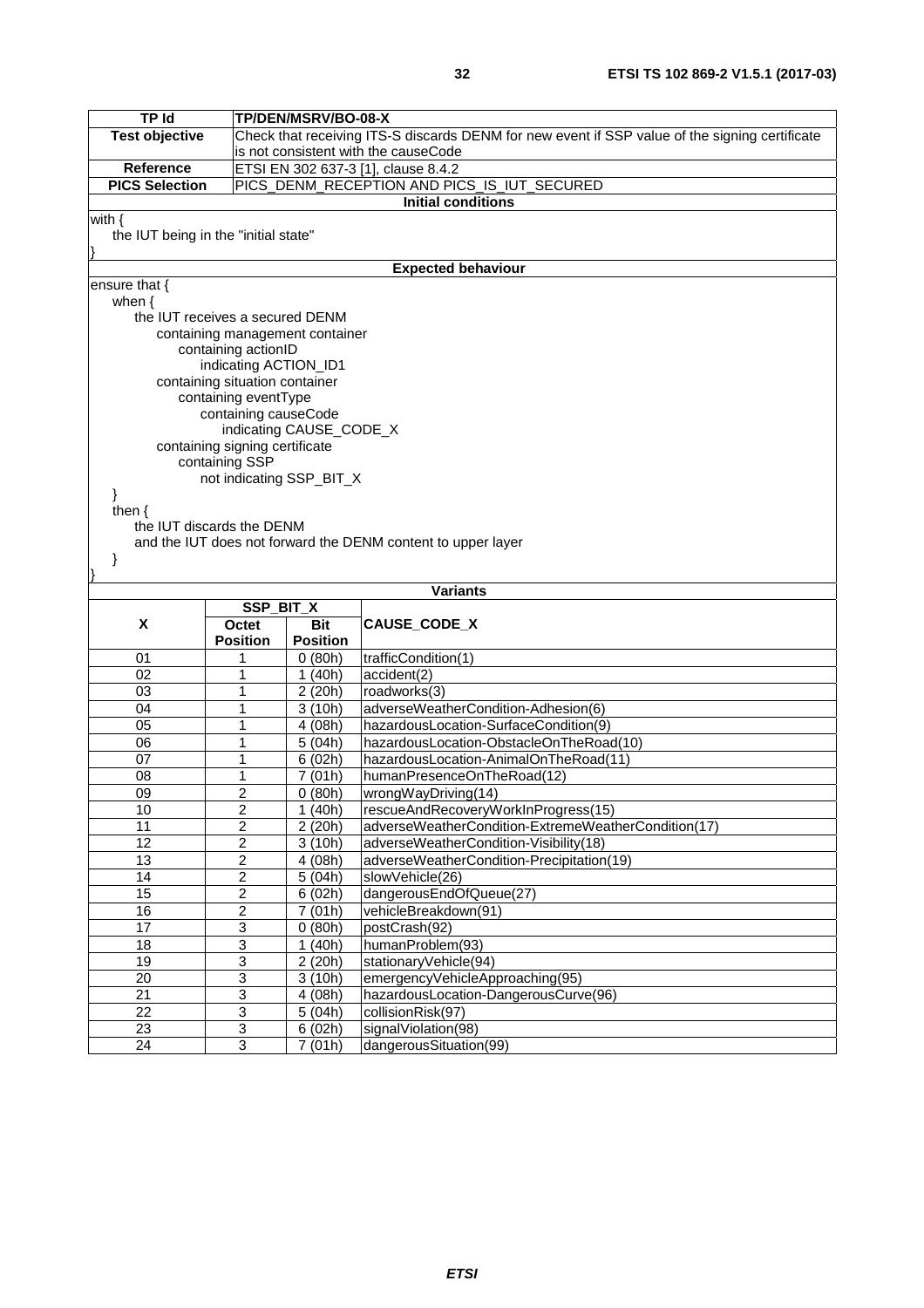| <b>TP Id</b>                               | TP/DEN/MSRV/BO-09-X                                                                     |                                             |                                                              |  |  |
|--------------------------------------------|-----------------------------------------------------------------------------------------|---------------------------------------------|--------------------------------------------------------------|--|--|
| <b>Test objective</b>                      | Check that receiving ITS-S discards DENM for existing event if SSP value of the signing |                                             |                                                              |  |  |
|                                            |                                                                                         |                                             | certificate is not consistent with the causeCode             |  |  |
| <b>Reference</b>                           |                                                                                         |                                             | ETSI EN 302 637-3 [1], clause 8.4.2                          |  |  |
| <b>PICS Selection</b>                      |                                                                                         | PICS_DENM_RECEPTION AND PICS_IS_IUT_SECURED |                                                              |  |  |
|                                            |                                                                                         |                                             | <b>Initial conditions</b>                                    |  |  |
| with $\{$                                  |                                                                                         |                                             |                                                              |  |  |
| the IUT being in the "initial state"       |                                                                                         |                                             |                                                              |  |  |
| and the IUT having received a secured DENM |                                                                                         |                                             |                                                              |  |  |
|                                            | containing management container                                                         |                                             |                                                              |  |  |
|                                            | containing actionID                                                                     |                                             |                                                              |  |  |
|                                            | indicating ACTION_ID1                                                                   |                                             |                                                              |  |  |
|                                            | containing situation container                                                          |                                             |                                                              |  |  |
|                                            | containing eventType                                                                    |                                             |                                                              |  |  |
|                                            | containing causeCode                                                                    |                                             |                                                              |  |  |
|                                            | indicating CAUSE_CODE_X                                                                 |                                             |                                                              |  |  |
|                                            | containing signing certificate                                                          |                                             |                                                              |  |  |
| containing SSP                             |                                                                                         |                                             |                                                              |  |  |
|                                            | indicating SSP_BIT_X                                                                    |                                             |                                                              |  |  |
|                                            |                                                                                         |                                             |                                                              |  |  |
|                                            |                                                                                         |                                             | <b>Expected behaviour</b>                                    |  |  |
| ensure that {                              |                                                                                         |                                             |                                                              |  |  |
| when $\{$                                  |                                                                                         |                                             |                                                              |  |  |
|                                            | the IUT receives a secured DENM                                                         |                                             |                                                              |  |  |
|                                            | containing management container                                                         |                                             |                                                              |  |  |
|                                            | containing actionID<br>indicating ACTION_ID1                                            |                                             |                                                              |  |  |
|                                            | containing situation container                                                          |                                             |                                                              |  |  |
|                                            | containing eventType                                                                    |                                             |                                                              |  |  |
|                                            | containing causeCode                                                                    |                                             |                                                              |  |  |
|                                            |                                                                                         | indicating CAUSE_CODE_X                     |                                                              |  |  |
|                                            | containing signing certificate                                                          |                                             |                                                              |  |  |
|                                            | containing SSP                                                                          |                                             |                                                              |  |  |
|                                            | not indicating SSP_BIT_X                                                                |                                             |                                                              |  |  |
| ł                                          |                                                                                         |                                             |                                                              |  |  |
| then $\{$                                  |                                                                                         |                                             |                                                              |  |  |
|                                            | the IUT discards the DENM                                                               |                                             |                                                              |  |  |
|                                            |                                                                                         |                                             | and the IUT does not forward the DENM content to upper layer |  |  |
| ł                                          |                                                                                         |                                             |                                                              |  |  |
|                                            |                                                                                         |                                             |                                                              |  |  |
|                                            |                                                                                         |                                             | <b>Variants</b>                                              |  |  |
|                                            | SSP_BIT_X                                                                               |                                             |                                                              |  |  |
| X                                          | Octet                                                                                   | Bit                                         | CAUSE_CODE_X                                                 |  |  |
|                                            | <b>Position</b>                                                                         | <b>Position</b>                             |                                                              |  |  |
| 01                                         |                                                                                         | 0(80h)                                      | trafficCondition(1)                                          |  |  |
| $\overline{02}$                            | 1                                                                                       | 1(40h)                                      | accident(2)                                                  |  |  |
| 03                                         | 1                                                                                       | 2(20h)                                      | roadworks(3)                                                 |  |  |
| 04                                         | 1                                                                                       | 3(10h)                                      | adverseWeatherCondition-Adhesion(6)                          |  |  |
| $\overline{05}$                            | 1                                                                                       | 4 (08h)                                     | hazardousLocation-SurfaceCondition(9)                        |  |  |
| $\overline{06}$                            | 1                                                                                       | 5(04h)                                      | hazardousLocation-ObstacleOnTheRoad(10)                      |  |  |
| 07                                         | $\mathbf{1}$                                                                            | 6(02h)                                      | hazardousLocation-AnimalOnTheRoad(11)                        |  |  |
| 08                                         | $\mathbf{1}$                                                                            | $\frac{1}{7}$ (01h)                         | humanPresenceOnTheRoad(12)                                   |  |  |
| 09                                         | $\boldsymbol{2}$                                                                        | 0(80h)                                      | wrongWayDriving(14)                                          |  |  |
| 10                                         | $\overline{2}$                                                                          | 1(40h)                                      | rescueAndRecoveryWorkInProgress(15)                          |  |  |
| $\overline{11}$                            | $\overline{2}$                                                                          | 2 (20h)                                     | adverseWeatherCondition-ExtremeWeatherCondition(17)          |  |  |
| $\overline{12}$                            | $\overline{2}$                                                                          | 3(10h)                                      | adverseWeatherCondition-Visibility(18)                       |  |  |
| $\overline{13}$                            | $\overline{2}$                                                                          | 4(08h)                                      | adverseWeatherCondition-Precipitation(19)                    |  |  |

14 2 5 (04h) slowVehicle(26)

15 2 6 (02h) dangerousEndOfQueue(27) 16 2 7 (01h) vehicleBreakdown(91)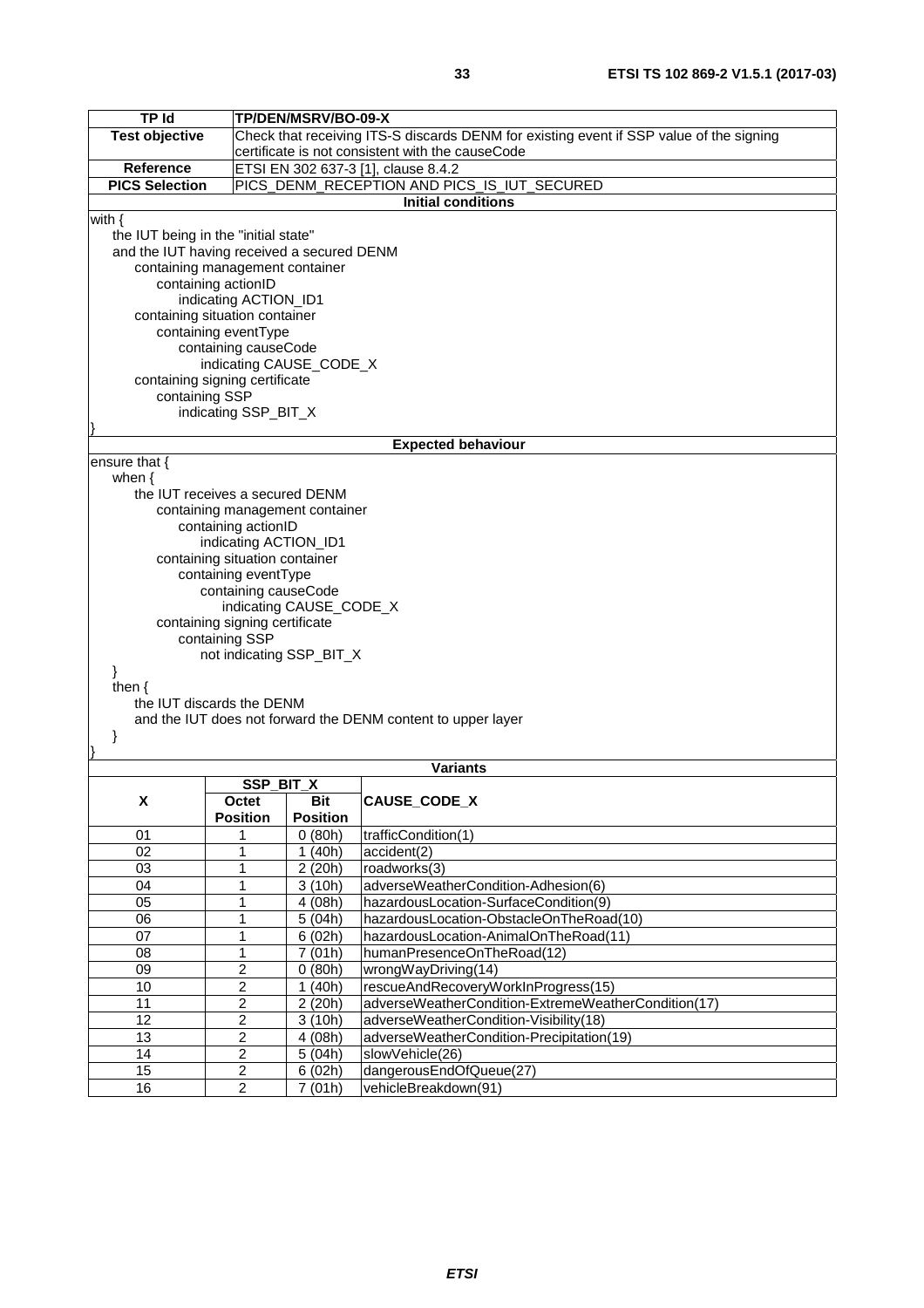| <b>Variants</b> |                 |                 |                                      |
|-----------------|-----------------|-----------------|--------------------------------------|
|                 | SSP BIT X       |                 |                                      |
| X               | Octet           | <b>Bit</b>      | <b>CAUSE CODE X</b>                  |
|                 | <b>Position</b> | <b>Position</b> |                                      |
| 17              |                 | 0(80h)          | postCrash(92)                        |
| 18              | 3               | (40h)           | humanProblem(93)                     |
| 19              | 3               | 2(20h)          | stationaryVehicle(94)                |
| 20              | 3               | 3(10h)          | emergencyVehicleApproaching(95)      |
| 21              | 3               | 4(08h)          | hazardousLocation-DangerousCurve(96) |
| 22              |                 | 5(04h)          | collisionRisk(97)                    |
| 23              |                 | 6(02h)          | signalViolation(98)                  |
| 24              | 3               | (01h)           | dangerousSituation(99)               |

| <b>TP Id</b>                                                                                                                                                                                                                              | TP/DEN/MSRV/BV-10                                               |  |  |
|-------------------------------------------------------------------------------------------------------------------------------------------------------------------------------------------------------------------------------------------|-----------------------------------------------------------------|--|--|
| <b>Test objective</b>                                                                                                                                                                                                                     | Check that receiving ITS-S replies to requestResponseIndication |  |  |
| Reference                                                                                                                                                                                                                                 | ETSI EN 302 637-3 [1], clause B.40                              |  |  |
| <b>PICS Selection</b>                                                                                                                                                                                                                     | PICS_DENM_RECEPTION AND PICS_IMPACT_REDUCTION                   |  |  |
|                                                                                                                                                                                                                                           | <b>Initial conditions</b>                                       |  |  |
| with $\{$                                                                                                                                                                                                                                 |                                                                 |  |  |
| the IUT being in the "initial state"                                                                                                                                                                                                      |                                                                 |  |  |
|                                                                                                                                                                                                                                           |                                                                 |  |  |
|                                                                                                                                                                                                                                           | <b>Expected behaviour</b>                                       |  |  |
| ensure that {                                                                                                                                                                                                                             |                                                                 |  |  |
| when $\{$                                                                                                                                                                                                                                 |                                                                 |  |  |
| the IUT receives a DENM                                                                                                                                                                                                                   |                                                                 |  |  |
|                                                                                                                                                                                                                                           | containing management container                                 |  |  |
|                                                                                                                                                                                                                                           | containing actionID                                             |  |  |
|                                                                                                                                                                                                                                           | indicating ACTION_ID1                                           |  |  |
| containing a la carte container                                                                                                                                                                                                           |                                                                 |  |  |
| containing ImpactReductionContainer                                                                                                                                                                                                       |                                                                 |  |  |
|                                                                                                                                                                                                                                           | containing requestResponseIndication                            |  |  |
| indicating 0                                                                                                                                                                                                                              |                                                                 |  |  |
|                                                                                                                                                                                                                                           |                                                                 |  |  |
| then $\{$                                                                                                                                                                                                                                 |                                                                 |  |  |
|                                                                                                                                                                                                                                           |                                                                 |  |  |
|                                                                                                                                                                                                                                           |                                                                 |  |  |
|                                                                                                                                                                                                                                           |                                                                 |  |  |
|                                                                                                                                                                                                                                           |                                                                 |  |  |
|                                                                                                                                                                                                                                           |                                                                 |  |  |
|                                                                                                                                                                                                                                           |                                                                 |  |  |
|                                                                                                                                                                                                                                           |                                                                 |  |  |
|                                                                                                                                                                                                                                           |                                                                 |  |  |
|                                                                                                                                                                                                                                           |                                                                 |  |  |
| the IUT sends a DENM<br>containing management container<br>containing actionID<br>indicating ACTION_ID2<br>containing a la carte container<br>containing ImpactReductionContainer<br>containing requestResponseIndication<br>indicating 1 |                                                                 |  |  |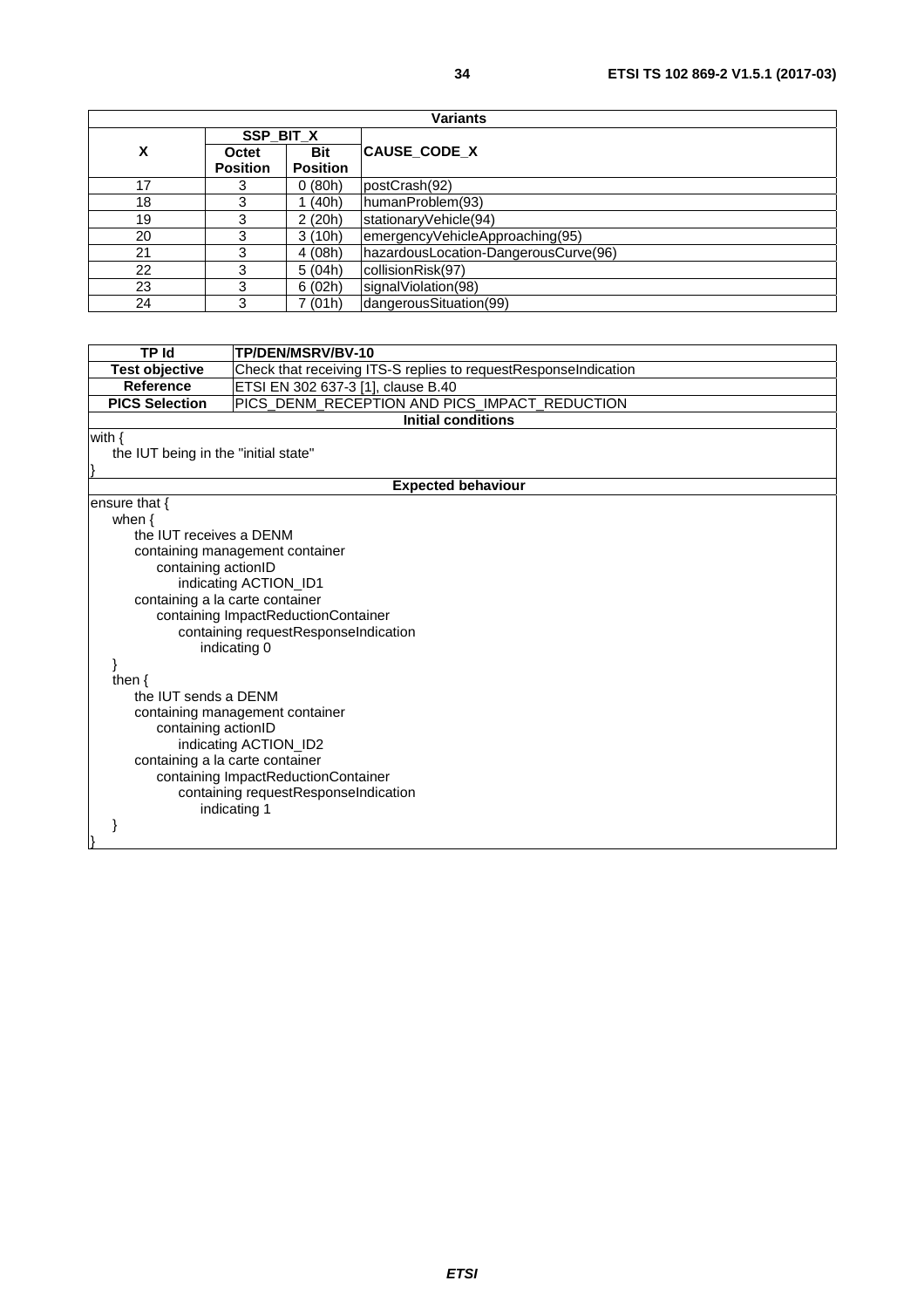# <span id="page-34-0"></span>5.2.3 Keep-Alive Forwarding

| <b>TP Id</b>                                                    | TP/DEN/KAFW/BV-01                                                                |  |  |
|-----------------------------------------------------------------|----------------------------------------------------------------------------------|--|--|
| <b>Test objective</b>                                           | Check that forwarding ITS-S forwards DENM if no DENM with same ActionId has been |  |  |
|                                                                 | received during forwarding delay                                                 |  |  |
| Reference                                                       | ETSI EN 302 637-3 [1], clause 8.3.3                                              |  |  |
| <b>PICS Selection</b>                                           | PICS DENM KAF                                                                    |  |  |
|                                                                 | <b>Initial conditions</b>                                                        |  |  |
| with $\{$                                                       |                                                                                  |  |  |
| the IUT being in the "initial state"                            |                                                                                  |  |  |
| and the IUT having received a DENM                              |                                                                                  |  |  |
| containing actionID                                             |                                                                                  |  |  |
| indicating ACTION_ID1                                           |                                                                                  |  |  |
|                                                                 | and containing transmissionInterval                                              |  |  |
|                                                                 | indicating TRANS_INTERVAL1                                                       |  |  |
| and containing validityDuration                                 |                                                                                  |  |  |
| indicating value more than 3 times greater than TRANS_INTERVAL1 |                                                                                  |  |  |
| and the IUT having starting timer T_Forwarding for this DENM    |                                                                                  |  |  |
| and the IUT not having received further DENM                    |                                                                                  |  |  |
|                                                                 | containing actionID                                                              |  |  |
| indicating ACTION_ID1                                           |                                                                                  |  |  |
|                                                                 |                                                                                  |  |  |
|                                                                 | <b>Expected behaviour</b>                                                        |  |  |
| ensure that {                                                   |                                                                                  |  |  |
| when $\{$                                                       |                                                                                  |  |  |
| the timer T_Forwarding expires                                  |                                                                                  |  |  |
|                                                                 |                                                                                  |  |  |
| then $\{$                                                       |                                                                                  |  |  |
|                                                                 | the IUT reconstructs and sends the DENM associated to ACTION ID1                 |  |  |
|                                                                 |                                                                                  |  |  |
|                                                                 |                                                                                  |  |  |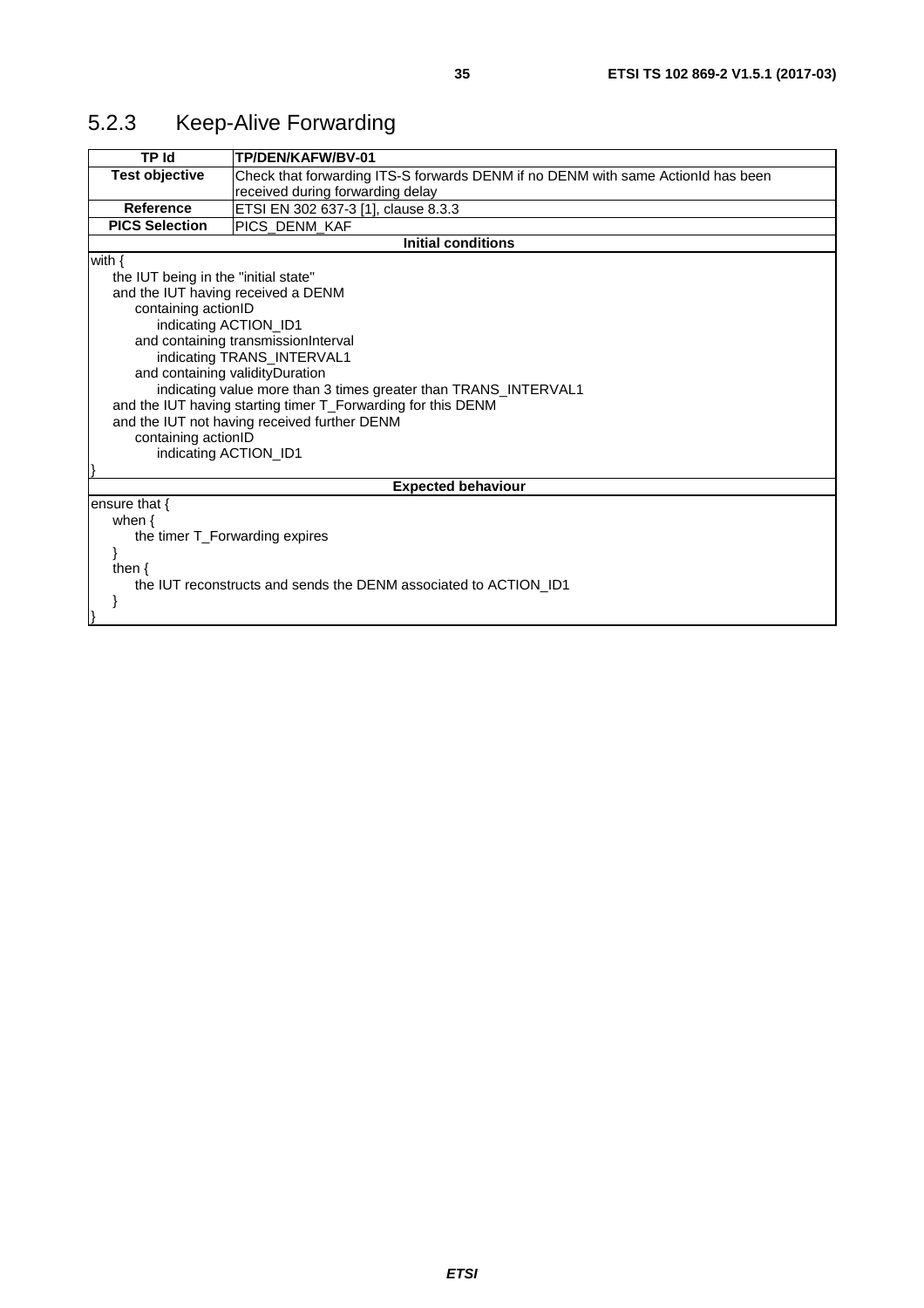| <b>TP Id</b>                                                    | TP/DEN/KAFW/BV-02                                                                            |  |  |
|-----------------------------------------------------------------|----------------------------------------------------------------------------------------------|--|--|
| <b>Test objective</b>                                           | Check that forwarding ITS-S forwards DENM if no DENM with same ActionId and                  |  |  |
|                                                                 | referenceTime greater or equal to the last received DENM has been received during forwarding |  |  |
|                                                                 | delay                                                                                        |  |  |
| Reference                                                       | ETSI EN 302 637-3 [1], clause 8.3.3                                                          |  |  |
| <b>PICS Selection</b>                                           | PICS_DENM_KAF                                                                                |  |  |
|                                                                 | <b>Initial conditions</b>                                                                    |  |  |
| with $\{$                                                       |                                                                                              |  |  |
| the IUT being in the "initial state"                            |                                                                                              |  |  |
| and the IUT having received a DENM                              |                                                                                              |  |  |
| containing actionID                                             |                                                                                              |  |  |
| indicating ACTION_ID1                                           |                                                                                              |  |  |
|                                                                 | and containing transmissionInterval                                                          |  |  |
|                                                                 | indicating TRANS_INTERVAL1                                                                   |  |  |
|                                                                 | and containing referenceTime                                                                 |  |  |
|                                                                 | indicating REFERENCETIME_1                                                                   |  |  |
| and containing validityDuration                                 |                                                                                              |  |  |
| indicating value more than 3 times greater than TRANS_INTERVAL1 |                                                                                              |  |  |
|                                                                 | and the IUT having starting timer T_Forwarding for this DENM                                 |  |  |
| and the IUT having received DENM                                |                                                                                              |  |  |
| containing actionID                                             |                                                                                              |  |  |
|                                                                 | indicating ACTION_ID1                                                                        |  |  |
| and containing referenceTime                                    |                                                                                              |  |  |
|                                                                 | indicating value REFERENCETIME_2 < REFERENCETIME_1                                           |  |  |
| and the IUT not having received further DENM                    |                                                                                              |  |  |
| containing actionID<br>indicating ACTION_ID1                    |                                                                                              |  |  |
|                                                                 |                                                                                              |  |  |
| and containing referenceTime                                    |                                                                                              |  |  |
|                                                                 | indicating value REFERENCETIME_3 > REFERENCETIME_1                                           |  |  |
| <b>Expected behaviour</b>                                       |                                                                                              |  |  |
| ensure that {                                                   |                                                                                              |  |  |
| when $\{$                                                       |                                                                                              |  |  |
| the timer T_Forwarding expires                                  |                                                                                              |  |  |
| ł                                                               |                                                                                              |  |  |
| then $\{$                                                       |                                                                                              |  |  |
|                                                                 | the IUT reconstructs and sends the DENM associated to ACTION_ID1                             |  |  |
| ł                                                               |                                                                                              |  |  |
|                                                                 |                                                                                              |  |  |

| TP Id                                                                                                                                                                               | <b>TP/DEN/KAFW/TI-03</b>                                                                      |  |  |
|-------------------------------------------------------------------------------------------------------------------------------------------------------------------------------------|-----------------------------------------------------------------------------------------------|--|--|
| <b>Test objective</b>                                                                                                                                                               | Check that forwarding delay is set to min $(2 \times$ transmission Interval + rnd(0, 150 ms), |  |  |
|                                                                                                                                                                                     | validityDuration)                                                                             |  |  |
| <b>Reference</b>                                                                                                                                                                    | ETSI EN 302 637-3 [1], clause 8.3.2.5                                                         |  |  |
| <b>PICS Selection</b>                                                                                                                                                               | PICS_DENM_KAF                                                                                 |  |  |
|                                                                                                                                                                                     | <b>Initial conditions</b>                                                                     |  |  |
| with $\{$                                                                                                                                                                           |                                                                                               |  |  |
| the IUT being in the "initial state"                                                                                                                                                |                                                                                               |  |  |
|                                                                                                                                                                                     | and the IUT having received a DENM                                                            |  |  |
|                                                                                                                                                                                     | containing actionID                                                                           |  |  |
|                                                                                                                                                                                     | indicating ACTION_ID1                                                                         |  |  |
| and containing transmissionInterval                                                                                                                                                 |                                                                                               |  |  |
|                                                                                                                                                                                     | indicating TRANS_INTERVAL1                                                                    |  |  |
|                                                                                                                                                                                     | and containing validity Duration                                                              |  |  |
|                                                                                                                                                                                     | indicating value DURATION_1 more than 3 times greater than TRANS_INTERVAL1                    |  |  |
|                                                                                                                                                                                     |                                                                                               |  |  |
| <b>Expected behaviour</b>                                                                                                                                                           |                                                                                               |  |  |
| ensure that $\{$                                                                                                                                                                    |                                                                                               |  |  |
| when $\{$                                                                                                                                                                           |                                                                                               |  |  |
| the timer T_Forwarding expires                                                                                                                                                      |                                                                                               |  |  |
| ł<br>then $\{$                                                                                                                                                                      |                                                                                               |  |  |
|                                                                                                                                                                                     |                                                                                               |  |  |
| the IUT reconstructs and sends the DENM associated to ACTION_ID1 at a point of time corresponding to<br>min (2 $\times$ transmission Interval + rnd (0, 150 ms), validity Duration) |                                                                                               |  |  |
|                                                                                                                                                                                     |                                                                                               |  |  |
|                                                                                                                                                                                     |                                                                                               |  |  |
|                                                                                                                                                                                     |                                                                                               |  |  |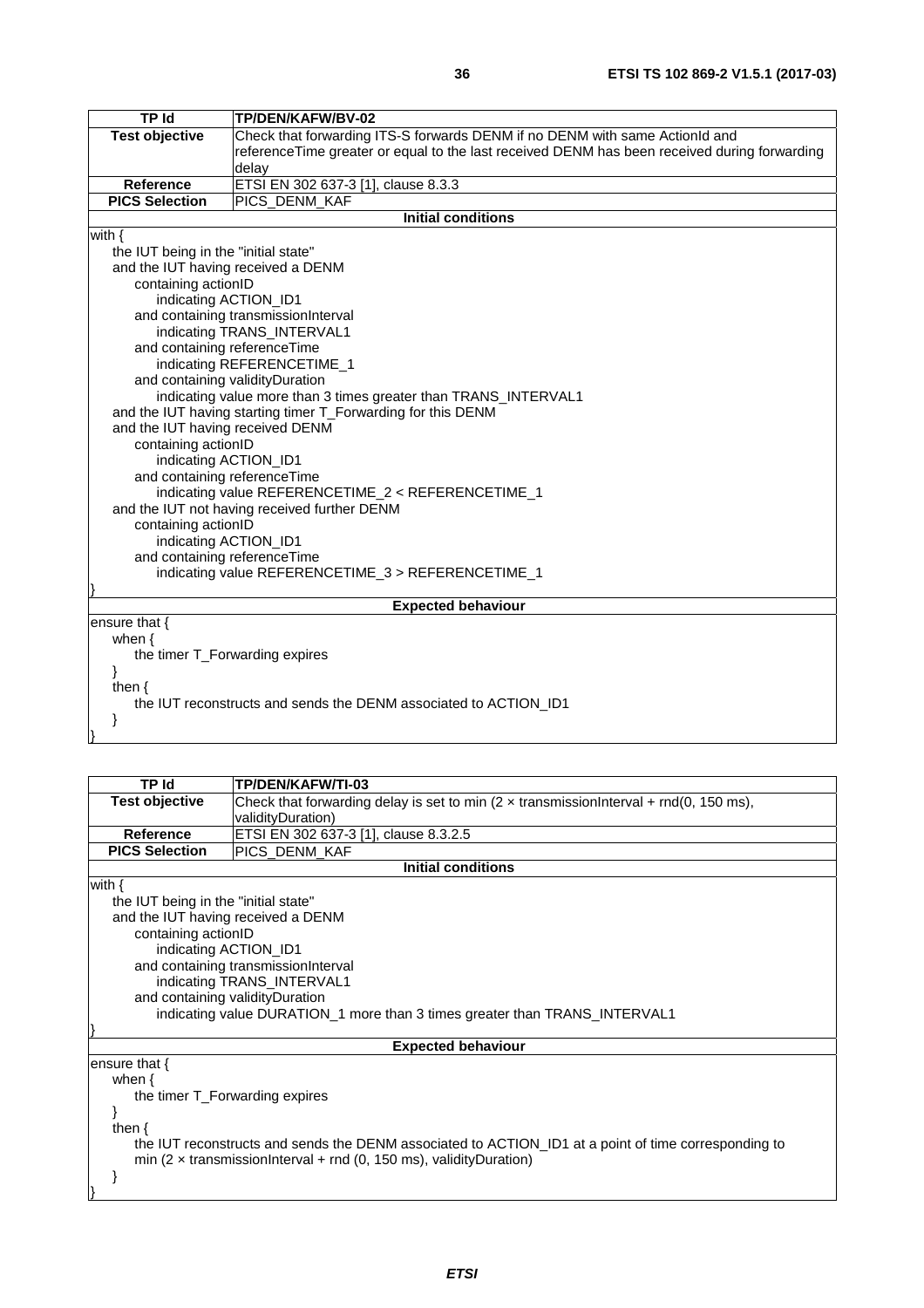| TP/DEN/KAFW/BV-04                                                          |  |  |
|----------------------------------------------------------------------------|--|--|
| Check that Forwarding ITS-S replaces the ITS PDU header of forwarded DENMs |  |  |
| ETSI EN 302 637-3 [1], clause 8.3.2.7                                      |  |  |
| PICS_DENM_KAF                                                              |  |  |
| <b>Initial conditions</b>                                                  |  |  |
|                                                                            |  |  |
| the IUT being in the "initial state"                                       |  |  |
| and the IUT having received a DENM                                         |  |  |
| containing actionID                                                        |  |  |
| indicating ACTION_ID1                                                      |  |  |
| and containing transmissionInterval                                        |  |  |
| indicating TRANS_INTERVAL1                                                 |  |  |
| and containing validityDuration                                            |  |  |
| indicating value more than 3 times greater than TRANS_INTERVAL1            |  |  |
| and the IUT having starting timer T_Forwarding for this DENM               |  |  |
| and the IUT not having received further DENM                               |  |  |
| containing actionID                                                        |  |  |
| indicating ACTION_ID1                                                      |  |  |
|                                                                            |  |  |
| <b>Expected behaviour</b>                                                  |  |  |
|                                                                            |  |  |
|                                                                            |  |  |
| the timer T_Forwarding expires                                             |  |  |
|                                                                            |  |  |
|                                                                            |  |  |
| the IUT reconstructs and sends the DENM associated to ACTION ID1           |  |  |
| containing ITS PDU header                                                  |  |  |
| containing StationID                                                       |  |  |
| indicating its own stationID                                               |  |  |
|                                                                            |  |  |

| <b>TP Id</b>                            | TP/DEN/KAFW/BV-05                                               |  |  |
|-----------------------------------------|-----------------------------------------------------------------|--|--|
| <b>Test objective</b>                   | Check that forwarding ITS-S does not change actionID            |  |  |
| <b>Reference</b>                        | ETSI EN 302 637-3 [1], clause 8.3.2.2                           |  |  |
| <b>PICS Selection</b>                   | <b>PICS DENM KAF</b>                                            |  |  |
|                                         | <b>Initial conditions</b>                                       |  |  |
| with $\{$                               |                                                                 |  |  |
| the IUT being in the "initial state"    |                                                                 |  |  |
| and the IUT having received a DENM      |                                                                 |  |  |
| containing actionID                     |                                                                 |  |  |
| indicating ACTION_ID1                   |                                                                 |  |  |
|                                         | and containing transmissionInterval                             |  |  |
|                                         | indicating TRANS_INTERVAL1                                      |  |  |
|                                         | and containing validityDuration                                 |  |  |
|                                         | indicating value more than 3 times greater than TRANS_INTERVAL1 |  |  |
|                                         | and the IUT having starting timer T_Forwarding for this DENM    |  |  |
|                                         | and the IUT not having received further DENM                    |  |  |
| containing actionID                     |                                                                 |  |  |
| indicating ACTION_ID1                   |                                                                 |  |  |
|                                         |                                                                 |  |  |
|                                         | <b>Expected behaviour</b>                                       |  |  |
| ensure that {                           |                                                                 |  |  |
| when $\{$                               |                                                                 |  |  |
|                                         | the timer T Forwarding expires                                  |  |  |
|                                         |                                                                 |  |  |
| then $\{$                               |                                                                 |  |  |
| the IUT reconstructs and sends the DENM |                                                                 |  |  |
| containing management container         |                                                                 |  |  |
| containing actionID                     |                                                                 |  |  |
|                                         | indicating ACTION_ID1                                           |  |  |
|                                         |                                                                 |  |  |
|                                         |                                                                 |  |  |
|                                         |                                                                 |  |  |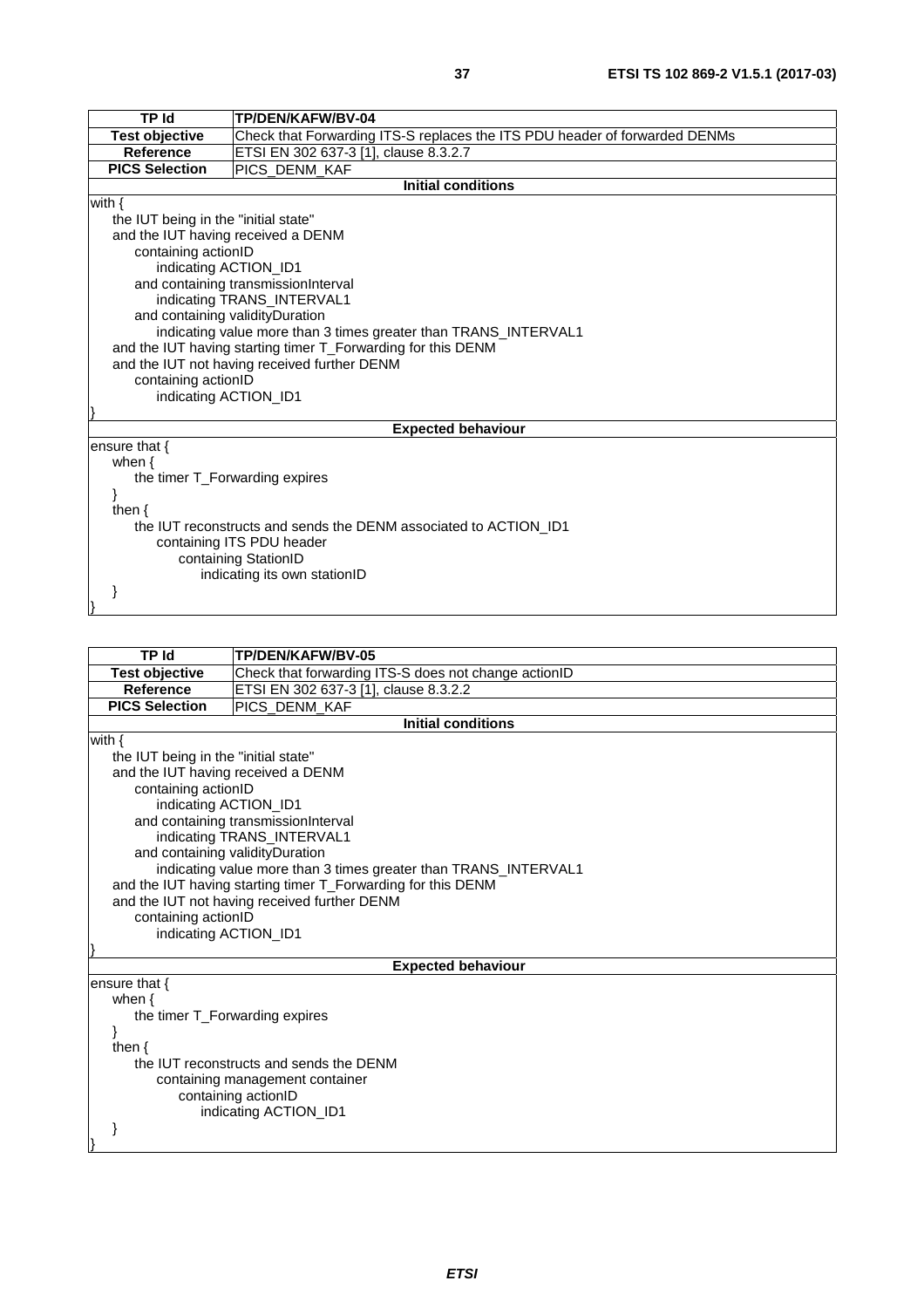| ۰.<br>× | I<br>×<br>$\sim$<br>۰. |  |
|---------|------------------------|--|

| <b>TP Id</b>                                                     | TP/DEN/KAFW/BV-06                                                          |  |  |
|------------------------------------------------------------------|----------------------------------------------------------------------------|--|--|
| <b>Test objective</b>                                            | Check that forwarding ITS-S does not change referenceTime                  |  |  |
| <b>Reference</b>                                                 | ETSI EN 302 637-3 [1], clause 8.3.2.3                                      |  |  |
| <b>PICS Selection</b>                                            | PICS_DENM_KAF                                                              |  |  |
|                                                                  | <b>Initial conditions</b>                                                  |  |  |
| with $\{$                                                        |                                                                            |  |  |
| the IUT being in the "initial state"                             |                                                                            |  |  |
| and the IUT having received a DENM                               |                                                                            |  |  |
| containing actionID                                              |                                                                            |  |  |
| indicating ACTION_ID1                                            |                                                                            |  |  |
|                                                                  | and containing transmissionInterval                                        |  |  |
|                                                                  | indicating TRANS_INTERVAL1                                                 |  |  |
| and containing validity Duration                                 |                                                                            |  |  |
|                                                                  | indicating value DURATION_1 more than 3 times greater than TRANS_INTERVAL1 |  |  |
|                                                                  | and containing referenceTime                                               |  |  |
|                                                                  | indicating REFERENCETIME_1                                                 |  |  |
|                                                                  | and the IUT having starting timer T_Forwarding for this DENM               |  |  |
| and the IUT not having received further DENM                     |                                                                            |  |  |
|                                                                  | containing actionID                                                        |  |  |
| indicating ACTION_ID1                                            |                                                                            |  |  |
|                                                                  |                                                                            |  |  |
| <b>Expected behaviour</b>                                        |                                                                            |  |  |
| ensure that {                                                    |                                                                            |  |  |
| when $\{$                                                        |                                                                            |  |  |
| the timer T_Forwarding expires                                   |                                                                            |  |  |
|                                                                  |                                                                            |  |  |
| then $\{$                                                        |                                                                            |  |  |
| the IUT reconstructs and sends the DENM associated to ACTION_ID1 |                                                                            |  |  |
| containing management container                                  |                                                                            |  |  |
| containing referenceTime                                         |                                                                            |  |  |
| indicating REFERENCETIME_1                                       |                                                                            |  |  |
|                                                                  |                                                                            |  |  |
|                                                                  |                                                                            |  |  |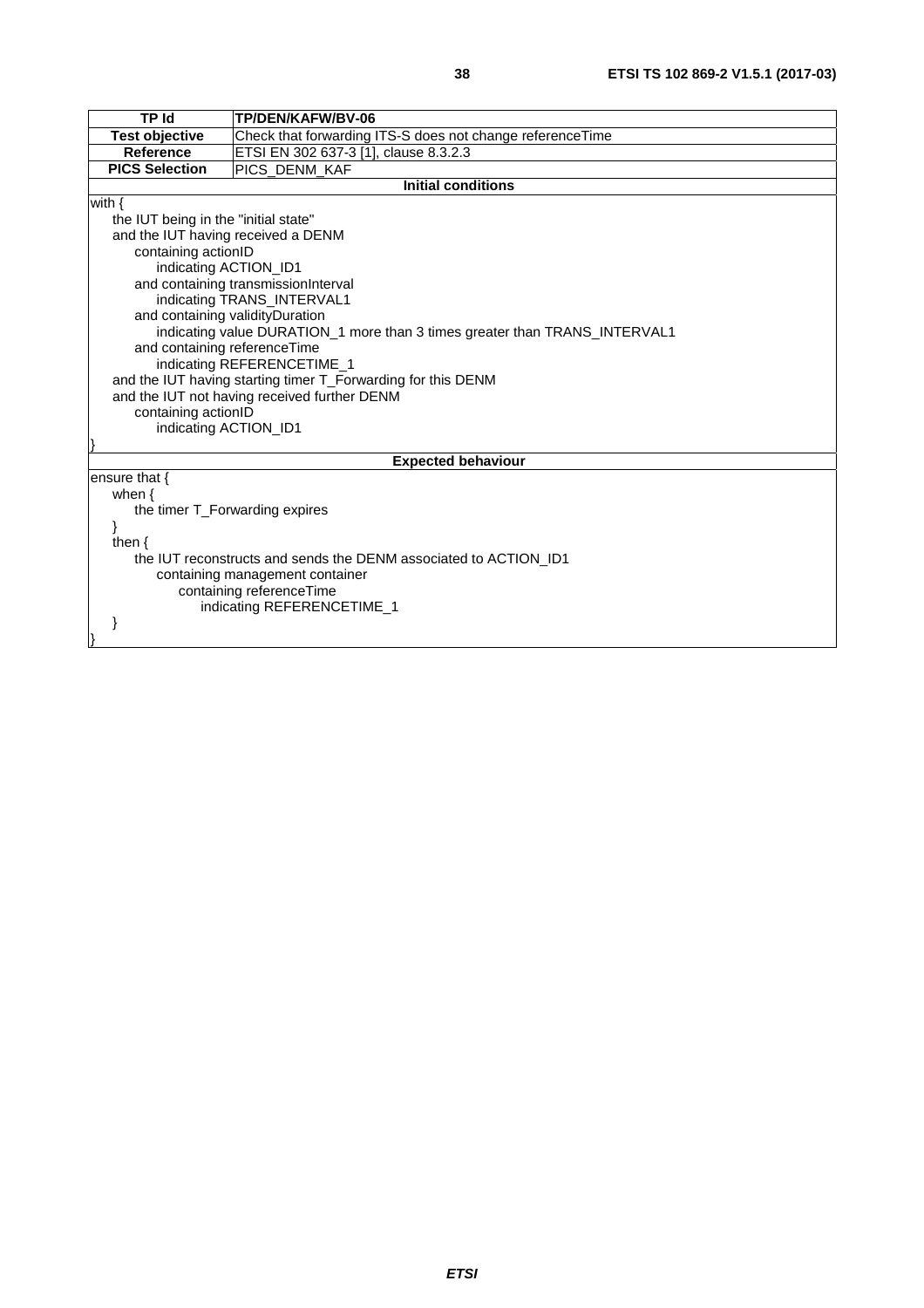|               | I             |  |
|---------------|---------------|--|
| ۰.<br>×<br>۰. | ۰.<br>×<br>۰. |  |

| <b>TP Id</b>                                                     | TP/DEN/KAFW/BV-07                                                          |  |  |
|------------------------------------------------------------------|----------------------------------------------------------------------------|--|--|
| <b>Test objective</b>                                            | Check that forwarding ITS-S does not change termination                    |  |  |
| <b>Reference</b>                                                 | ETSI EN 302 637-3 [1], clause 8.3.2.4                                      |  |  |
| <b>PICS Selection</b>                                            | PICS_DENM_KAF                                                              |  |  |
|                                                                  | <b>Initial conditions</b>                                                  |  |  |
| with $\{$                                                        |                                                                            |  |  |
| the IUT being in the "initial state"                             |                                                                            |  |  |
| and the IUT having received a DENM                               |                                                                            |  |  |
| containing actionID                                              |                                                                            |  |  |
| indicating ACTION_ID1                                            |                                                                            |  |  |
|                                                                  | and containing transmissionInterval                                        |  |  |
|                                                                  | indicating TRANS_INTERVAL1                                                 |  |  |
|                                                                  | and containing validityDuration                                            |  |  |
|                                                                  | indicating value DURATION_1 more than 3 times greater than TRANS_INTERVAL1 |  |  |
|                                                                  | and containing termination                                                 |  |  |
| indicating isNegation                                            |                                                                            |  |  |
| and the IUT having starting timer T_Forwarding for this DENM     |                                                                            |  |  |
| and the IUT not having received further DENM                     |                                                                            |  |  |
| containing actionID                                              |                                                                            |  |  |
| indicating ACTION_ID1                                            |                                                                            |  |  |
| <b>Expected behaviour</b>                                        |                                                                            |  |  |
| ensure that {                                                    |                                                                            |  |  |
| when $\{$                                                        |                                                                            |  |  |
| the timer T_Forwarding expires                                   |                                                                            |  |  |
|                                                                  |                                                                            |  |  |
| then $\{$                                                        |                                                                            |  |  |
| the IUT reconstructs and sends the DENM associated to ACTION ID1 |                                                                            |  |  |
| containing management container                                  |                                                                            |  |  |
| containing termination                                           |                                                                            |  |  |
|                                                                  | indicating isNegation                                                      |  |  |
|                                                                  |                                                                            |  |  |
|                                                                  |                                                                            |  |  |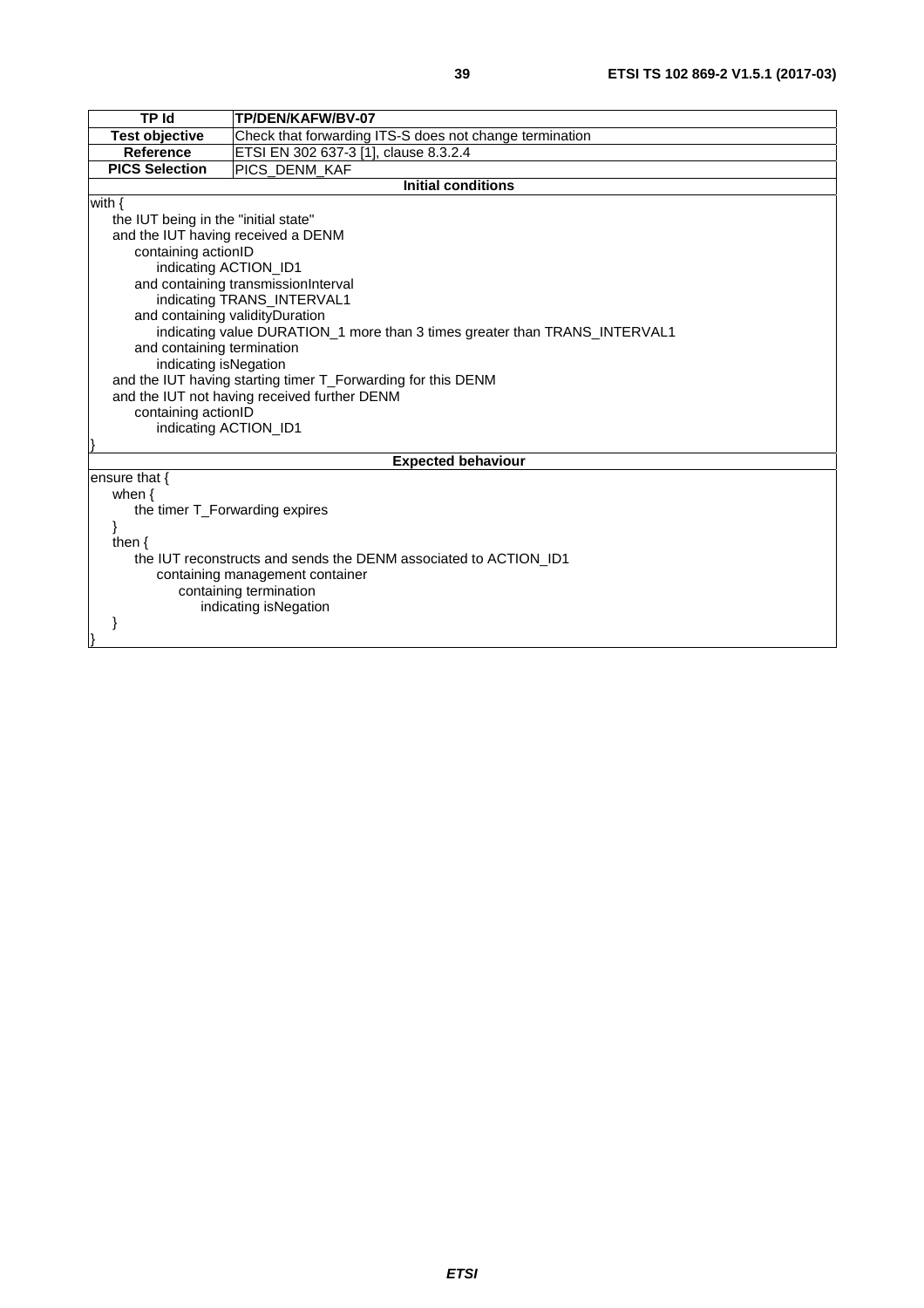| <b>TP Id</b>                                                     | TP/DEN/KAFW/BV-08                                                                        |  |  |
|------------------------------------------------------------------|------------------------------------------------------------------------------------------|--|--|
| <b>Test objective</b>                                            | Check that Forwarding ITS-S does not modify management, situation, location and alacarte |  |  |
|                                                                  | containers when forwarding a DENM                                                        |  |  |
| Reference                                                        | ETSI EN 302 637-3 [1], clause 8.3.2.7                                                    |  |  |
| <b>PICS Selection</b>                                            | PICS_DENM_KAF                                                                            |  |  |
|                                                                  | <b>Initial conditions</b>                                                                |  |  |
| with $\{$                                                        |                                                                                          |  |  |
| the IUT being in the "initial state"                             |                                                                                          |  |  |
| and the IUT having received a DENM                               |                                                                                          |  |  |
|                                                                  | containing management container                                                          |  |  |
|                                                                  | indicating MANAGEMENTCONTAINER_1                                                         |  |  |
|                                                                  | and containing situation container                                                       |  |  |
|                                                                  | indicating SITUATION_1                                                                   |  |  |
|                                                                  | and containing location container                                                        |  |  |
| indicating LOCATION_1                                            |                                                                                          |  |  |
|                                                                  | and containing alacarte container                                                        |  |  |
|                                                                  | indicating ALACARTE_1                                                                    |  |  |
|                                                                  | and containing transmissionInterval                                                      |  |  |
|                                                                  | indicating TRANS_INTERVAL1                                                               |  |  |
|                                                                  | and the IUT having starting timer T_Forwarding for this DENM                             |  |  |
|                                                                  | and the IUT not having received further DENM                                             |  |  |
| containing actionID                                              |                                                                                          |  |  |
| indicating ACTION_ID1                                            |                                                                                          |  |  |
|                                                                  | <b>Expected behaviour</b>                                                                |  |  |
| ensure that $\{$                                                 |                                                                                          |  |  |
| when $\{$                                                        |                                                                                          |  |  |
| the timer T_Forwarding expires                                   |                                                                                          |  |  |
|                                                                  |                                                                                          |  |  |
| then $\{$                                                        |                                                                                          |  |  |
| the IUT reconstructs and sends the DENM associated to ACTION ID1 |                                                                                          |  |  |
| containing management container                                  |                                                                                          |  |  |
| indicating MANACEMENTCONTAINER_1                                 |                                                                                          |  |  |
| and containing situation container                               |                                                                                          |  |  |
| indicating SITUATION_1                                           |                                                                                          |  |  |
| and containing location container                                |                                                                                          |  |  |
| indicating LOCATION_1                                            |                                                                                          |  |  |
| and containing alacarte container                                |                                                                                          |  |  |
|                                                                  | indicating ALACARTE_1                                                                    |  |  |
|                                                                  |                                                                                          |  |  |
|                                                                  |                                                                                          |  |  |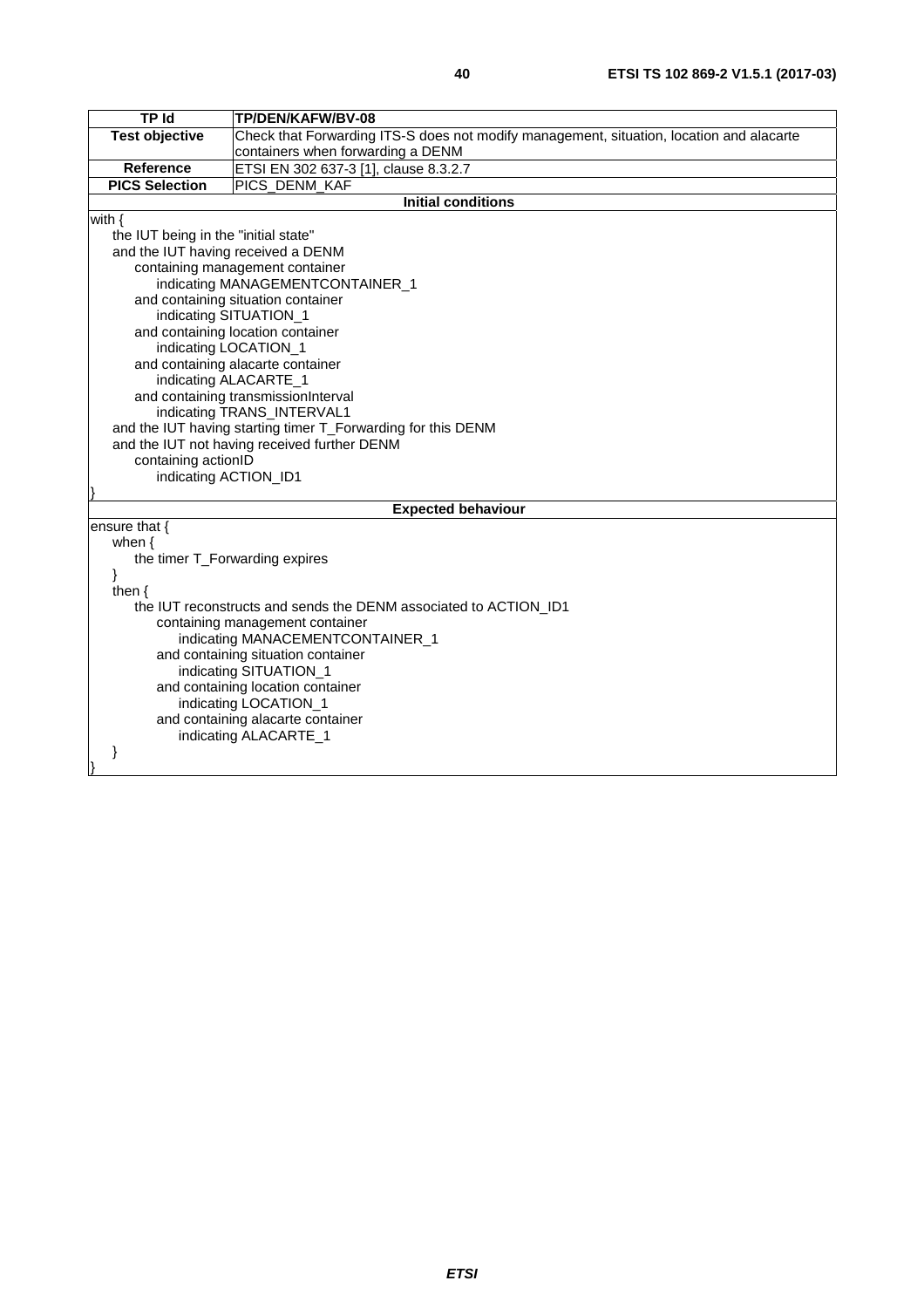| <b>TP Id</b>                                                                 | TP/DEN/KAFW/BV-09                                                           |  |  |  |
|------------------------------------------------------------------------------|-----------------------------------------------------------------------------|--|--|--|
| <b>Test objective</b>                                                        | Check that forwarding ITS-S stops forwarding DENM after validity expiration |  |  |  |
| <b>Reference</b>                                                             | ETSI EN 302 637-3 [1], clause 8.3.3                                         |  |  |  |
| <b>PICS Selection</b>                                                        | PICS_DENM_KAF                                                               |  |  |  |
| <b>Initial conditions</b>                                                    |                                                                             |  |  |  |
| with $\{$                                                                    |                                                                             |  |  |  |
| the IUT being in the "initial state"                                         |                                                                             |  |  |  |
| and the IUT having received an event                                         |                                                                             |  |  |  |
| containing management container                                              |                                                                             |  |  |  |
| containing actionID                                                          |                                                                             |  |  |  |
| indicating ACTION ID1                                                        |                                                                             |  |  |  |
| and containing validity Duration                                             |                                                                             |  |  |  |
| indicating DURATION_1                                                        |                                                                             |  |  |  |
|                                                                              | and containing transmissionInterval                                         |  |  |  |
| indicating TRANS_INTERVAL1                                                   |                                                                             |  |  |  |
| and the IUT having starting timer T_Forwarding for this DENM                 |                                                                             |  |  |  |
|                                                                              | and the IUT not having received further DENM                                |  |  |  |
| containing actionID                                                          |                                                                             |  |  |  |
|                                                                              | indicating ACTION_ID1                                                       |  |  |  |
|                                                                              |                                                                             |  |  |  |
| <b>Expected behaviour</b>                                                    |                                                                             |  |  |  |
| ensure that $\{$                                                             |                                                                             |  |  |  |
| when $\{$                                                                    |                                                                             |  |  |  |
| the IUT is alerted of expiration of the time associated with DURATION_1      |                                                                             |  |  |  |
|                                                                              |                                                                             |  |  |  |
| then $\{$                                                                    |                                                                             |  |  |  |
| the IUT stops to reconstruct and to send the DENM associated with ACTION_ID1 |                                                                             |  |  |  |
|                                                                              |                                                                             |  |  |  |

| TP Id                                                                                                | TP/DEN/KAFW/BV-10                                                                 |  |  |  |
|------------------------------------------------------------------------------------------------------|-----------------------------------------------------------------------------------|--|--|--|
| <b>Test objective</b>                                                                                | Check that forwarding ITS-S stops forwarding DENM if it is outside relevance area |  |  |  |
| <b>Reference</b>                                                                                     | ETSI EN 302 637-3 [1], clause 8.3.3                                               |  |  |  |
| <b>PICS Selection</b>                                                                                | PICS_DENM_KAF                                                                     |  |  |  |
| <b>Initial conditions</b>                                                                            |                                                                                   |  |  |  |
| with $\{$                                                                                            |                                                                                   |  |  |  |
| the IUT being in the "initial state"                                                                 |                                                                                   |  |  |  |
| and the IUT having received an event                                                                 |                                                                                   |  |  |  |
| containing management container                                                                      |                                                                                   |  |  |  |
| containing actionID                                                                                  |                                                                                   |  |  |  |
| indicating ACTION_ID1                                                                                |                                                                                   |  |  |  |
|                                                                                                      | and containing transmissionInterval                                               |  |  |  |
| indicating TRANS_INTERVAL1                                                                           |                                                                                   |  |  |  |
|                                                                                                      | and the IUT having starting timer T_Forwarding for this DENM                      |  |  |  |
|                                                                                                      | and the IUT not having received further DENM                                      |  |  |  |
| containing actionID                                                                                  |                                                                                   |  |  |  |
|                                                                                                      | indicating ACTION_ID1                                                             |  |  |  |
|                                                                                                      |                                                                                   |  |  |  |
| <b>Expected behaviour</b>                                                                            |                                                                                   |  |  |  |
| ensure that {                                                                                        |                                                                                   |  |  |  |
| when $\{$                                                                                            |                                                                                   |  |  |  |
| the IUT is alerted that its position is now outside of the relevance area associated with ACTION_ID1 |                                                                                   |  |  |  |
|                                                                                                      |                                                                                   |  |  |  |
| then $\{$                                                                                            |                                                                                   |  |  |  |
| the IUT stops to reconstruct and to send the DENM associated with ACTION_ID1                         |                                                                                   |  |  |  |
|                                                                                                      |                                                                                   |  |  |  |
|                                                                                                      |                                                                                   |  |  |  |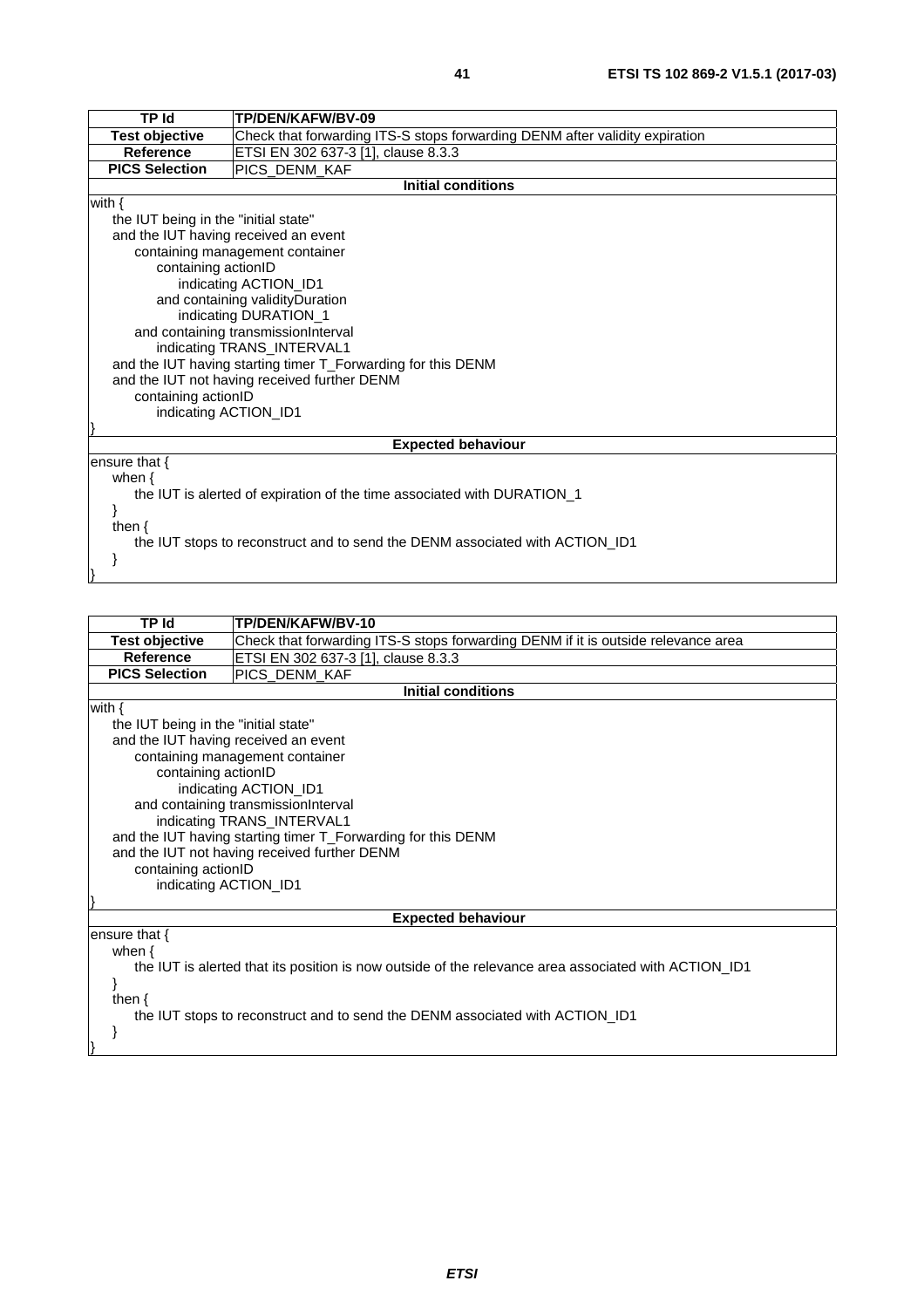| <b>TP Id</b>                                                                 | TP/DEN/KAFW/BV-11                                                                        |  |  |  |
|------------------------------------------------------------------------------|------------------------------------------------------------------------------------------|--|--|--|
| <b>Test objective</b>                                                        | Check that forwarding ITS-S does not forward DENM is transmissionInterval is not present |  |  |  |
| Reference                                                                    | ETSI EN 302 637-3 [1], clause 8.3.2.5                                                    |  |  |  |
| <b>PICS Selection</b>                                                        | PICS_DENM_KAF                                                                            |  |  |  |
| <b>Initial conditions</b>                                                    |                                                                                          |  |  |  |
| with {                                                                       |                                                                                          |  |  |  |
| the IUT being in the "initial state"                                         |                                                                                          |  |  |  |
|                                                                              |                                                                                          |  |  |  |
| <b>Expected behaviour</b>                                                    |                                                                                          |  |  |  |
| ensure that {                                                                |                                                                                          |  |  |  |
| when $\{$                                                                    |                                                                                          |  |  |  |
| the IUT receives a DENM                                                      |                                                                                          |  |  |  |
| containing actionID                                                          |                                                                                          |  |  |  |
| indicating ACTION ID1                                                        |                                                                                          |  |  |  |
| and not containing transmissionInterval                                      |                                                                                          |  |  |  |
|                                                                              |                                                                                          |  |  |  |
| then $\{$                                                                    |                                                                                          |  |  |  |
| the IUT does not reconstruct and to send the DENM associated with ACTION ID1 |                                                                                          |  |  |  |
|                                                                              |                                                                                          |  |  |  |
|                                                                              |                                                                                          |  |  |  |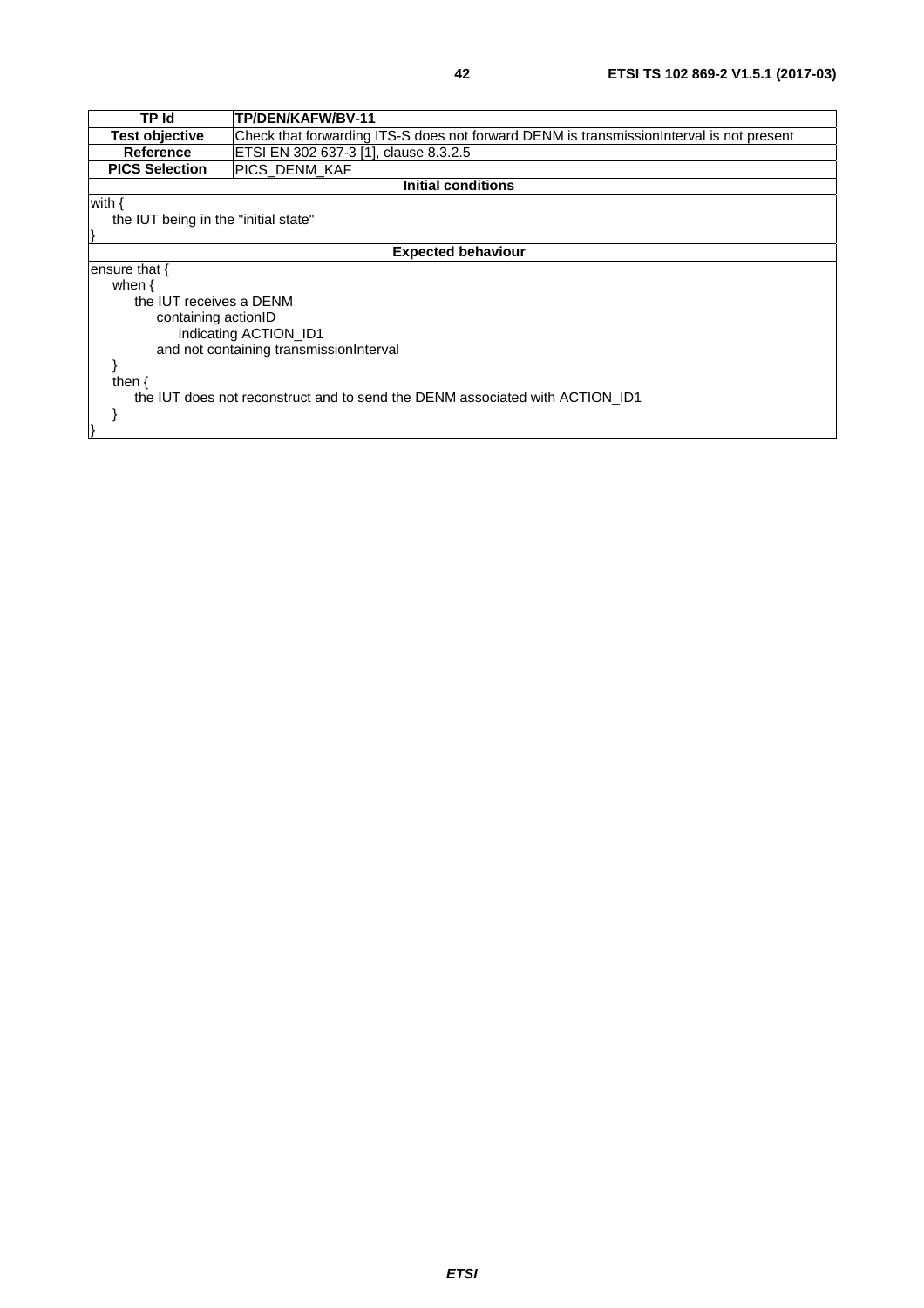# <span id="page-42-0"></span>Annex A (informative): Bibliography

• ETSI TS 102 894-2 (V1.2.1): "Intelligent Transport Systems (ITS); Users and applications requirements; Part 2: Applications and facilities layer common data dictionary".